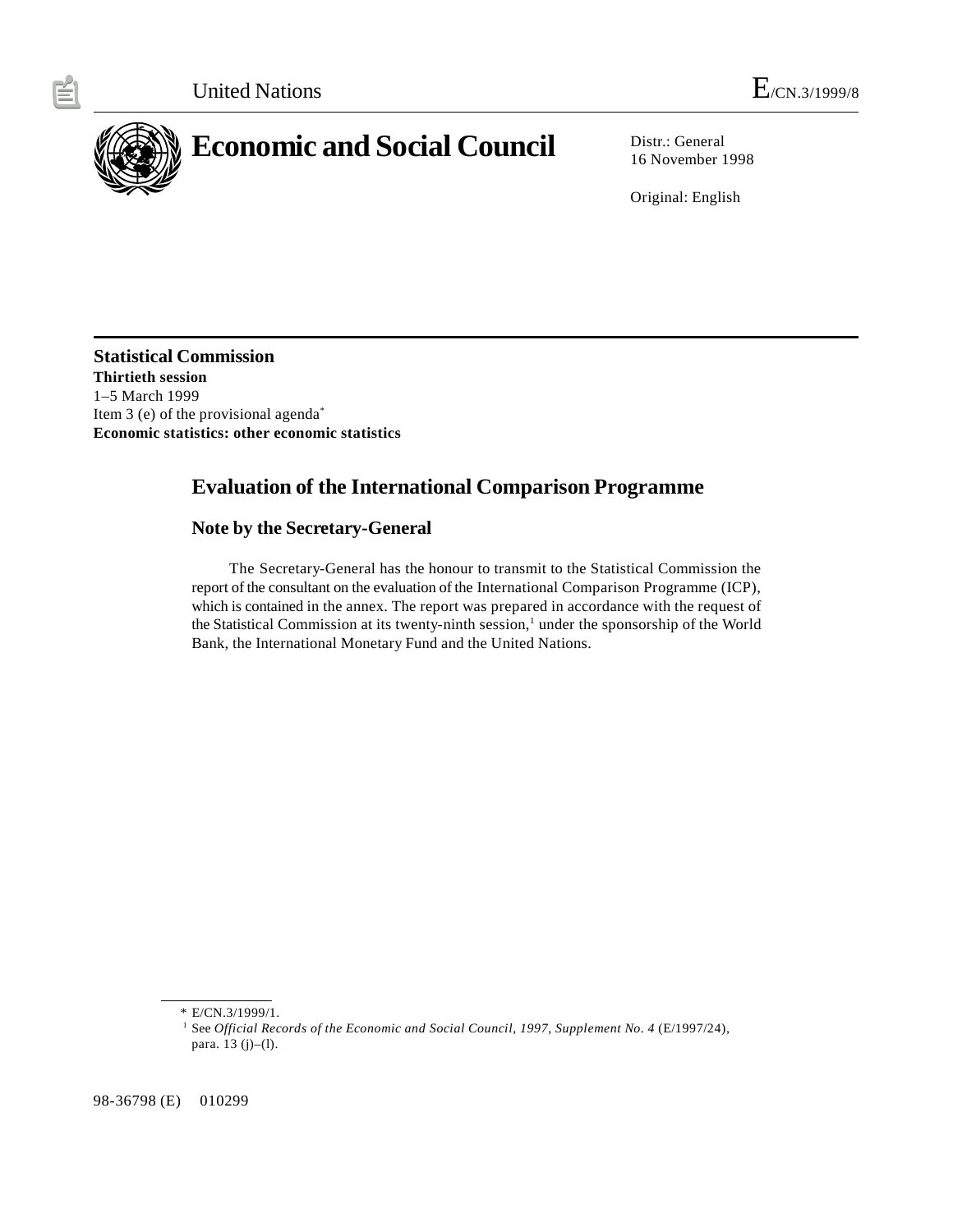# **Annex**

# **Report of the consultant on the evaluation of the International Comparison Programme**\*

# Contents

|     |                                                                                    | Paragraphs | Page           |
|-----|------------------------------------------------------------------------------------|------------|----------------|
|     |                                                                                    | $1 - 21$   | $\overline{4}$ |
|     |                                                                                    | $2 - 6$    | $\overline{4}$ |
|     |                                                                                    | $7 - 11$   | 6              |
|     |                                                                                    | $12 - 17$  | $\tau$         |
|     |                                                                                    | $18 - 20$  | 8              |
|     |                                                                                    | 21         | 9              |
|     |                                                                                    | 22         | 10             |
| L.  |                                                                                    | $23 - 30$  | 11             |
| П.  |                                                                                    | $31 - 45$  | 12             |
|     |                                                                                    | $31 - 37$  | 12             |
|     | How international comparisons enter into everyday discourse                        | $38 - 41$  | 14             |
|     |                                                                                    | $42 - 45$  | 15             |
| Ш.  | What this report is and what it is not: existing literature and perceived problems | $46 - 50$  | 17             |
| IV. |                                                                                    | $51 - 65$  | 18             |
|     | Is ICP justified in view of its applications?                                      | $51 - 56$  | 18             |
|     | Is ICP justified in view of the quality of data it is likely to produce?           | 57         | 22.            |
|     | Is it better to have no PPP data than data produced by ICP?                        | $58 - 59$  | 23             |
|     | What is the minimum investment required for a substantial improvement in the       | $60 - 62$  | 23             |
|     | How would we know better-quality data if we saw them?                              | $63 - 64$  | 24             |
|     | Are we troubled by ambiguities in aggregation or by comparison of prices among     | 65         | 24             |
| V.  | Differences between the recommendations in the Castles report and in this report.  | $66 - 72$  | 25             |
|     |                                                                                    | 67         | 25             |
|     |                                                                                    | $68 - 69$  | 25             |
|     |                                                                                    | 70         | 26             |
|     |                                                                                    | $71 - 72$  | 26             |

This report was prepared by Mr. Jacob Ryten under the sponsorship of the World Bank, the \* International Monetary Fund and the United Nations.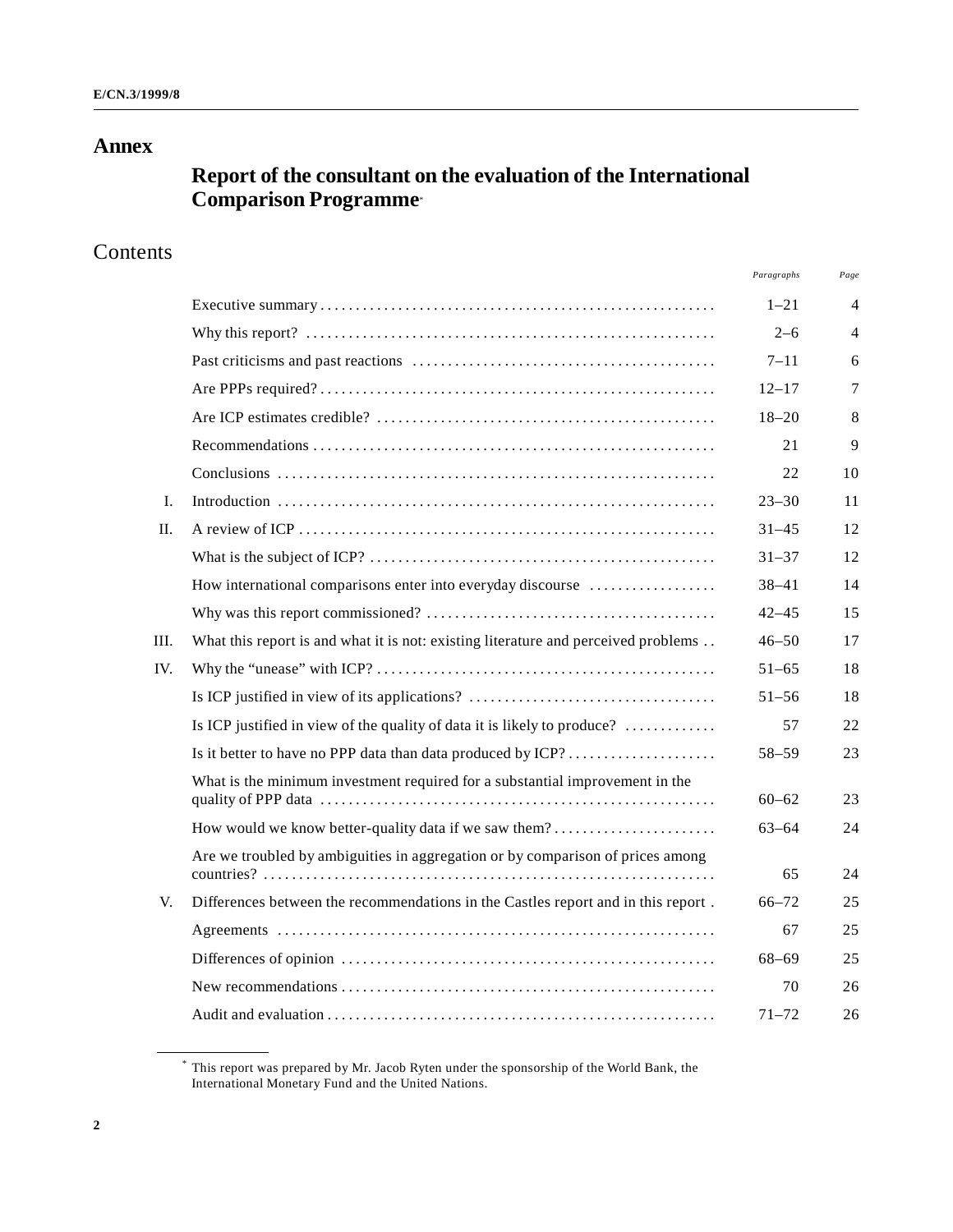| VI.   | Credibility and process: how the current process is seen | $73 - 77$   | 26 |
|-------|----------------------------------------------------------|-------------|----|
| VII.  | Special circumstances, critical views and dilemmas       | $78 - 83$   | 28 |
|       |                                                          | 78          | 28 |
|       |                                                          | 79          | 29 |
|       |                                                          | $80 - 83$   | 31 |
| VIII. |                                                          | $84 - 96$   | 35 |
|       |                                                          | $84 - 86$   | 35 |
|       |                                                          | $87 - 93$   | 36 |
|       |                                                          | 94-96       | 40 |
| IX.   |                                                          | $97 - 137$  | 41 |
|       |                                                          | $97 - 100$  | 41 |
|       |                                                          | $101 - 115$ | 42 |
|       |                                                          | $116 - 120$ | 45 |
|       |                                                          | $121 - 123$ | 47 |
|       | Proposal for a faster way of producing results           | $124 - 130$ | 47 |
|       |                                                          | $131 - 137$ | 48 |
| X.    |                                                          | 138-154     | 51 |
|       |                                                          | 138         | 51 |
|       |                                                          | 139-142     | 51 |
|       |                                                          | $143 - 147$ | 52 |
|       |                                                          | $148 - 154$ | 53 |
| XI.   |                                                          | $155 - 161$ | 56 |
|       |                                                          | $155 - 159$ | 56 |
|       |                                                          | 160         | 58 |
|       |                                                          | 161         | 59 |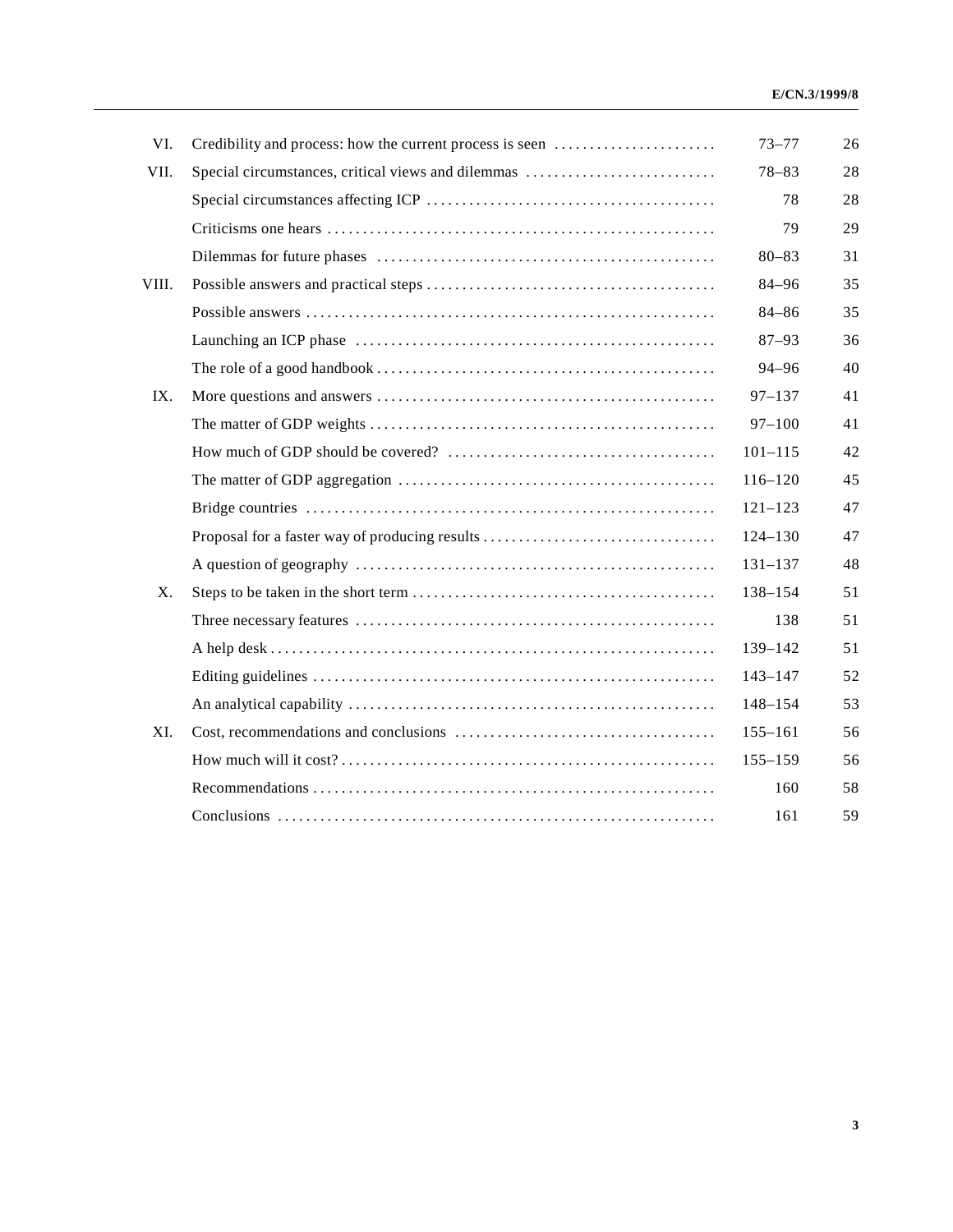# **Executive summary**

1. The following are the essential elements of the report.

If there were only one paragraph available into which to squeeze the essence of this report it would start by saying that there is reason to keep the International Comparison Programme (ICP) but that its results must become more credible and more useful. In order to bring about the required change, the United Nations Statistics Division should find a "world coordinator" with the experience and seniority that kind of a job must command. The coordinator should be asked to put together a financing consortium consisting of National Statistical Offices (NSOs) and international agencies to ensure the success of a next phase of ICP; rewrite the *Handbook of the International Comparison Programme*<sup>a</sup> to make it obvious that the process is open, objective and effective; and find a way of getting the results to the hands of users in a timely fashion. The alternative of not doing anything is the worst, but doing something credible will require additional expenses.

Studies in Methods, Series F, No. 62 (United Nations publication, Sales No. E.92.XVII.12). <sup>a</sup>

# **Why this report?**

\_\_\_\_\_\_\_\_\_\_\_\_\_\_\_\_

2. The purpose of this report is to examine the circumstances in which ICP finds itself 30 years after its creation and to make a judgement about its prospects of the next while. In order to do so the report addresses such questions as:

(a) Do the purchasing power parities (PPPs) and PPP-adjusted statistics produced by the Programme serve useful purposes, which could not be served by cheaper or better alternatives?

(b) Do the statistics produced by the Programme in their present form serve those same purposes with sufficient quality?

(c) If improvements are thought necessary, what kinds of measures should be taken to bring them about and why?

(d) How should those improvements be managed?

(e) How much might they cost?

(f) How might one go about securing the financing necessary to institute such measures?

(g) What are the first things to address if the recommendations included in the report appear to be reasonable?

3. Section II of the report addresses these questions and provides answers to them. It is chiefly designed for those whose interest is exclusively with the action-oriented part of the report or whose concerns with the Programme and its results extend no further than to be aware in general of what this report recommends. Subsequent sections address the questions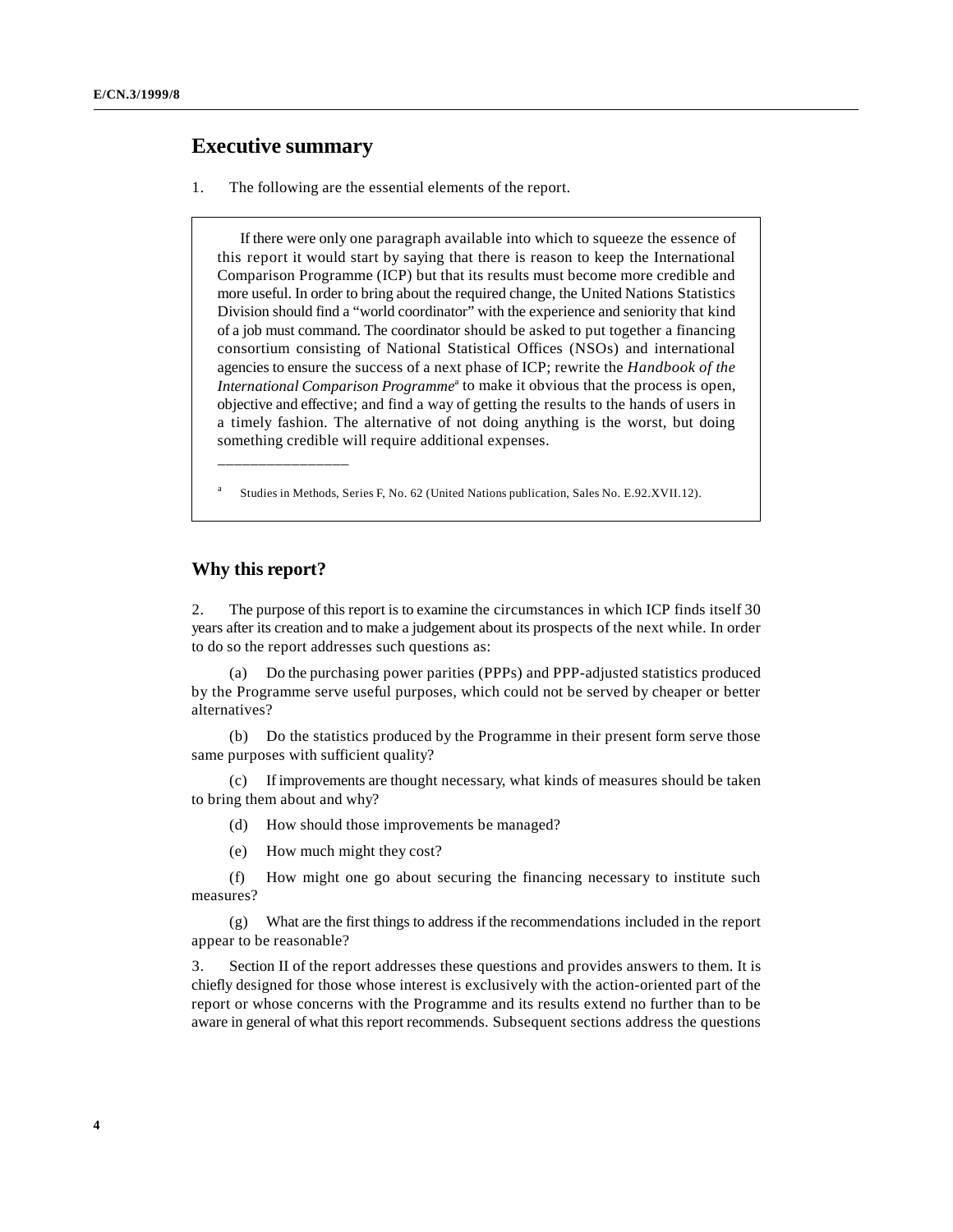one by one and expand on what led to the answers spelt out in the first section. Appendix I\* summarizes the results of interviews that the consultant conducted with users of the data, potential users and suppliers of basic information in national and international offices.

The precise circumstances that brought about the report are recorded in the minutes of the twenty-ninth session of the Statistical Commission (New York, February 1997). It called for a consultancy to result in a report to the Commission on the state of affairs of the project to compare economic performance using purchasing power parity techniques. The terms of reference of the consultancy are spelt out in the annex to document E/CN.3/1997/3/Add.1. The direct sponsors of the report are the United Nations Statistics Division, the International Monetary Fund (IMF) and the World Bank.

4. This report is not the only one of its kind. Another consultant wrote a report similar in intent but its scope was the Organisation for Economic Cooperation and Development (OECD) segment of the Programme. That report has been in the public domain for the best part of a year and has been discussed at a number of official meetings.<sup>1</sup> Its assessments and advice are similar in some respects to those of this report but in others they differ. In appendix II, there is a discussion in detail of the points of agreement and difference between the two \* reports.

5. Since this report is not designed as a thriller there is no point in keeping its chief conclusions to the very end. Those conclusions put very briefly are that ICP is a programme worth keeping but that its current condition, if little is done about it in terms of credibility, quality of output and survival prospects, is poor. A number of measures are recommended, some designed for immediate action and others to be spread over the next few years, but all conditioned by the likelihood of adequate financial assistance to the Programme. Another conclusion is that if little is done to rescue the Programme it will probably, like the old soldiers in the song, simply "fade away".

6. Much of what is said in this report is critical and may sound harsh to those who have worked very hard to promote the Programme's usefulness and uphold its integrity. They have performed a remarkable job under adverse circumstances and in an area fraught with practical and conceptual difficulties. The international statistical community should feel indebted to them. But it would serve little purpose if this report glossed over the shortcomings of the Programme and failed to show how they affect adversely its credibility. The sense of the report is to justify as closely as possible all the remedial measures it advocates, and that entails an unbiased view of the Programme's current situation and prospects.

The appendices to this report are available for consultation in its electronic version, at: \* www.un.org/Depts/unsd.

 $<sup>1</sup>$  In particular at an OECD meeting on purchasing power parities, held in Paris in November 1997; and</sup> at the nineteenth session of the Working Group on International Statistical Programmes and Coordination of the Statistical Commission (New York, 10–12 February 1998).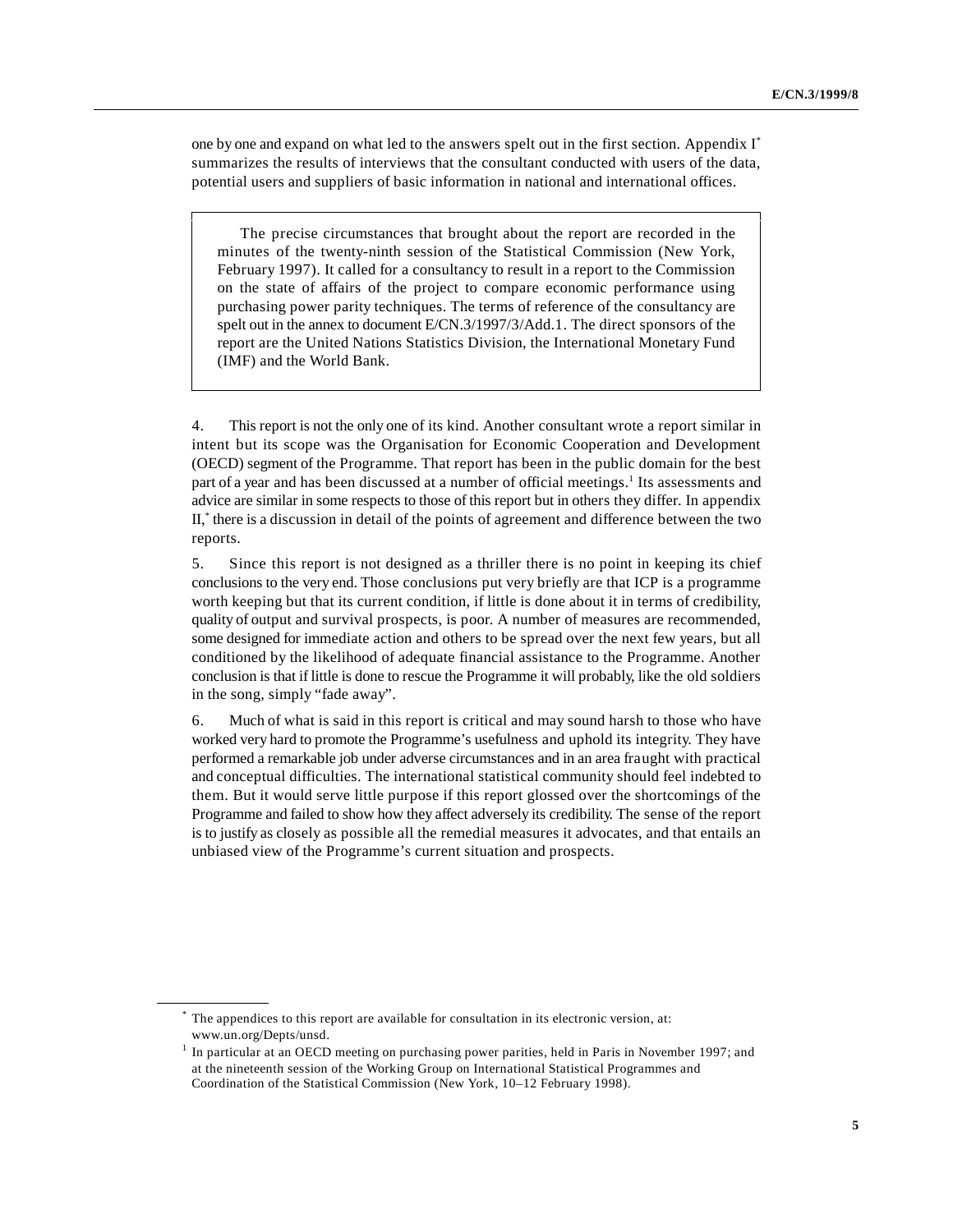# **Past criticisms and past reactions**

7. The questions addressed in this report are not new. They have been raised again and again by users and suppliers of data alike and probably to the annoyance of the upholders of ICP, who have been struggling against increasing odds to maintain the integrity and the usefulness of the Programme. In a reply to a criticism voiced by Paul Samuelson about the World Bank's obstinacy in publishing "the wrong figures" the then Deputy Vice President of the World Bank commented:

"... the central tasks facing us [before starting to apply PPPs for the Bank's operational purposes] are expanding country coverage and making sure that ICP data are made available in a timely and regular fashion ..."

And his diagnostic was:

"... they [many developing countries] have found the work financially burdensome and have seen little policy use for the resulting estimates. Second, some developing countries have feared that ICP results, which show higher gross domestic product (GDP) estimates ... may be used to the detriment of their standing in multilateral lending agencies. Third, the statistical capabilities of some of these countries have not readily supported a full-scale ICP survey".

The two steps designed to overcome some of the observed difficulties and mentioned specifically were "... that the excluded countries be covered through a 'limited commodity approach'" and "major multilateral financial organizations to cooperate with the Bank in a type of cost-sharing arrangement".

8. In addition to providing reasons why it agrees with the criticisms and the measures to deal with them, this report examines a number of additional critical views and advocates measures to deal with them. In particular, it deals at length with the Programme's lack of credibility in the eyes of both users and suppliers of data and examines ways of augmenting it. It looks into elements of quality, particularly its inadmissible lack of timeliness, and suggests ways of overcoming it.

9. Lastly, the report looks into issues of management and organization of the Programme, notes deficiencies in both and calls for a quick adoption of measures to strengthen the Programme's administration. It suggests what such measures might consist in and seeks to impart a sense of urgency in gaining and preserving momentum if the Programme is to be rescued. The key elements of its recommendations are somewhat similar to those used for the launching of the National Household Survey Capability Programme (NHSCP). They consist in:

(a) Finding a coordinator of stature and credibility commensurate with the importance that this Programme should have in the eyes of the international statistical community;

(b) Persuading as many advanced NSOs as possible to staff a handful of posts — at their cost — to support the coordinator. Those posts are to be used by their sponsors as midcareer traineeships.

10. This report is not about finding weaknesses in the current methods of imputation and aggregation of basic data. Rather, it considers that the advice featured in the System of

<sup>&</sup>lt;sup>2</sup> Comparative tables of gross domestic product, converted at prevailing market exchange rates.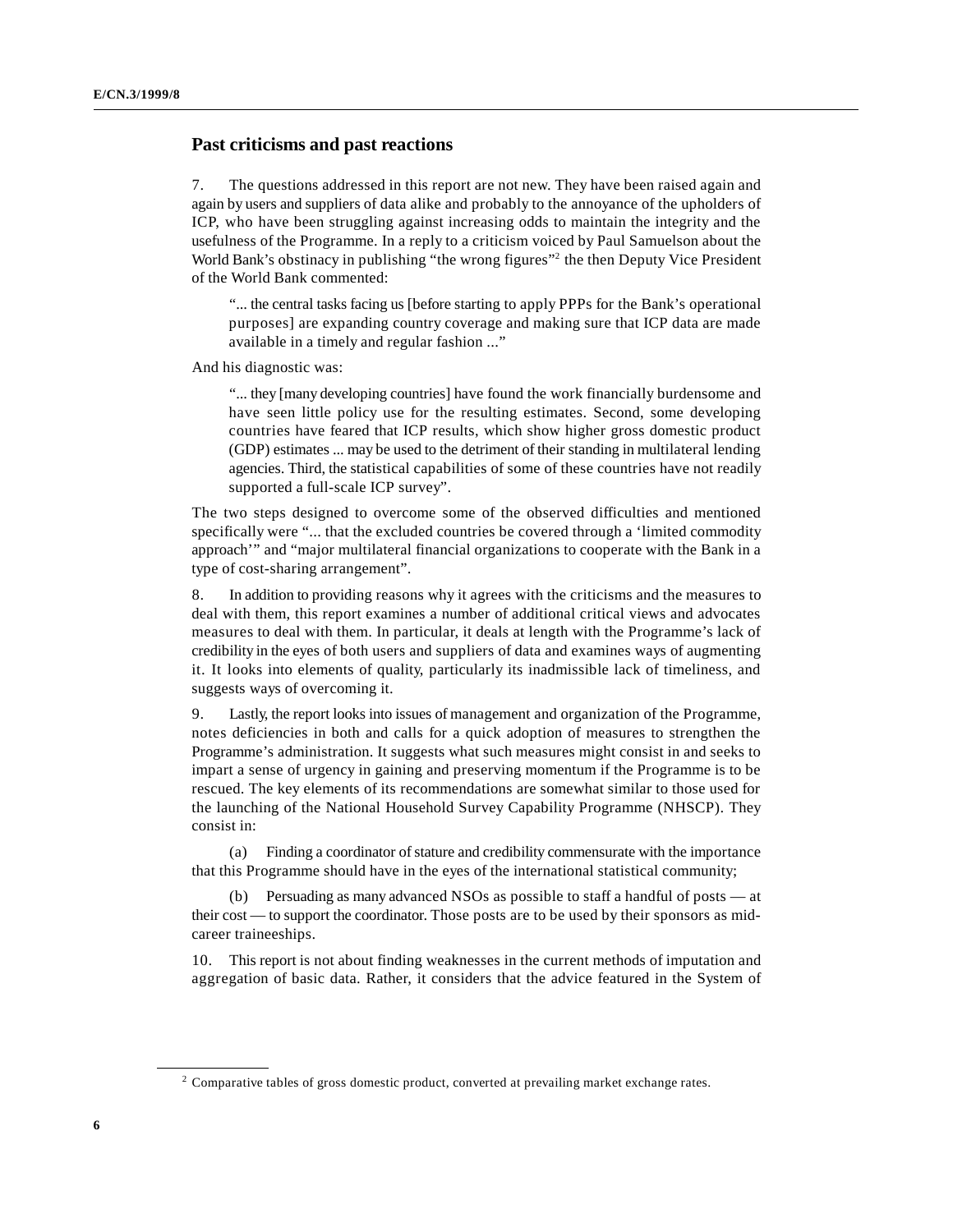National Accounts, 1993 (1993 SNA)<sup>3</sup> should be implemented and that right now it is senseless to divert efforts to anything other than analysing systematically the differences in the aggregates reached by different methods.

11. Nor is this report about the design of a method that will help NSOs in their efforts at collecting comparable basic data. At this stage in the Programme's life and in the face of the problems that put its survival in the balance, neither more refined methods of aggregation nor improved sampling schemes are thought to be matters of first importance.

# **Are PPPs required?**

12. There is a general answer to this question the appeal of which should be seen readily by the international statistical community. Twenty years ago the decision was taken to embark on what led to the most thorough and most expensive round of revisions to the United Nations System of National Accounts. The exercise had many purposes, but one of them was to confirm the existence of an international language for statisticians who compile macroeconomic statistics and ensure that they mean the same thing when they say it the same way. The investment that went together with the revision will only yield full returns when the data will allow us to compare both the rates of growth and the levels of the economy's broad aggregates. But in order to do so for GDP levels (and for the elements of GDP) we must not find ourselves deterred by the existence of different currencies or become exclusively dependent on the market exchange rates among them. Conceptually, theoretically and practically, the United Nations national accounts programme will only be complete when it encompasses ICP.

13. This view can be traced to an expert group meeting on ICP methodology and implementation and to the following reaction to its report at the twenty-seventh session of the Statistical Commission:

"The Commission expressed support for the plan [that] ... there would be a departure from the costly practice of launching benchmark year comparisons every five years and a move towards integration with work on national accounts and consumer price indexes."

14. But general reasons of this kind are seldom found to be compelling by national Governments. For the PPP estimates to get increased legitimacy in the eyes of national government statisticians and above all in the eyes of their paymasters, they require describable and reasonably important policy applications. The interviews conducted as part of the process that led to this report produced convincing evidence that PPPs and PPP-adjusted GDP figures are indeed required for a number of policy analytical purposes. Indeed, were it not for perceived weaknesses in the current methods, important operational applications could have been found by now. There is more detail provided on these applications in the relevant section of this report. The following are four examples of important applications:

A better assessment of poverty and its distribution, without which allocation of scarce funds to needy recipients may be less effective;

(b) Better founded judgements on IMF quotas and drawing rights for member countries;

<sup>&</sup>lt;sup>3</sup> United Nations, *System of National Accounts, 1993*, Statistical Papers, Series F, No. 2, Rev.4 (United Nations publication, Sales No. E.94.XVII.4); see sect. 16.103, items (a) and (b); this recommendation was implicitly accepted by the international statistical community and explicitly by the five organizations under whose aegis the 1993 SNA was published. For further details, see sect. IX below.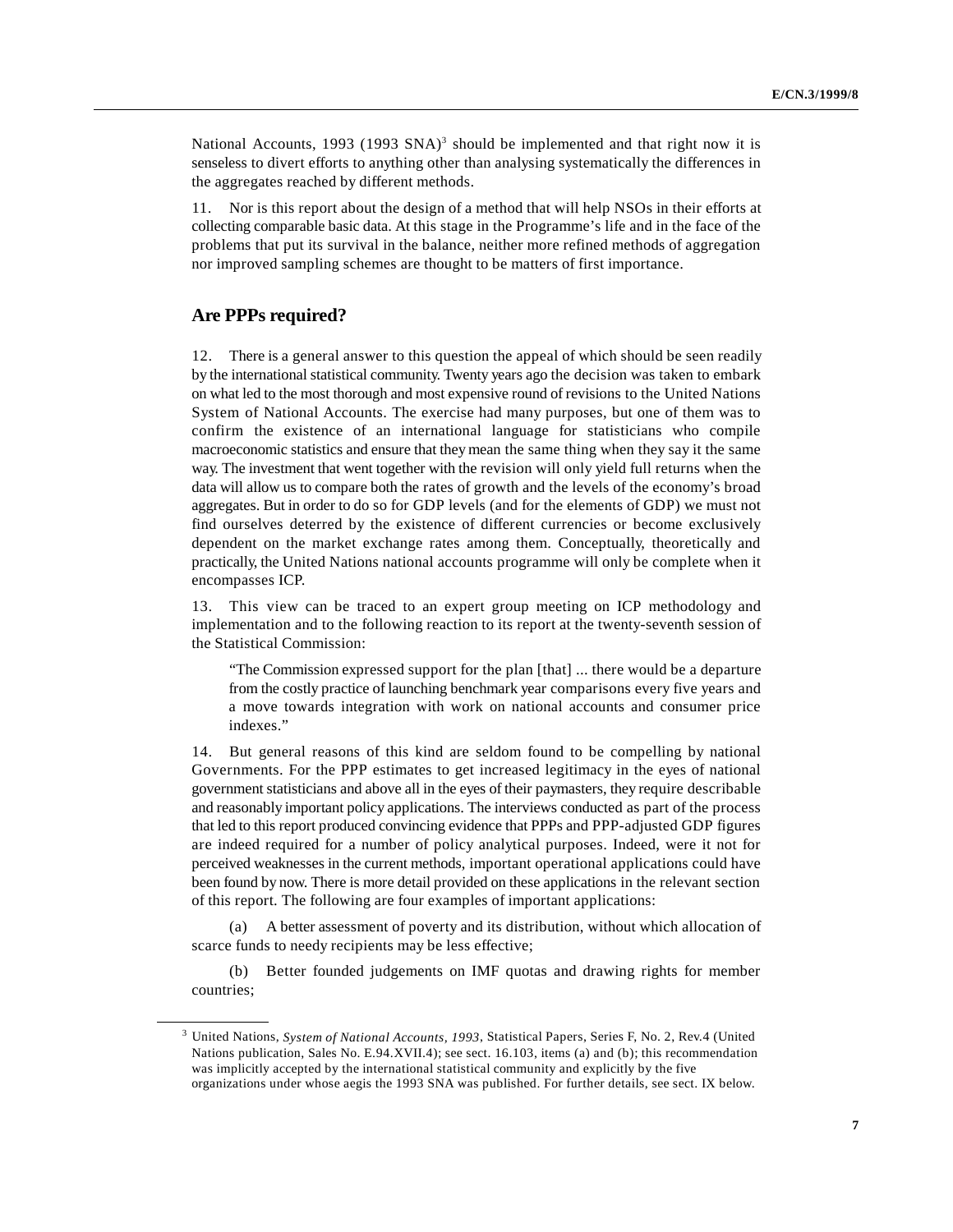(c) Better first guesses at setting exchange rates for those countries that are opening up their economy to foreign trade and investment;

A clearer understanding of the effects of competitiveness on foreign trade, with its consequent effects on the quality of trade policy advice.

15. It goes without saying that PPP-adjusted GDP numbers should be an essential complement to GDP in constant prices, and that the two sets of estimates ought to play equal roles in explaining economic growth in a world of rapidly expanding international trade and investment. While none of these arguments may be found compelling, taken together they support the assertion that without PPPs, the system of international economic statistics required to inform policy-making, monitoring and evaluation would be considerably poorer.

16. None of the above answers questions about the usefulness of PPPs in their current condition. Those issues fall into two categories:

(a) Are PPPs with their current attributes of timeliness and reliability worth preserving?

(b) Are the current estimates of PPPs susceptible to improvement at a cost within the reach of the international statistical community?

17. The matters concerned with the results of PPPs and how they compare with alternatives are referred to in section IV below. In particular, there is a reference to what is known about the explanatory power of PPPs relative to the market exchange alternative.

# **Are ICP estimates credible?**

18. They are not and therein lies most of the Programme's problem. "The value of intelligence depends on its breeding," says a well-known author of espionage novels.<sup>4</sup> And so it is with statistics. For viewed from the outside we can assess their potential value but not their reliability. To help us assess "breeding" we depend largely on the credibility of the process and on the confidence we place on those in charge. Most of this report discusses the "breeding" of ICP estimates. These estimates have been the subject of criticism and most of it is tied to the process of collecting, compiling and disseminating the statistics produced by the Programme.

19. To an extent unequalled by any other statistic in the international domain, PPPs depend on the intimate cooperation between NSOs and the statistical arms of international agencies. However, the mechanisms that support what should be both an easy and an intimate partnership are mostly embryonic. In some cases, they are simply not there. In the past, too much attention has been paid to how to aggregate basic data once those data become available, but insufficient attention has been given to how they should be collected in the first place. The steps advocated in this report are designed to strengthen the "breeding" of the data; to promote its value in the eyes of potential users; and to strengthen the vital links between national and international offices concerned with PPP compilation.

20. Naturally, the steps proposed cost money, and it would be foolish to pretend that the Programme could be tidied up free of cost. In fact, the report argues that the resources it consumes are small compared to the importance that the purchasing power parity statistics could acquire if they were only produced on a regular, systematic and timely fashion. There are ways of attempting to secure additional resources, and the report includes proposals on

<sup>&</sup>lt;sup>4</sup> John Le Carré, in *Murder of Quality* (Victor Gollancz, 1962).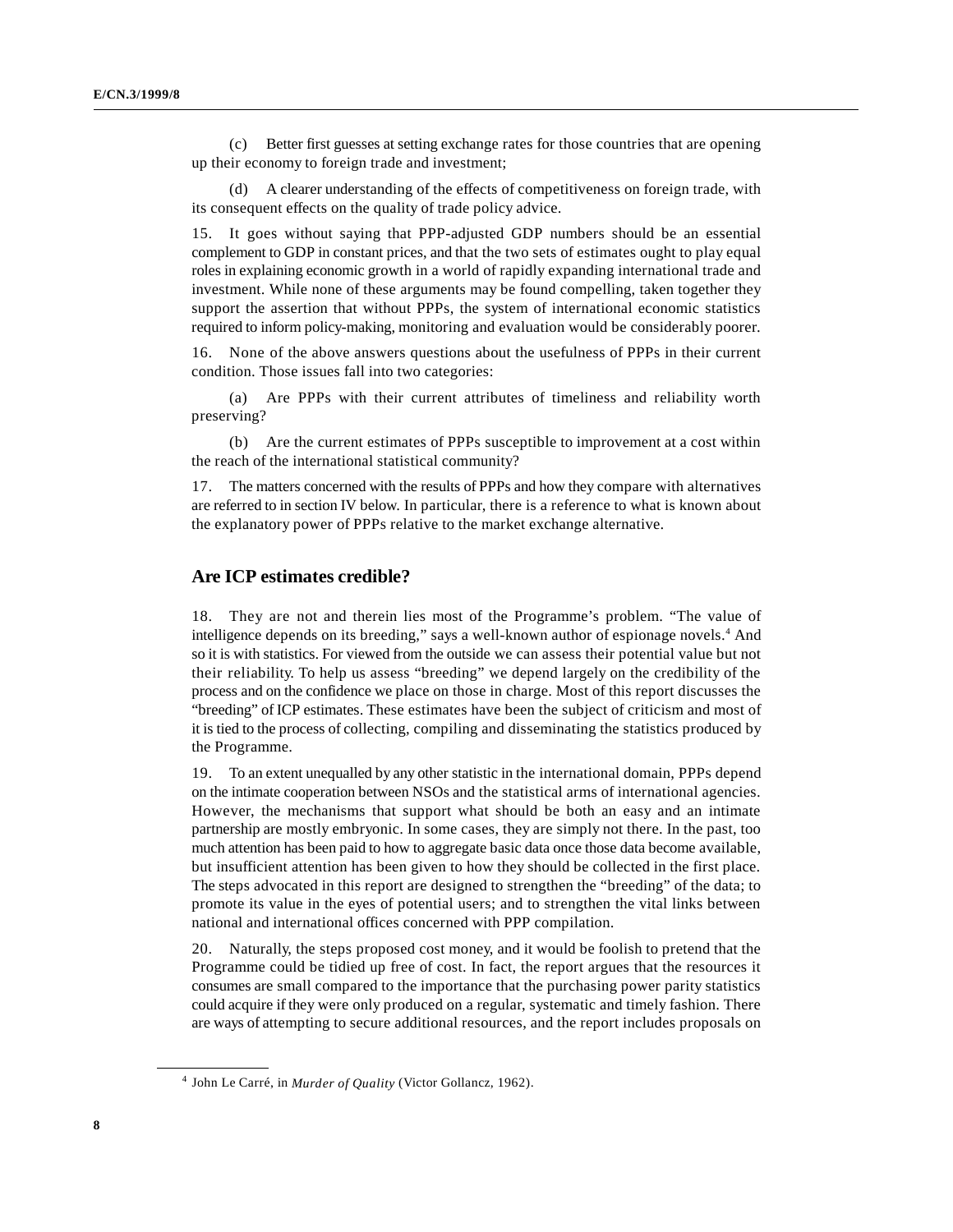how to do it. There are of course alternatives — not doing anything and letting the Programme fade away or else deliberately hastening its demise. While the latter is an improbable course of action — the international statistical community is notoriously against capital punishment — the former is more likely and for that reason denounced in the report as an unfortunate option. This is essentially what the report says. From now on there is argument and detail.

### **Recommendations**

- 21. The following are the recommendations of this report:
	- 1. ICP should not be ended nor should it be allowed to languish. Indeed, if no adequate financial support can be found for it, languishing would be its worst fate.
	- 2. Securing financing on a broader scale implies making a commitment to producing reliable and timely data, with well-documented methods and sound analytical commentary.
	- 3. While the long-term objective remains that of estimating all the components of final demand, in a first stage the compilers should have the modesty of making do with price estimates for household expenditures.
	- 4. The savings accruing from a more restricted price collection should be ploughed right back into the Programme.
	- 5. The Programme must have a global or world coordinator.
	- 6. The coordinator must be known, respected and with the demonstrated administrative and professional abilities (the expression "professional" involves a grasp of the complex of national accounting, economic applications, and basic statistics) to coordinate a project of this size and complexity.
	- 7. A new phase of the project must start with a resolution adopted by the Statistical Commission. That resolution should follow the submission of a document that sets out unambiguously what is expected, why it is being done, what means will be used, what are the responsibilities and accountabilities of the participants, and what are the standards of quality that are aimed at in connection with ICP.
	- 8. A Commission resolution should be the result and not the cause of mobilization of resources. The latter should be preparatory to final approval.
	- 9. The next phase should be designed in such a way as to produce continuous information based either on a benchmark study or else updated through the help of consumer price indexes (CPIs) and exchange rates.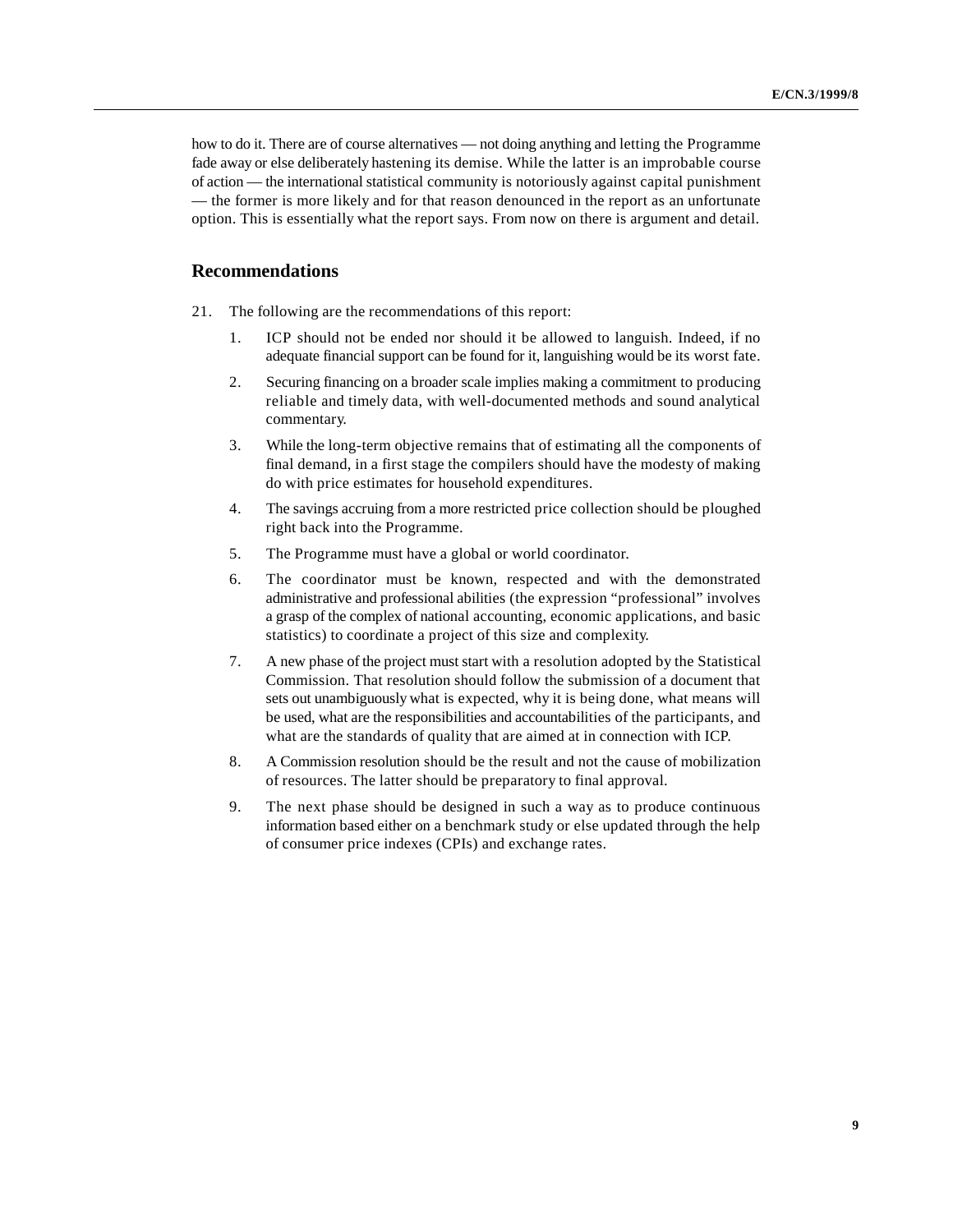- 10. Additional resources to the project should be obtained by creating training positions attached to the coordinator and financed by sponsoring statistical offices.5
- 11. The dissemination activity must be shared between NSOs and the statistical arms of international agencies. Country statistical offices must be enlisted in order to give the project greater visibility and a stronger sense of relevance.
- 12. Interested parties (the United Nations, IMF, the World Bank, the Asian and Inter-American Development Banks, selected NSOs) should mobilize the required resources under the guidance of the world coordinator to:
	- (a) Prepare an ICP prospectus as a means for discussion with prospective contributors;
	- (b) Recruit the first set of short-term assistants after defining the modalities of their contract;
	- (c) Embark on the drafting of a revised and expanded handbook (probably manual is a better term) offering guidance to NSOs engaged in ICP.

# **Conclusions**

22. No statistical programme with an international dimension needs central coordination and an effective relationship with NSOs more than ICP. The soundness of the Programme requires that both national and international offices play their role effectively. As a result it is more vulnerable than average to personality conflicts, small changes in budget, apparent lack of direction and so on. On the other hand, a strong hand, a feeling of commitment and purpose and the rallying of support on the part of NSOs can turn the situation around quickly. A programme evaluation is an opportunity to ask fundamental questions about the wisdom of keeping a programme alive. If the answer is "yes" and the cost can be made affordable, the other decisions to ensure survival should not be too difficult to take.

<sup>&</sup>lt;sup>5</sup> The modalities of this proposal would have to be worked on and be subject to administrative and financial constraints imposed on the one hand by the United Nations and on the other by the sponsoring countries; but permanent stationing in New York, Washington, D.C., Paris or Luxembourg is no longer necessary as long as there is a good communications network that will allow for videoconferencing and intensive exchange of views via e-mail, phone and fax.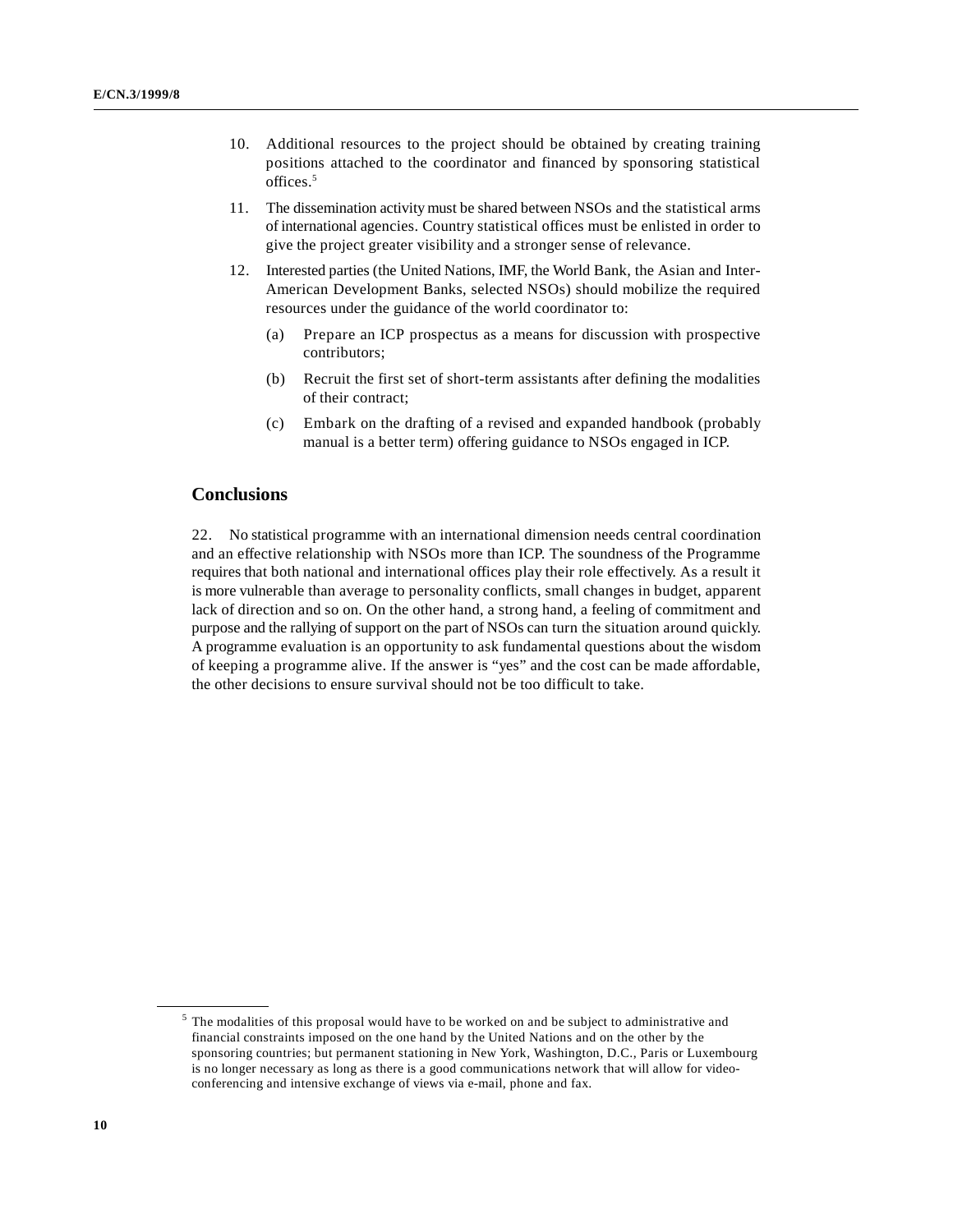# **I. Introduction**

This report is the result of an evaluation of the International Comparison Programme (ICP) conducted in the course of 1997–1998 at the request of the Statistical Commission and under the sponsorship of the United Nations, the International Monetary Fund and the World Bank. While the contents of the report were discussed with its sponsors, all opinions, recommendations and conclusions are strictly the author's.

23. ICP is a 30-year-old programme, tried and tested on several occasions. It is the origin of a large fund of valuable data successfully used as a complement to related data compiled in the framework of individual country's national accounts. There is a great deal of literature on the subject of PPPs, the estimation of which is at the root of ICP. That literature analyses the results obtained in the past, discusses alternative methods of estimation and aggregation, and shows conclusively why intercountry comparisons that rely on market exchange rates can yield misleading results for both policy design and economic hypothesis testing.

24. Nonetheless, ICP is in crisis, which is why an evaluation of its condition was requested. The crisis threatens the Programme's chances of surviving on a sound financial footing and seriously undermines the credibility of the numbers it estimates. Neither countries taking part in the ICP nor international organizations involved in its administration feel that the Programme is in equilibrium or that such an equilibrium is stable. This feeling which has been described as a "collective unease" has given rise to a few basic questions, which this introduction attempts to answer in summary form.

25. This report responds firmly to the question of whether it is worthwhile making an outright effort to keep ICP as an active programme with a resounding "yes". It finds that there is a sufficient number of serious applications of the results to justify such a convulsion. Those applications include:

(a) All intercountry comparisons that involve the **level** of economic performance;

(b) The rational allocations of scarce entitlements, such as IMF quotas or drawing rights;

(c) The determination of appropriate exchange rates for those countries that are in the process of opening their economy to international trade and investment;

(d) A better understanding of the factors that determine international competitiveness;

(e) A new light on the relationships between consumption, investment and economic growth.

26. Nonetheless the range of applications for which ICP results have been used does not include such compelling examples as the allocation of scarce funds assigned to the fight against poverty or the allocation of conditional credits for infrastructural investment under the aegis of the World Bank. If only these were among the purposes for which the programme is carried out, much of the uncertainty about its future would vanish, and so would the feeling of commitment and the willingness to take part on the part of NSOs.

27. Admittedly, the Programme is not in shape to justify adding the allocation of scarce funds to its objectives. Not only is its lack of timeliness deplorable but its results are not generally accepted in the same way as such key statistics as the CPI or the gross national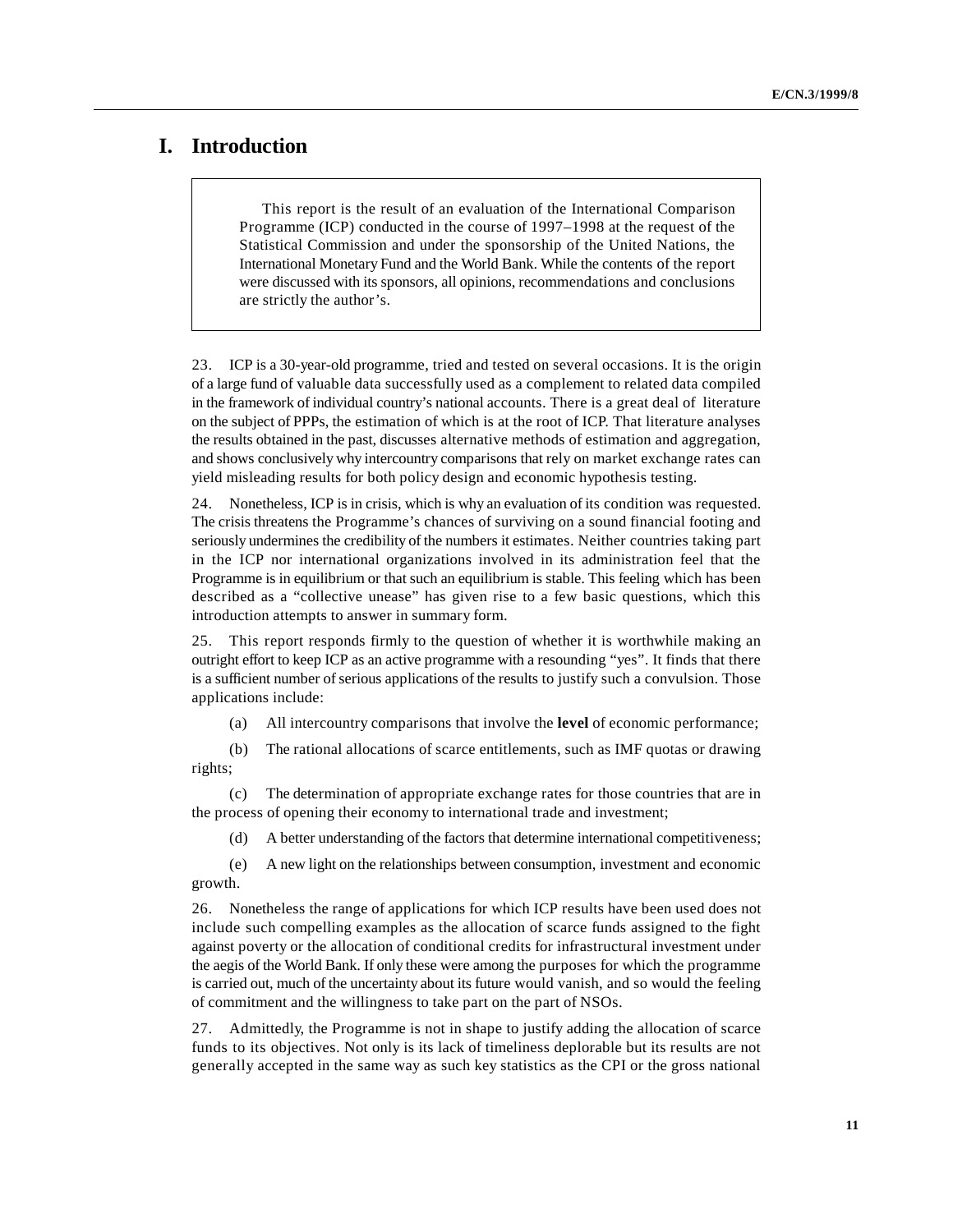product of individual countries. However, the Programme's credibility and acceptance can only increase if all participants — NSOs and the statistical arms of international agencies feel a profound sense of commitment to ICP's quality. And that sense of commitment will only come about if the Programme's applications constitute compelling reasons to support it.

28. There is a virtuous circle which has somehow escaped the reach of ICP managers. The fact that the Programme's objectives are not perceived as of key importance by NSOs or indeed by national economic authorities deprives it of an essential source of support. Without such support, the Programme's quality features — timeliness, reliability of results, transparency of methods — are seriously compromised. But the support will not be forthcoming unless the Programme's objectives are substantially upgraded and so on.

29. This report reflects on the causes of the ICP crisis, and recommends the taking of a number of steps designed to pull the Programme out of its current condition. The recommendations are built on the assumption that steps will be taken gradually, and that as the quality of ICP increases so will the amount of support given to it by individual NSOs. There are a number of initial steps though, without which the virtuous circle will continue to escape ICP's grasp. Such steps include:

(a) The appointment of a world coordinator to provide strong leadership — a sense of direction and a sense of trust;

(b) The immediate adoption of methods to improve ICP's timeliness, albeit on the basis of preliminary estimates;

The systematic canvassing of potential participants in order to ensure that they understand ICP's scope, usefulness and potential importance to them (national authorities) of a well-managed programme;

(d) The clear demonstration of transparency in methods and applications, coupled with a willingness to share with participants the lessons of success and failure.

30. The international statistical community has not been known for its willingness to consign to oblivion programmes that have provided less than initially expected from them. This attitude is both understandable and prudent. And yet it entails serious risks. If strong support for ICP is not forthcoming and if the Programme is not given another chance to demonstrate that its results are generally useful and enlightening, the alternative of letting it languish is about the worst that could happen to it. This report should be viewed as a lengthy argument to prevent the worst outcome from happening.

# **II. A review of ICP**

#### **What is the subject of ICP?**

31. At first blush one would think the matter raised by ICP is trivial. For a variety of reasons one seeks to compare the economic performance of one country with others. Insofar as individual countries adopt their own currency, comparisons require currency converters so as to express similar magnitudes in the same currency. The natural converter is the exchange rate. But exchange rates are volatile. They are partly dominated by expectations of how asset prices are likely to behave in the short term, and not all — indeed only a minority — of goods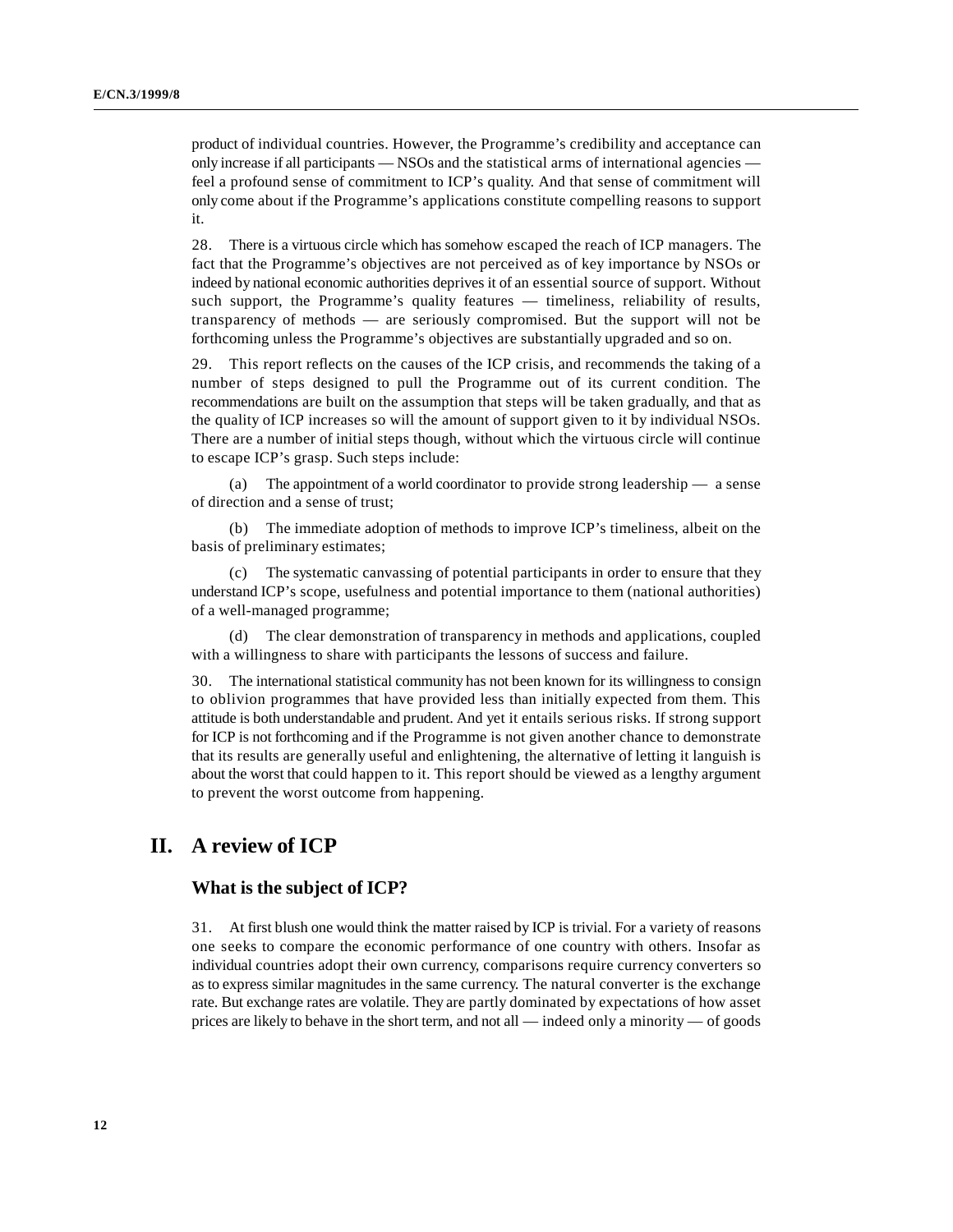and services produced in any one country enter international trade.<sup>6</sup> Accordingly, a more meaningful converter is proposed — one that is defined as the ratio between the number of units of country A's currency required to purchase in A the same amount of goods and services that one unit of currency of country B would buy in B.

32. Think of a very small universe in which there are two countries (Utopia and Ucronia) and two commodities (hamburgers and Coca-Cola). The currency in Utopia is the "bottle top" and the currency in Ucronia the "shaker". If one "bottletop" in Utopia purchases one bottle of Coca-Cola and one hamburger but it takes three "shakers" to make the same purchase in Ucronia, it follows that at an exchange rate of three "shakers" to one "bottletop" there is "purchasing power parity" between Utopia and Ucronia, whatever the market exchange rates between the two countries say or do.

33. All that is involved in this matter is that whenever Utopian levels of economic performance expressed in value terms are compared to Ucronian and until further notice (dictated by a change in relative prices), the converting rate of three to one is what should be applied. The use of this conversion ratio does not involve predicting what will happen to the market exchange rate of "bottle tops" for "shakers".

34. If in addition to comparisons, there is a need to compile information for the universe made up of Utopia and Ucronia, the rule to follow is to either express all magnitudes in "bottletops" after dividing those expressed in "shakers" by three, or the reverse, or converting both "bottletops" and "shakers" to a notional third currency, as long as the exchange rates preserve the proportions of three to one between our two hypothetical currencies.

35. If we lived in such a simple universe with a trivial number of commodities and constancy of tastes and technologies, that would be the end of the problem of purchasing power parities. But we do not. In the universe in which we live there are many countries, there are many goods and services, and tastes and technologies vary among countries and change over time. It is neither straightforward to decide what is the composition of the standard purchase — should it reflect the tastes of Utopia, Ucronia or some third country and if so which — nor to ensure that the goods and services selected both satisfy the property of being widely consumed in each of the countries compared and at the same time remain comparable from one country to the next.

36. It is also not straightforward to define how the results of economic performance expressed in different currencies should be added up. Various techniques have been proposed but they provide different results. And there is still no theory to support the unambiguous use of one form of aggregation over another, nor is there a body of analysis to explain the way in which the differences between different aggregations change over time. As a result, the question of how to compare the economic performance of countries using a common yardstick remains without a simple and convincing answer, although a great deal of work has been invested in improving our understanding of the problem and considerable intellectual ingenuity has been displayed in avoiding some damaging pitfalls.

37. Notwithstanding the work and the ingenuity that have gone into the theoretical literature on PPPs, serious questions remain about the validity, reliability and usefulness of the results. Those questions have found expression among users and potential users and at a different level among the national producers of the raw data required to carry out comparisons. It is those questions that have given rise to this report.

 $6$  Unless the country or area is an entrepôt, such as Hong Kong, China or Singapore, and even then many services do not enter trade.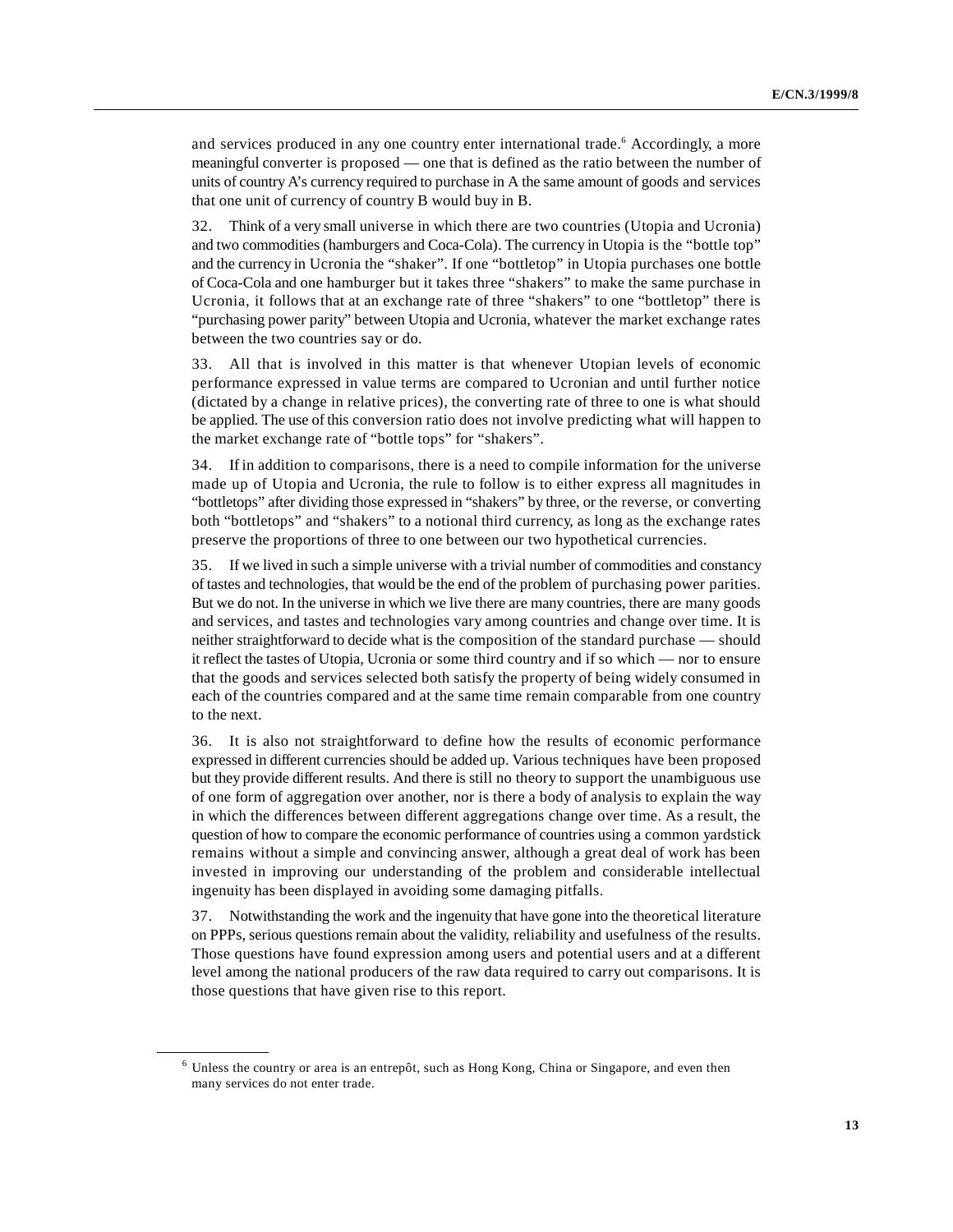# **How international comparisons enter into everyday discourse**

38. International — and interregional — comparisons are very much part of everyday language. We say that it is more expensive living in New York than in Mobile, Alabama, or that Paris is less expensive a place to visit than Rome. We act accordingly. Institutions that have an international sweep seek to remunerate their employees in a way that compensates for different costs of living. Sometimes, those efforts are very systematic. For example, the United Nations has an elaborate method of ascertaining differences in living expenses through time-to-time and place-to-place surveys. Foreign ministries have similar concerns, and either borrow information from the United Nations or else conduct their own surveys. Statistics Canada conducts such surveys on behalf of the Canadian Government. The results are deemed to be necessary so as to ensure equity in the pay schemes of Canadian government officials working abroad. Many large firms with headquarters in Canada but with operations abroad consult Statistics Canada regularly in order to adjust their own remuneration packages. All these are examples of comparisons of consumer expenditures conducted in order to adjust incomes accordingly. Incidentally, similar efforts are made within large countries, where living conditions vary considerably in cost from one region to another in spite of having a single currency and no internal tariffs.

39. We also say commonly that Utopia is a much richer country than Ucronia, that A is poor but not quite so poor as B, and that C is at least four times as productive as D. Some of these statements are purely impressionistic. Others go further and require quantitative evidence to substantiate them. *Faute de mieux*, the evidence is provided by the application of market exchange rates. But the use of those rates breaks down easily in both space and time. In many instances, including some that are relevant to discussions on poverty, there are many market exchange rates and the most relevant are the ones that are frowned upon by the country's authorities. In other cases, the rate is artificially set because there is no free international trade or investment and the results of a conversion are likely to defy common sense.

40. We have experienced recently situations of very rapid decline in the fortunes of not one but several currencies, and we have evidence to suggest that the resulting impoverishment would be grossly overstated if one were to apply the new market rates without qualification. It is certain that one would not engage in time-to-time comparisons involving the production of goods and services using such rates.

41. Ultimately, the ICP results allow us to make such statements or should constitute a court of appeal whenever we have conflicting impressions. For these reasons, the discussion that they prompt should be not so much about their right of existence in principle but rather whether they are sufficiently well estimated for most of the objectives at hand. Whether or not they are more useful in their present condition than market exchange rates is also a legitimate question, but its answer depends very much on the policy decisions we seek to inform, the conceptual barriers left to overcome and the means we feel we should place at the disposal of those in charge of ICP.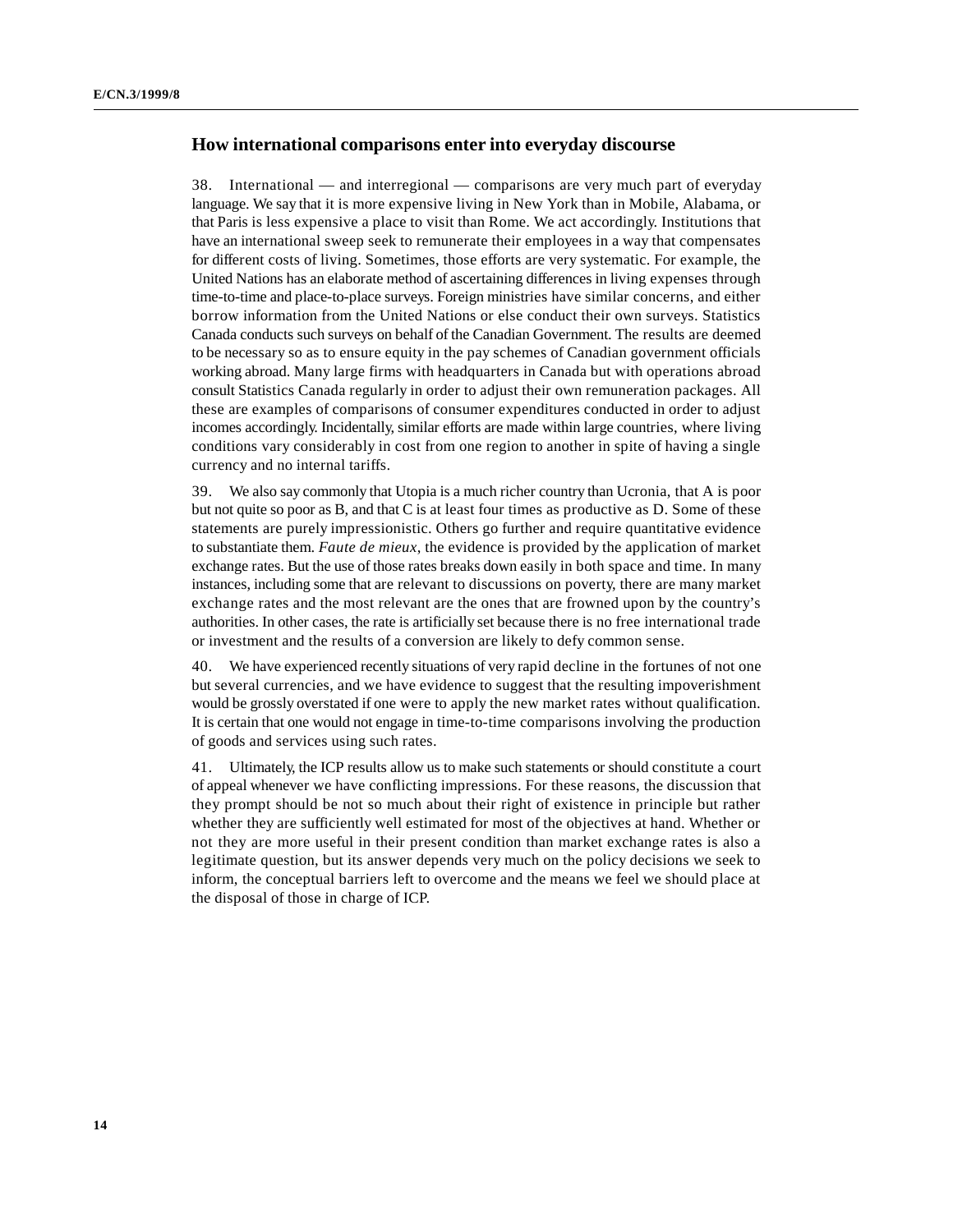# **Why was this report commissioned?**

42. The state of affairs of ICP has been discussed repeatedly at sessions of the Statistical Commission. A brief outline of the Programme's history<sup>7</sup> is that it started out as a collaborative project between the University of Pennsylvania and the United Nations Statistical Office (as it was then). Six events or phases, the first of which started in 1968 and led to a path-breaking publication of results in  $1975$ , marked the project's life. Beginning with the third phase, the project was upgraded to a Programme, the University of Pennsylvania assumed an advisory role, as opposed to that of a co-director; and a five-yearly schedule for new benchmarks was adopted. By phase four, the project became regionalized and the central direction that marked its earlier life was abandoned in favour of central coordination. The only change since then is that the five-year schedule has been abandoned in fact if not explicitly.

43. Between the end of phase four and phase six, the programme has been marked by uneven regional performance, as well as by a substantial increase in the number of countries taking part in it. While European Union (EU) countries have virtually succeeded in integrating the programme with their regular activities and conducted it on an annual basis, in other parts of the world the activity has been spotty. In the case of non-EU member countries of OECD, their participation has not always been enthusiastic. Even though the OECD segment of the programme is part of a regular schedule, there have been questions about participation all along. One deterrent to a more stable state of affairs has been the disproportion between the resources set aside for the exercise and the magnitude of the tasks associated with it.

44. In addition to chronic financial difficulties, the project has had to face limited credibility on the part of a number of key providers of the data in terms of its conceptual foundations, its usefulness and the practical details regarding its execution. Because criticisms of this nature have not yet been fully answered, the tentativeness of the reactions fuelled increasing doubts about the value of the undertaking. These doubts were reflected first in the report of a small task force convened by the Secretariat to discuss critical problems in economic statistics. The report was submitted to the Statistical Commission at its twenty-ninth session at which the Commission:

"Agreed on the need to conduct an evaluation of the global ICP to address the reservations by certain member States about ICP implementation and the uses of ICP results, and the need to seek ways to improve the credibility of ICP data. The Commission noted that the timing of an evaluation was appropriate ...".9

The Commission also suggested that the steering committee, in reviewing the terms of reference for the evaluation of the global ICP:

See United Nations, *Handbook of the International Comparison Programme*, *Studies in Methods,* <sup>7</sup> *Series F, No. 62* (United Nations publication, Sales No. E.92.XVII.12), annex 1, for a concise history of the Programme.

<sup>&</sup>lt;sup>8</sup> I. Kravis, A System of International Comparisons of Gross Product and Purchasing Power (Baltimore and London, Johns Hopkins University Press, 1975).

<sup>&</sup>lt;sup>9</sup> See *Official Records of the Economic and Social Council, 1997, Supplement No. 4* (E/1997/24), para. 13 (j).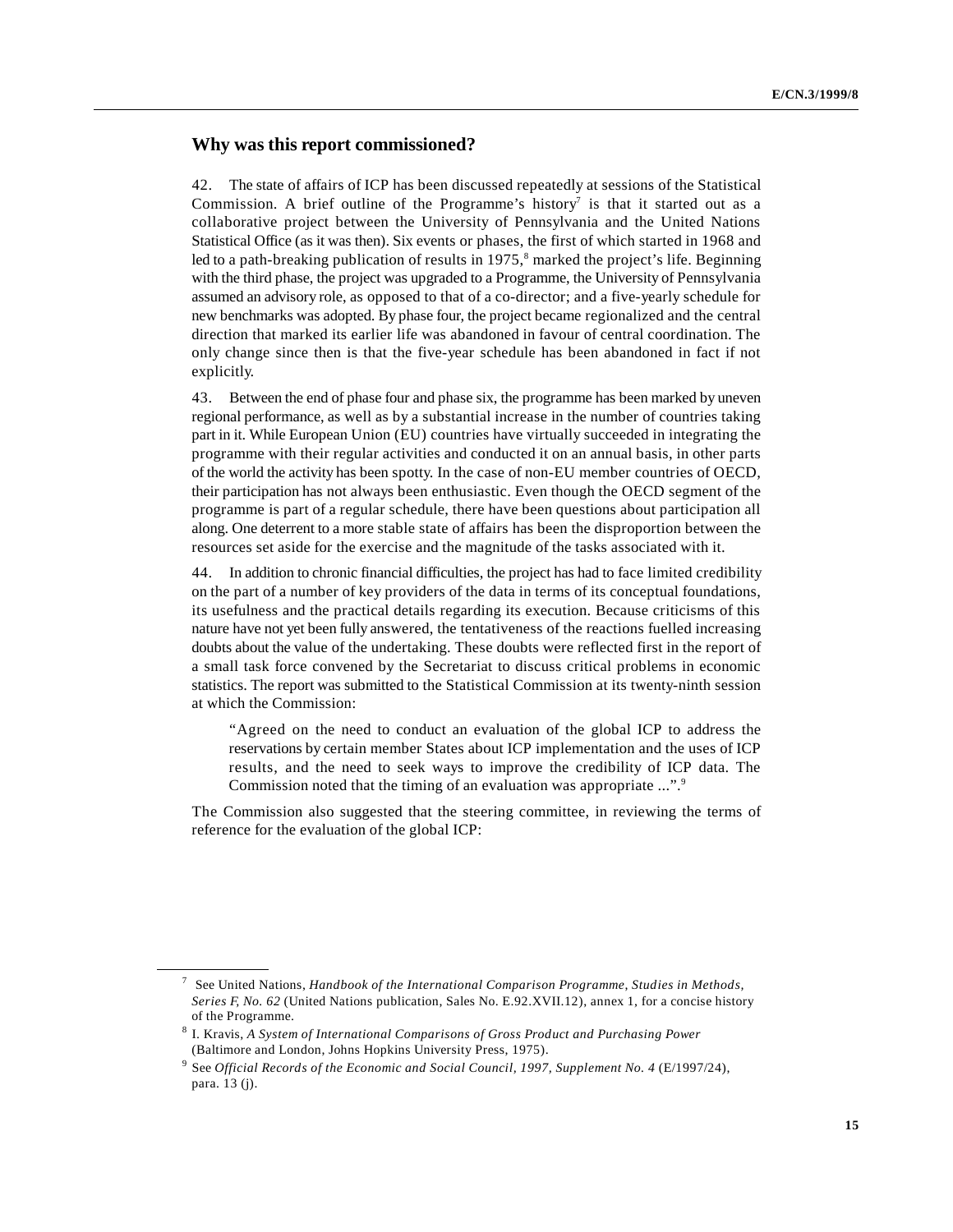"... take into account the very special problems involved in making comparisons between highly developed and developing countries, such as how to ensure that the items chosen reflect common characteristics and are representative of all countries being compared".10

45. The present report is not one of a kind but one of two. For purpose of breaking down the problem into more manageable components and because circumstances do not affect participating countries evenly, the ICP world was divided into OECD and non-OECD countries. The way in which ICP has worked in the OECD area is described in the "Castles report",<sup>11</sup> which was commissioned by OECD and discussed at a meeting on purchasing power parities convened by OECD in November 1997. The rest of the world is dealt with in the text that follows. Because the Castles report has been around for the best part of one year, there are references in this report to the conclusions and recommendations reached in it. There is also a discussion in appendix  $II^*$  on how the recommendations for non-OECD countries differ from the conclusions and advice contained in the Castles report.

The appendices to the present report are available for consultation in its electronic version, at: \* www.un.org/Depts/unsd.

 $10$  Ibid., para.  $13$  (c).

<sup>&</sup>lt;sup>11</sup> Ian Castles, "Review of the OECD-Eurostat PPP Program" (Paris, OECD), document STD/PPP(97)5.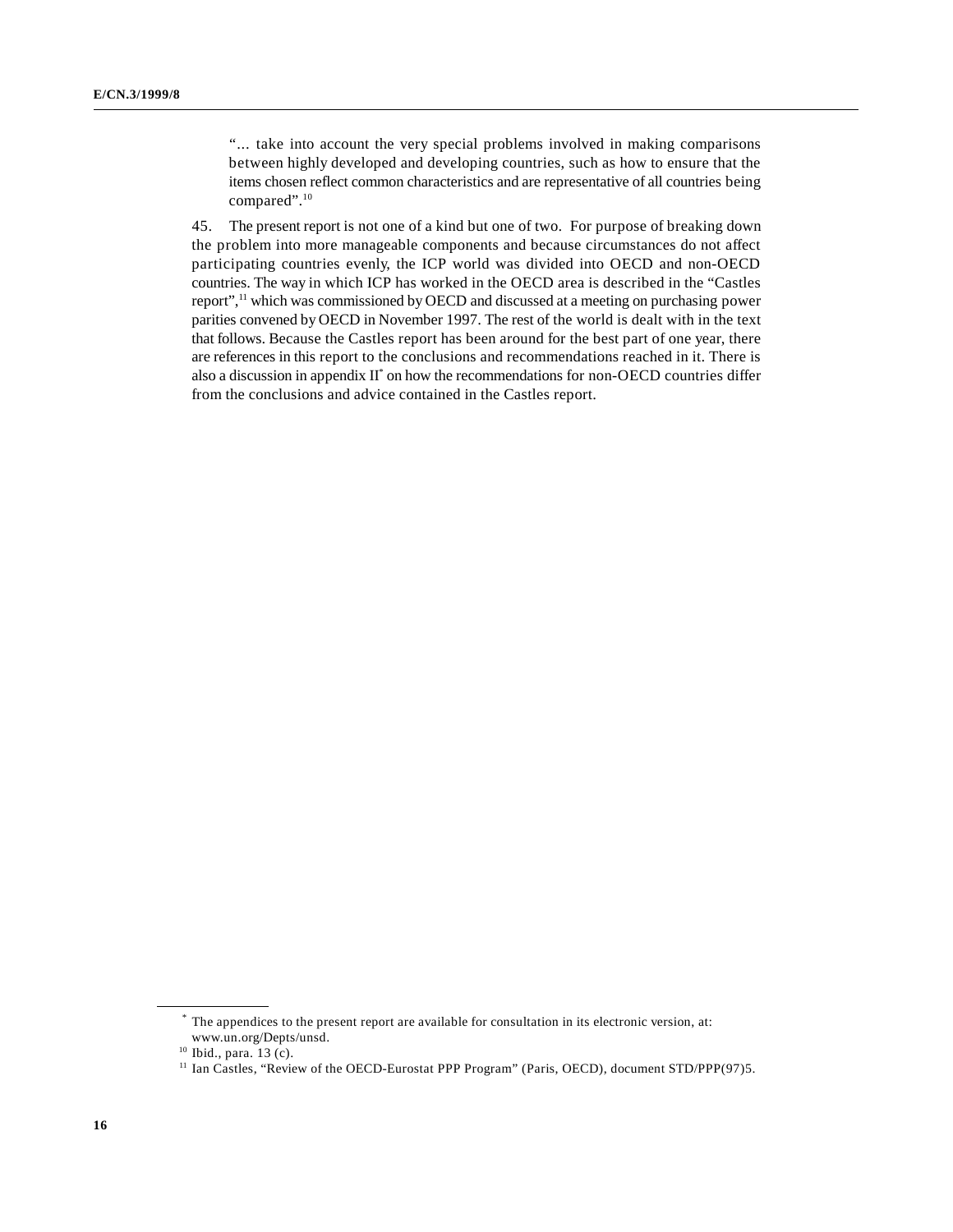# **III. What this report is and what it is not**

# **Existing literature and perceived problems**

46. In spite of its apparent simplicity, the problems raised by the organization and management of a successful ICP benchmark are formidable. It is therefore understandable why the 1993 meeting of experts discussed at length alternatives to the burdens of a five-year benchmark. It would have been surprising if concrete alternatives had emerged, particularly alternatives that would allay the concerns about the Programme's usefulness and at the same time be considerably simpler than the current practice. Because of the Programme's origins and because of its chronic struggle to secure a sound financial footing, many alternative ways of proceeding have been looked at in the literature — not only the kind of literature produced in the context of the management of international organizations but also in academic circles.

47. Thus, there is an ample supply of articles on the properties of the different aggregation schemes used to date, as well as innovative proposals to adopt more sophisticated aggregator functions.<sup>12</sup> There is equally abundant literature on the biases incurred by alternative forms of aggregating and imputing. The Statistical Commission, at its twenty-fifth session, requested that a handbook on ICP be prepared on the grounds that there had to be an effective way of keeping the suppliers of basic data abreast of the theoretical progress that supported the programme. The *Handbook of the International Comparison Programme*<sup>13</sup> was indeed prepared, and includes clear discussion of the principal methods of imputing and aggregating basic data. It is not the purpose of this report to contribute to that discussion, largely because that is not the Programme's most serious vulnerability.

48. There are at least two features of ICP that appear to have been neglected or at best not given as much prominence as they should. One is the physical organization of the collection and editing of basic data, and the other is the form in which the results should be disseminated. The underlying assumption that explains the lack of guidance on editing must have been that international advice should concern itself with matters that are familiar to NSOs. The failure to think hard about the most effective way to disseminate the results is less understandable. Both matters are dealt with in some detail below.

49. Essentially, this report attempts to deal with a few key questions asked in the course of the 1998 meeting of the Working Group on International Statistical Programmes and Coordination of the Statistical Commission:

 $12$  See R. J. Hill, "Comparing price levels and living standards across the ESCAP countries using spanning trees and other aggregation methods" (Beijing, 1997).

<sup>&</sup>lt;sup>13</sup> United Nations, *Handbook of the International Comparison Programme*, Studies in Methods, Series F, No. 62 (United Nations publication, Sales No. E.92.XVII, 12); while the *Handbook* is mostly designed to provide guidance to the suppliers of basic data, not one of them in the NSOs visited appeared to be aware of its existence.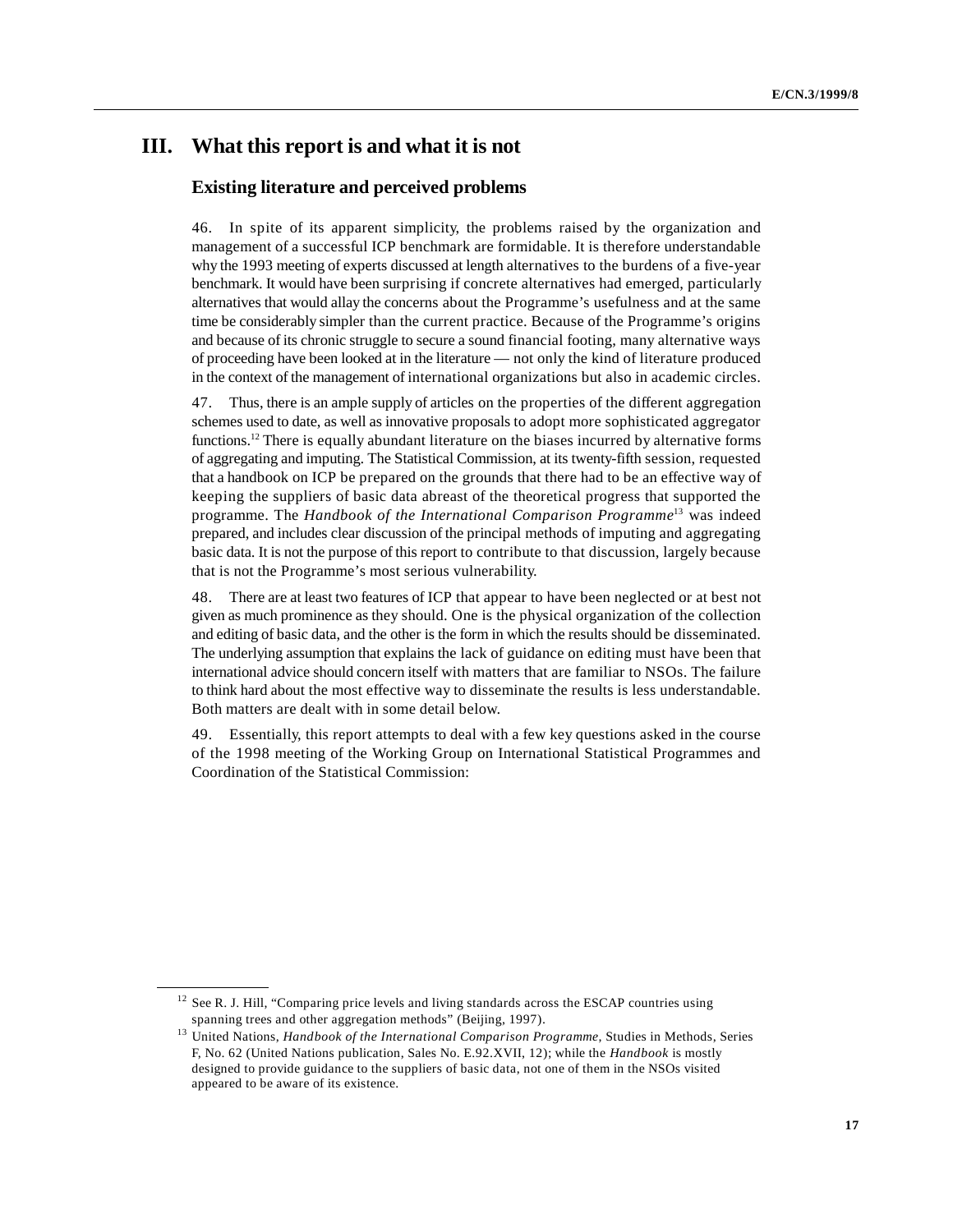#### **Four basic questionsa**

\_\_\_\_\_\_\_\_\_\_\_\_\_\_\_\_

- 1. Why is there a feeling of unease about ICP?
- 2. Why does the process adopted to estimate PPPs not inspire confidence?
- 3. Why is no notice taken of the results of ICP?
- 4. Why is there so much literature on aggregation and so little on basic estimation?
- These questions are paraphrases of points made by critics at various times and sessions a of the Commission: question 1 was placed by Tim Hold; question 2 is from a comment by Bill McLellan; question 3 was asked by Ivan Fellegiat the twenty-sixth session of the Commission; and question 4 is based on an informal comment by Michael Ward. The author regards them as expressing most of the reservations that NSOs have concerning this Programme.

50. The first of the questions is sufficiently general to warrant saying that this report is an analysis of why there is unease. The second question is taken to address the fact that there is no documented process and no defined attribution of roles and responsibilities. The report devotes a couple of sections to proposals on how to make the process more systematic and more explicit. The third question is interpreted to show the dilemma created by poor dissemination policies. Either the problems that PPPs are expected to shed light on are unimportant in the eyes of the potential users (witness their lack of reaction) or else — if supply is to create its own demand — the results of the programme have been so poorly sold that potential users are not aware of their importance. The report describes what capacities ought to be created in the short run to test the proposition that PPP-adjusted statistics are required by real users to help solve real problems. The last of the questions concerns a longstanding failing in ICP. Most technical discussion is about how to aggregate elementary data, but comparatively little attention has been paid to the errors and pitfall involved in data collection. This may have to do with the fact that the participants in the debate are mostly applied economists and national accountants, whereas the effort of collection and compilation is in the hands of statisticians who have not taken a position on the quality and use of the ultimate results. The report attempts to establish a better balance by addressing in far greater detail issues concerned with "estimation".

# **IV. Why the "unease" with ICP?**

### **Is ICP justified in view of its applications?**

51. The applications of the PPP project warrant its existence at current levels of expenditure and indeed as argued later on in this report warrant a substantial increase in expenditure. The increase in expenditure should also be borne by participating countries, and this report suggests ways to enlist and organize their support.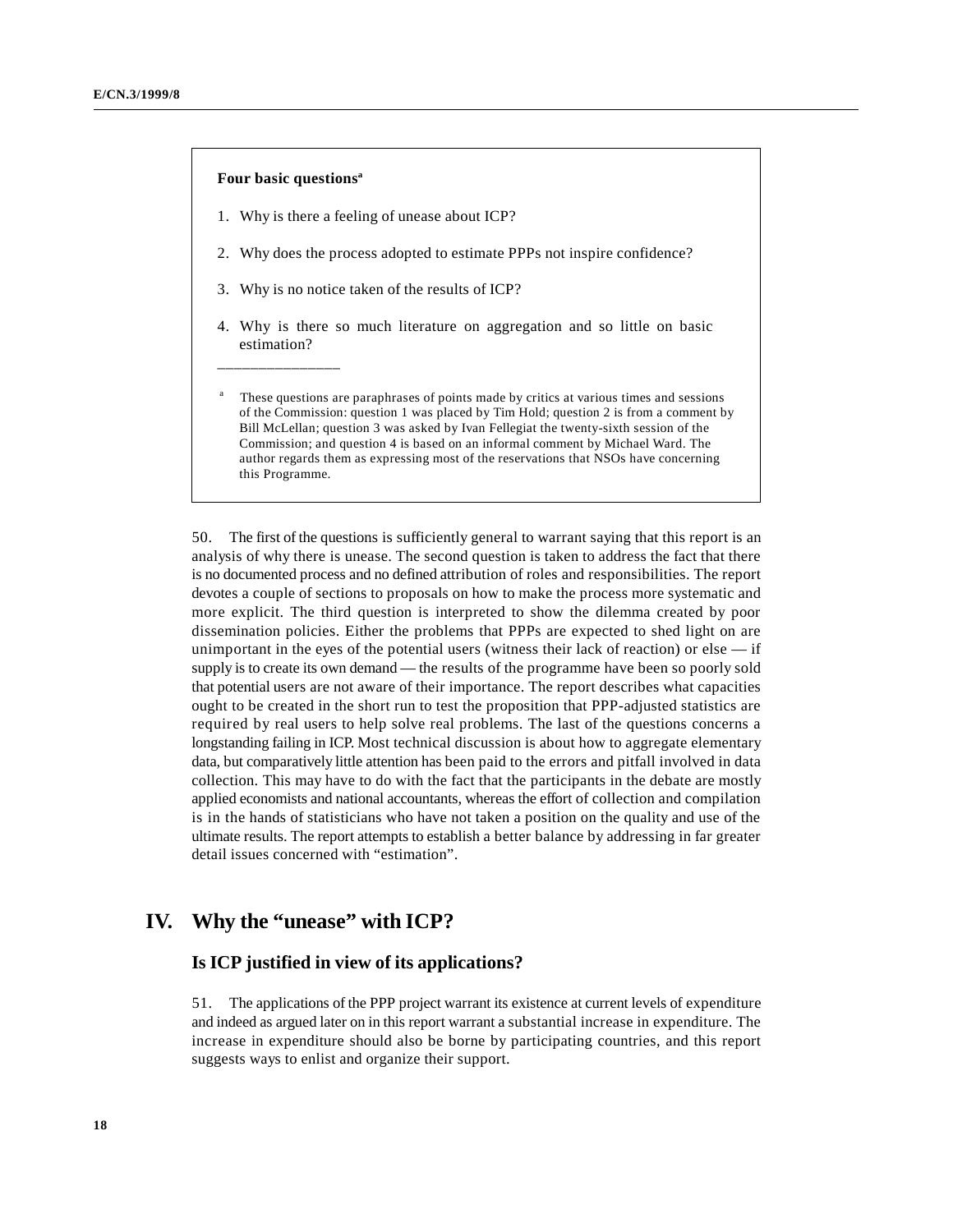#### **Asking the question the wrong way round**

There is a certain irony in the questions asked about the validity and usefulness of the ICP programme. For example, the ICP report for the ESCWA region shows that with one exception, the ranking of members is left substantially unchanged as we move from market exchange rates to PPP-adjusted categories of final demand. The question goes: if no significant analytical proposition is to be changed, why bother with PPP adjustments rather than using exchange rates after the removal of stochastic fluctuations by the use of sensible moving averages? After the First World War and the consequent disruption of the international exchange rate system, the question was put the other way round: should one bother looking at exchange rates if one had information on purchasing power? Thus, in order to determine what exchange rates should be adopted, the answer was to make judicious use of purchasing power comparisons and get to the right level as quickly as possible (see J. M. Keynes, *Tract on Monetary Reform*, chap. 3). The idea was that even if the market found eventually the right rate, the path that led to it could be politically intolerable. Accordingly, the prudent course of action was to make comparisons of PP and on that basis attempt a first fix of exchange rates, leaving the markets to eventually find the proper level. In the paper "Economic consequences of Mr. Churchill", Keynes shows the results of failure to consider relative PPPs in attempting to return to the pre-war level for the pound sterling.

Not surprisingly, after the collapse of the Soviet system, when the Republics of the former USSR and more particularly the countries in Central and Eastern Europe that had formed part of the bloc wished to fix exchange rates, they found that the existing calculations of purchasing power parities provided a necessary first approximation.

52. Among the applications found, the following appear to rank among the most serious:

(a) The possibility to make comparisons involving levels of expenditure across countries. It would be downright irresponsible to have invested the best part of the 1980s on the minutiae of the framework of an international system of national accounts to ensure that there was intercountry comparability only to deny ourselves the right to compare levels of economic performance where there is no common currency;

The need to take into account elements other than those relating to market exchange rate when deciding on allocations of scarce funds. For example, no matter what administrative system is in place, can one afford not to take into account PPP-corrected economic variables when determining access to credit?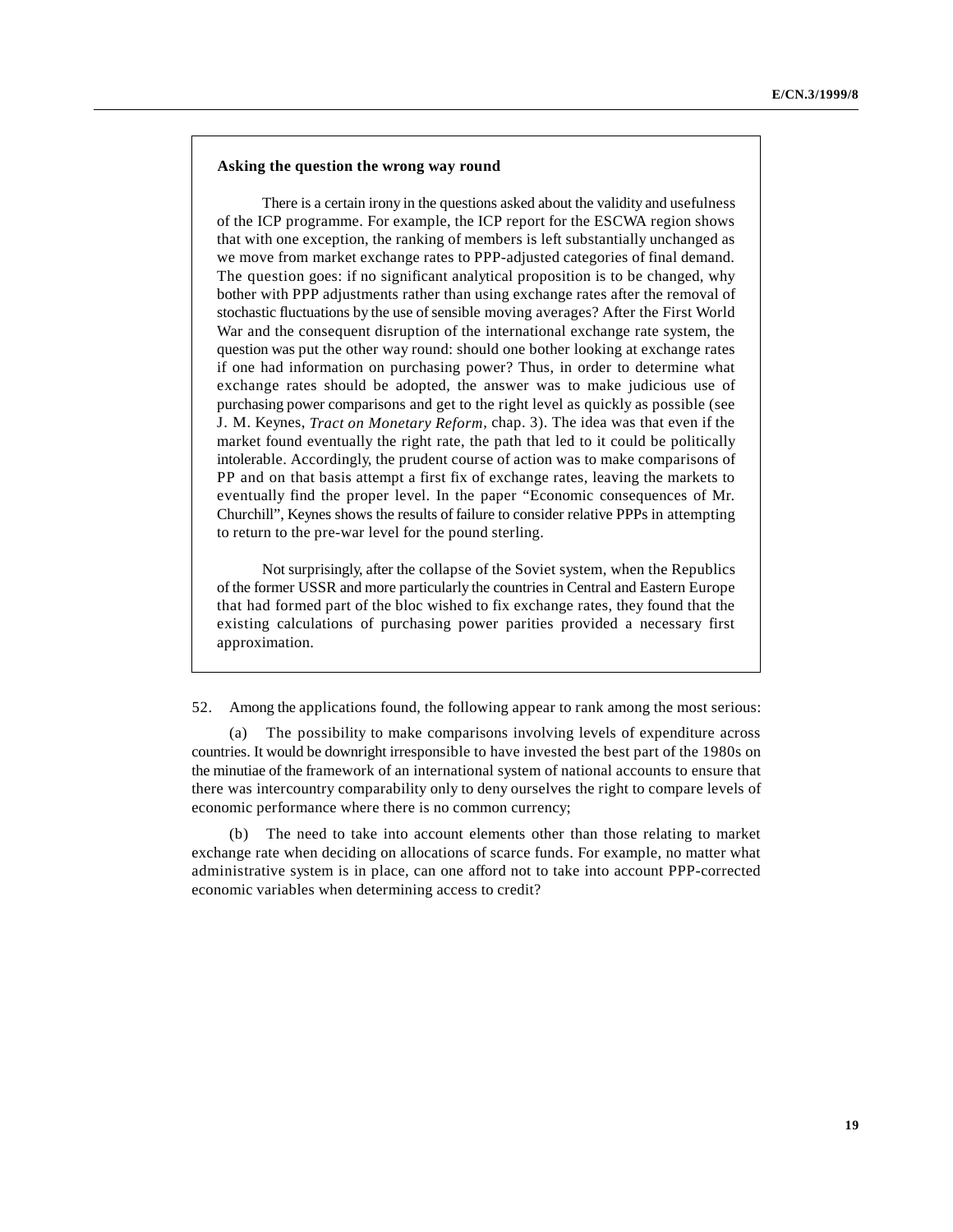#### **Are administrative and operational applications too serious?**

This is a delicate issue. For example, the *Handbook of the International Cooperation Programme* is ambiguous on this matter and in the end offers neither guidance, nor does it put forward a way of progressing:

"... At the world level in general, ICP results have not been used for assessment in the United Nations, or for concessionary loan rates in the World Bank. The principal reason for this is that both institutions had an operational system in place prior to the ICP, and there was natural reluctance to immediately change it when improved estimates became available. Further, the benchmark estimates were usually available with a lag of several years and only covered a portion of the countries of concern to the United Nations and the World Bank. It has been the position of the Statistical Commission at recent sessions that, at the world level, ICP results would not be used for administrative purposes ..."a

Why not? Surely the aim in producing a statistic is not to make it so pure that its objectivity is undeniable but at the same time its practical use is negligible. The reasons advanced in the *Handbook* are transient. The existing systems of assessment are likely to decay, and if ICP is to see its health improve it must produce results on a timely fashion. Is the matter of operational applications to be discussed at that stage? Obviously, more discussion is warranted. Notwithstanding the position taken by the World Bank<sup>b</sup> assuring countries that PPPs are not used for administrative purposes (officially correct), it is difficult to imagine how one would not take them into account at all even when faced with a need to specify a tie-breaker.

\_\_\_\_\_\_\_\_\_\_\_\_\_\_\_\_

(c) Better understanding of how variables related to economic growth (GDP productivity, capital formation) interrelate. This is important not only as a matter of general understanding of long-term growth but also as a matter of interest to actual policy makers, particularly those in developing economies, who seek guidance from comparisons of their circumstances with those of similar countries or countries at the same stage of development;

(d) A variety of applications seeking to establish convertible exchange rates for countries that emerge from a system of inconvertibility and controlled foreign trade;

(e) A less distorted view of the extent of poverty and its correlates.

See *Studies in Methods, Series F, No. 62* (United Nations publication, Sales No. E.92.XVII.12), p. 10.

S. Ahmad, *"The International Comparison Programme (ICP): what is it and where does it stand* <sup>b</sup> *now?"* (Beijing, 1997).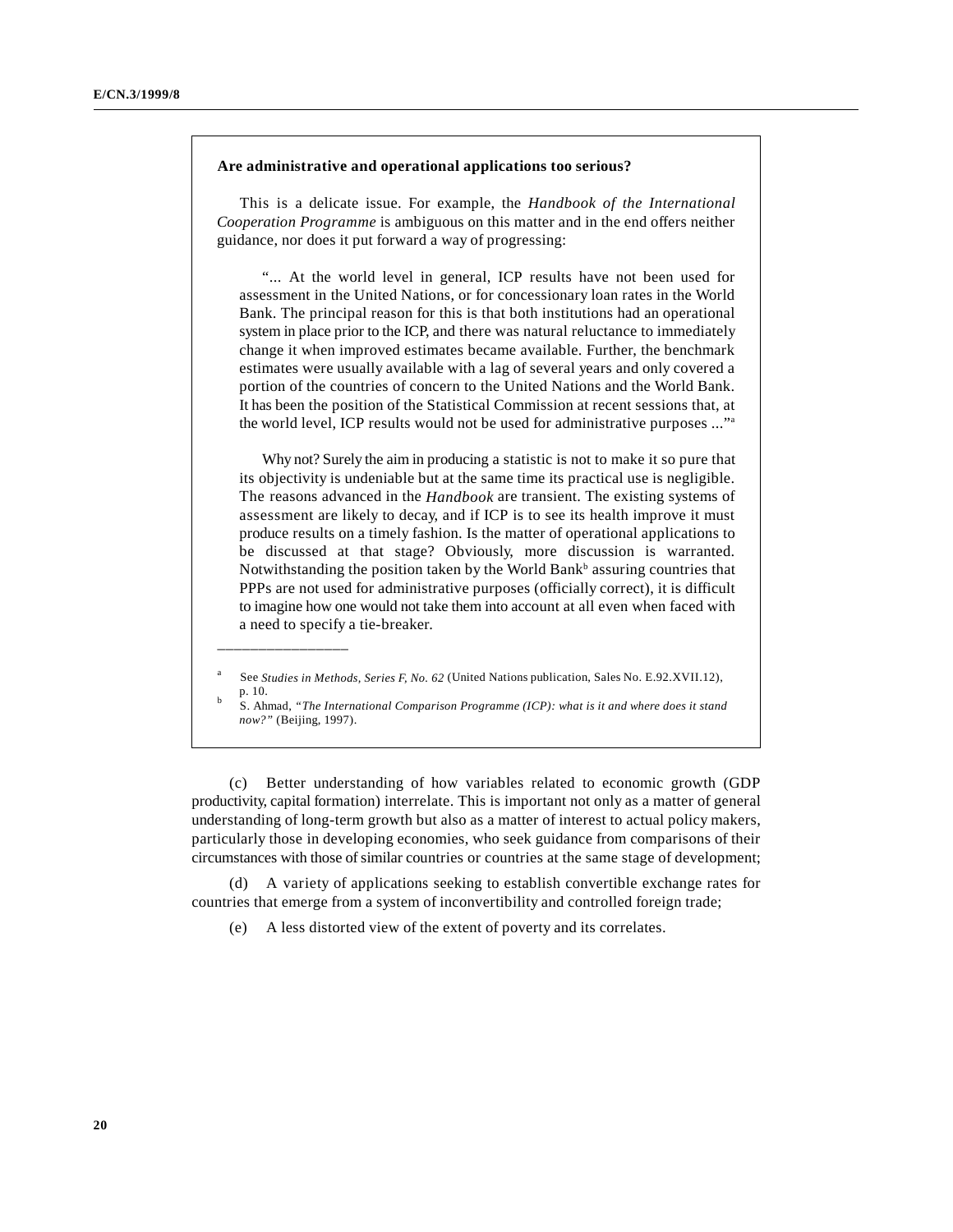#### **Testing the quality of PPPs: estimates of GDP per capita**

A paper by Summers and Heston<sup>a</sup> written one year ago for an ICP seminar held at Beijing is the only one that asks (and answers) the following key question: "... Without doubt *correct* PPPs are to be preferred to exchange rates for conversions directed at output comparisons, but it is at least possible that available ICP estimates of the PPPs are of such poor quality that they are less accurate estimates of the correct PPPs than exchange rates." The authors quote from a well known study of comparative economic growth<sup>b</sup> which includes the results of regressions of GDP growth on a number of variables, alternately using exchange rates and available PPPs. The conclusion is that the "regressions strongly prefer the Summers-Heston version of the level of real GDP."

- R. Summers and A. Heston, "Use of ICP results: a note on estimates of GDP per capita", Beijing, 1997.
- R. J. Barro and X. Sala-I-Martin, *Economic Growth* (McGraw-Hill, 1994). <sup>b</sup>

53. If these are good examples of the serious applications of PPPs, why is the programme subject to so much doubt? For at least three reasons, spelled out below. The recommendation in this report is that all three should be dealt with.

#### **Operational and research applications**

\_\_\_\_\_\_\_\_\_\_\_\_\_\_\_\_

None of these questions are asked within the EU, where (a) the comparison programme is integrated with regular pricing programmes; (b) there are well known operational applications that follow from the regular estimation of PPPs; and (c) the network of contacts and meetings to keep the programme relevant and up to date are both well established.

54. There is no continuous flow of information related to PPPs in the way there is in connection with exchange rates and with the CPI. The planning of the PPP as a worldwide exercise only once every so many years is the single most important factor that detracts from its importance in the eyes of users and producers.<sup>14</sup> Statistics that are of little operational consequence will not get the financial support that the difficulties of their production, maintenance and development require. Once they fail to get financial support, they will lose (if they have ever had them) the features required to be used for high-profile applications. Accordingly, the recommendations include urging the organizers of the Programme to consider producing a flow of continuous information on PPPs, rather than detailed news only once every five years.

 $14$  Probably one of the factors reducing the importance of certain statistical offices in the eyes of their Governments is that the most important figures that they are in charge of — the economic accounts of the nation — appears late, much too late to be of operational relevance.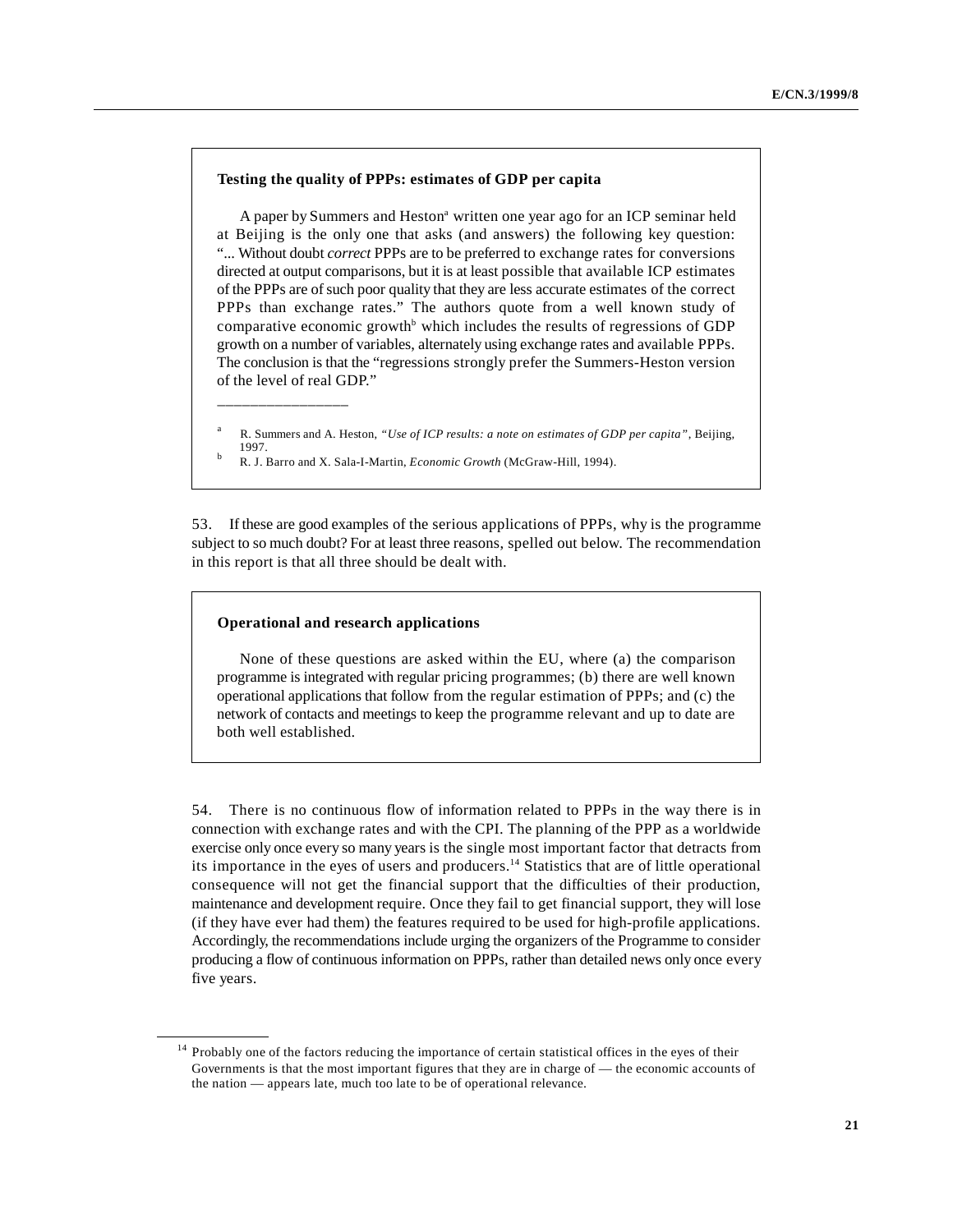55. The presentation of PPPs has been less than accessible, and the meaning of the findings of each new round has not been the object of dissemination comparable to, say, what accompanies the balance-of-payments figures or the CPI. It is difficult if one is a user to value a particular statistic if it is not obvious to see what story it tells and how important that story is. The report includes recommendations to improve matters in this regard, and gives examples of more interesting content. Progress in timeliness accompanied by an intelligent and attractive means of disseminating the information might get economic policy analysts better attuned to the importance of PPPs. As the results of the programme are featured today, they will ignore them.<sup>15</sup>

56. There is no well organized attempt to enlist the interest of potential users within countries, and in the third world the PPP exercise is to a large extent regarded as something of interest to international organizations but not to those parts of international organizations where decisions are taken. The report includes recommendations on how to enlist the interest of potential users in member countries.

# **Is ICP justified in view of the quality of data it is likely to produce?**

57. The quality of the data provided is known and has been tested, albeit mostly in an academic environment. It has also been sharply criticized. The following may be the best way to characterize data quality:

(a) For at least two regions (Latin America and the region spanned by the Economic and Social Commission for Asia and the Pacific (ESCAP)), the results at the level of the major aggregates appear to be reasonable; furthermore, when tested (see Heston and Summers on ICP and GDP per capita), they suggest more acceptable behaviour than the same variables converted at market exchange rates;

(b) Notwithstanding this general finding, there are exceptions in both regions. The ranking of GDP per capita in the Indian subcontinent is questioned by experts in the area, and the results estimated for Mexico appear to be counter-intuitive because of where they place Mexico in the league table for the area;

(c) At lower levels of detail, the results are not generally interpretable, that is, there is a significant number of results that do not lend themselves to either ready understanding or else an acceptable economic interpretation of how they came about;

(d) A similar situation prevails in the OECD area, where the Castles report has pointed out three areas (aggregates of basic headings) where the results provided are open to serious challenge. The challenge in question is that the changes in the league tables from one benchmark year to another are not borne out by evolutions in either internal prices or exchange rates. The variations are too widespread and too radical to be explained by the vagaries of small changes.

In general, the combination of time and cross-section review of ICP results raises too many instances that appear counter-intuitive.

<sup>&</sup>lt;sup>15</sup> When Statistics Canada announced the results of a bilateral comparison of purchasing power parities with the United States the news was received with profound lack of interest by the potentially interested ministries and by the press. The analytical presentation may have left something to be desired but by and large it was neither illiterate nor banal. The problem was that it referred to a situation three years earlier and therefore of little operational significance.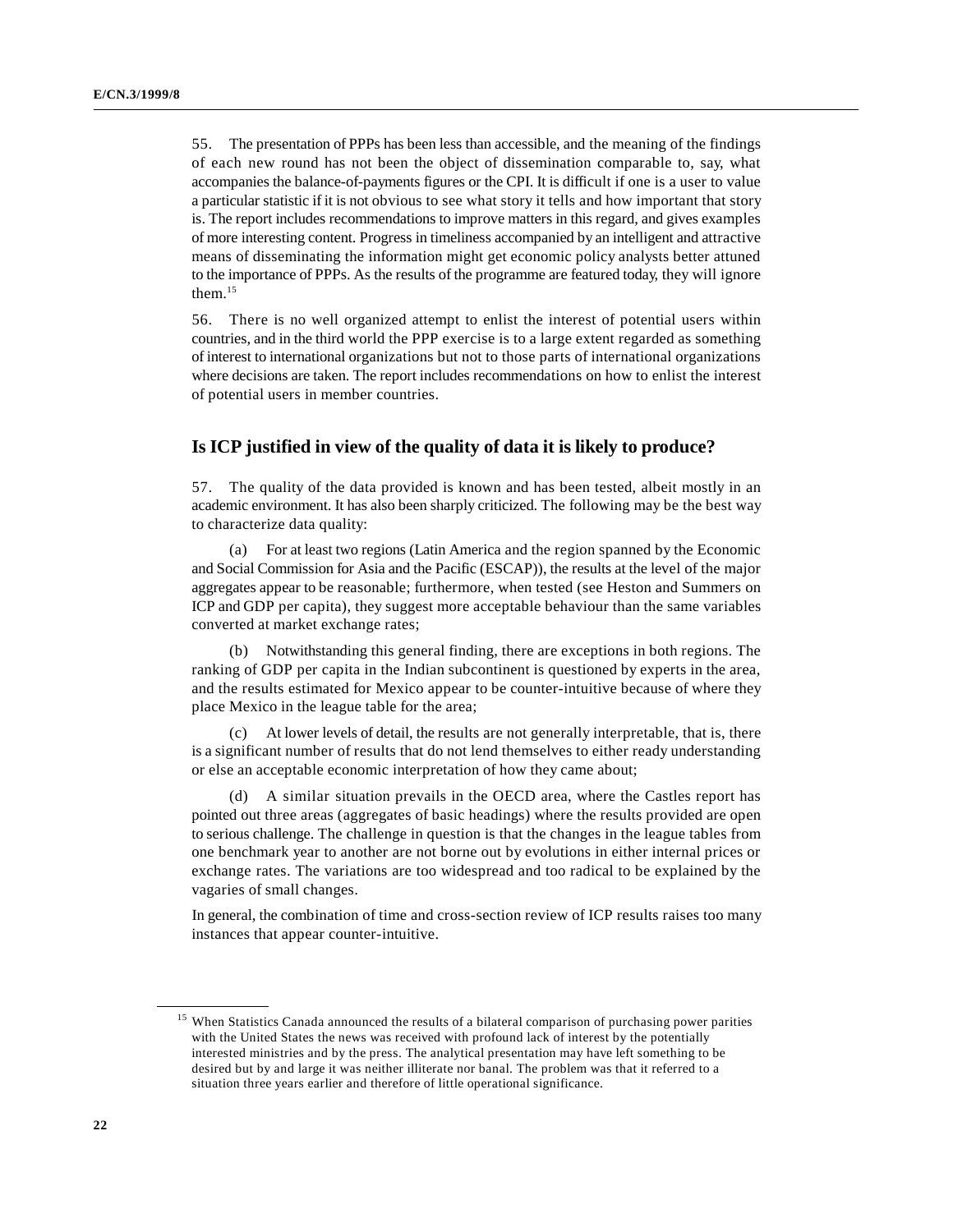# **Is it better to have no PPP data than data produced by ICP?**

58. Official data tend to be as good as we believe them to be and as useful as the use we give them. This is not quite true because there is an important time dimension missing to the statement. Assume that ICP goes on collecting data for many more years and phases. The accumulated data at the time they are used are more useful than if what are deemed to be data of indifferent quality today did not exist. What is missing from the data is an appreciation of how far off the mark they may be.

59. This observation should not be confused with some kind of a cardinal measure of reliability, for such does not and will not exist in the foreseeable future.<sup>16</sup> If we had such an appreciation, no matter how tentative in its initial stages, this would go a long way to establish credibility and credibility would be a sound basis for continued use. The measures of dispersion suggested in appendix  $III^*$  take a first step towards indicating what possible errors there might be. But clearly this is an area where research would have a large payoff, as compared with more research into aggregation that may well be in a zone of rapidly diminishing returns.

# **What is the minimum investment required for a substantial improvement in the quality of PPP data?**

60. There are two things that must be held separate: investment and the need to finance it. The investment cannot be negligible. The investment needed is mostly in two categories of people: analysts and process managers. The latter are required to coordinate, to put together the necessary financial package to launch new ICP phases, and most of all to convince potential but undecided users of the utility of the results and of the fact that if not intensively used they will not improve. For this last point to have a ring of plausibility about it, the results must be placed in the hands of users much more promptly than they are today.

61. The current expenditure — worldwide — on the programme is difficult to estimate, because there is no clear way of assessing the effort the NSOs have put into this Programme. The total cost (excluding OECD, Eurostat and EuroCost) is probably of the order of US\$ 1.7 million for efforts outside the OECD area. These costs have been spread over a period of more than one year (probably closer to three), and include:

- (a) Holding regional seminars;
- (b) Diverting existing staff from their regular survey activities to ICP price collection;

(c) Conducting special surveys for such expenditures as non-residential construction, machinery equipment etc.;

- (d) Data entry in NSOs;
- (e) Travel to NSOs to provide support, guidelines and assistance;
- (f) Processing, analysing and publishing.

62. Of those costs, some \$300,000 on average were spent by each of the regional coordinators and another \$200,000 per region for the non-household expenditures, and the

The appendices to the present report are available for consultation in its electronic version, at: \* www.un.org/Depts/unsd.

 $16$  Reviewers of statistical programmes with a background in auditing often ask for a numerical measure of compliance with standards and procedures and measurable error — the entire package to produce a single number expressing the "reliability" of the statistic. No such number exists and no one has found a way of computing a number for complex statistics such as the family of national accounts. This, however, does not preclude NSOs and statistical offices in international agencies from providing a qualitative appreciation of the series that they produce.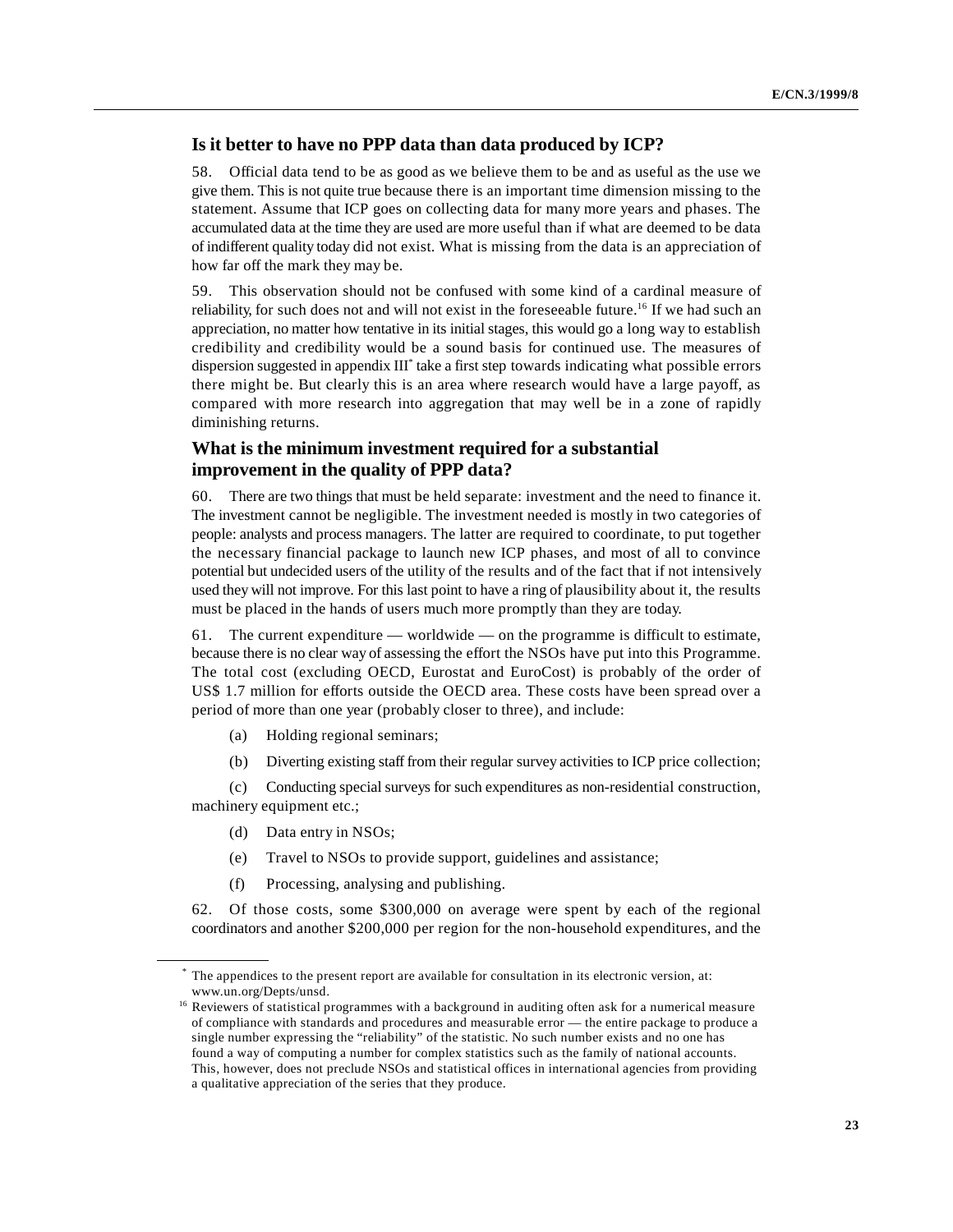rest are the soft costs incurred by participating countries. The additional expenditures advocated in this report would probably add another \$1 million for a cycle of benchmarks and updates, of which say half to two thirds should come from interested countries and the rest from a consortium of international organizations. The additions would be essentially for the salary and non-salary costs for one world coordinator and several regional coordinators, the offsetting reductions from scaling down or failing to estimate for the next non-household expenditures. Interested countries would finance the salary of the staff engaged in analytical work.

# **How would we know better-quality data if we saw them?**

63. Would better quality mean lack of counter-intuitive surprises and better process? Better process can be defined and achieved. Indeed, that is what most of the positive recommendations in this report are about. But what about counter-intuitive surprises? One man's intuition is not like another. And yet we are all experts in international purchasing power. Coherence over time<sup>17</sup> would go a long way towards establishing the kind of faith that we have in the key national economic statistics. While in instances affecting the GDP or the CPI we may quibble at the margin over a particular rise or fall or whether the level is systematically understated, for practical purposes we take what the series show as given. No such automatic reaction applies to PPPs. The Castles report gives examples based on the publication of PPPs by distinct directorates in OECD.

64. For these properties — coherence and the absence of credible counter-intuitive surprises — to stick and for the method to have the openness required to discuss basic figures, transparency must increase greatly, and so must the capacity of international organizations to answer any challenge to its aggregates.

# **Are we troubled by ambiguities in aggregation or by comparisons of actual prices among countries?**

There are doubts expressed about the two. The case in the Castles report had to do with the ranking of countries by either price or volume for selected basic headings. But in the course of interviewing producers of basic data who had taken part in one or two of the regional seminars held in order to launch phase six, such comments as the following were made with disturbing frequency:

(a) "... country X, which we happen to know well, must have interpreted the reporting guidelines incorrectly because all its prices are much lower than we know to be the case ...";

(b) "... countries x, y, and z produced unexplained numbers for rent and the coordinators did not feel they could intervene. The result is that for an important segment of expenditures we have distortion right at the level of basic data ...";

(c) "... the prices submitted by our neighbours cannot be right because they look as if they only apply to the capital city, which we know not to be representative and in any case cannot be compared with our prices etc. ...".

 $17$  The kind of incoherence over time noted in the Castles report is most damaging to the credibility of the PPP exercise. Until there is a plausible answer describing why instability of ranking over time happens in spite of the fact that no domestic or market exchange rate can explain what was observed, this damaging criticism will remain as a permanent feature of PPPs, much to the detriment of the Programme as a whole.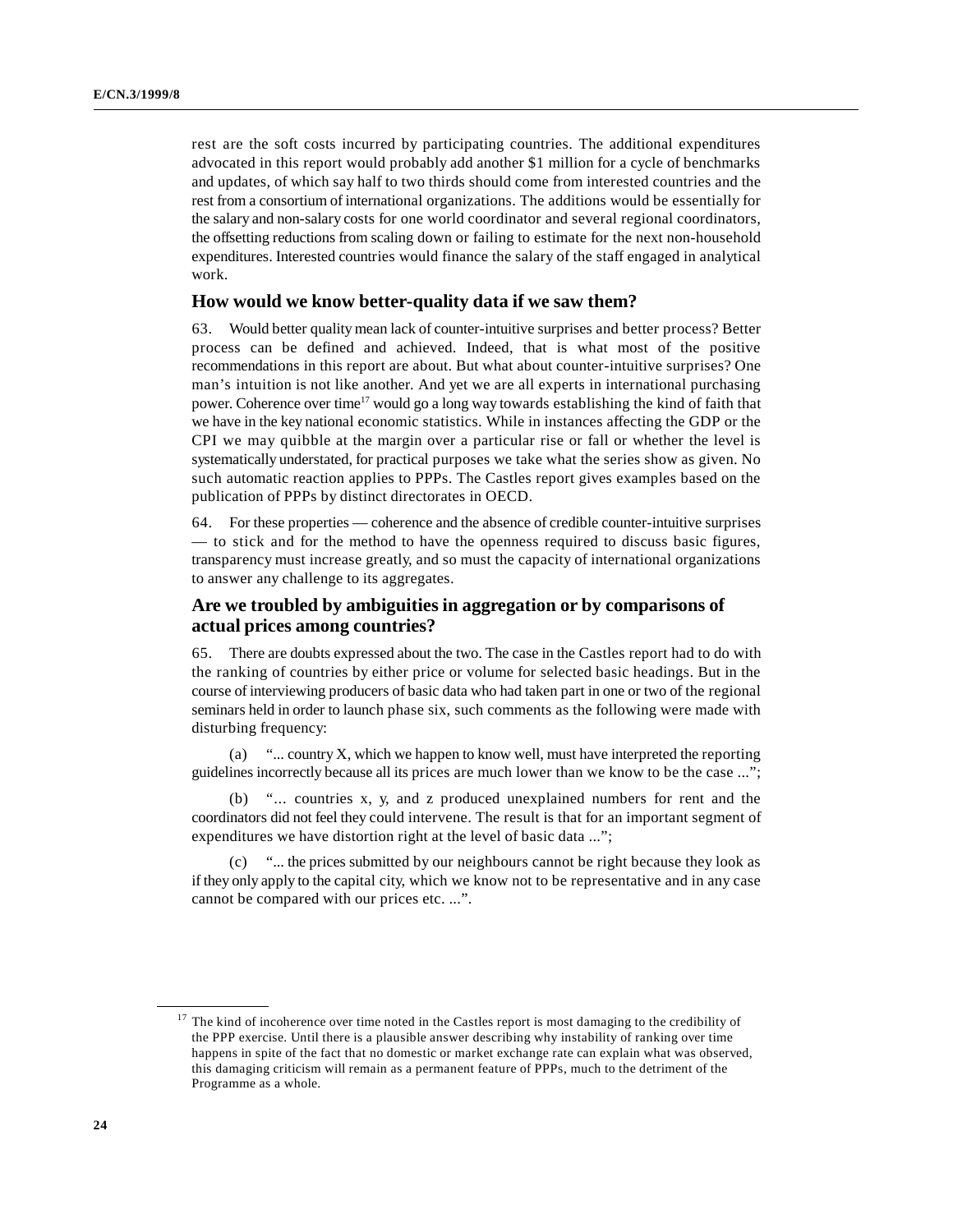# **V. Differences between the recommendations in the Castles report and in this report**

66. This matter is discussed in detail in appendix II. The condensed version set out below \* is designed to highlight issues that are not covered in the Castles report and to mention the differences in points of view.

# **Agreements**

67. Both the Castles report and this report agree on the notion that PPPs and PPP-adjusted macroeconomic variables have a very useful role to play, and that there is no serious alternative to their use for purposes of engaging in intercountry comparisons that involve levels rather than growth rates. Both reports agree on the need to integrate the ICP with national programmes in economic statistics, particularly with the national accounts and price programmes. Both reports agree that ICP has been underfunded relatively to the programme's objectives and that an infusion of resources is required to put the programme on a sounder footing. **These are by far the most fundamental aspects of the advice provided**.

### **Differences of opinion**

68. The Castles report considers who should be responsible for the results of the PPP Programme, and advocates that it be exclusively the international agencies concerned with ICP. In this report, there is strong advocacy for the view that the responsibility should be shared. The grounds advanced are:

(a) Securing cooperation from NSOs is essential to the survival of the Programme. The chances of it happening increase if NSOs feel that they are accountable for the quality of an output that is as relevant to them as to international agencies;

(b) The credibility of the Programme is adversely affected if users and suppliers of data feel they are not privy to the methods and procedures that international organizations have used to aggregate the data. Explicitly shared responsibility forces greater transparency;

(c) The cooperation of NSOs is required both before and after the aggregation of data if the latter is viewed as an iterative process. The likelihood of that happening increases if NSOs feel as bound by the collective output as by the one specifically related to their country.

69. The Castles report advocates an about face in the conceptual target of the Programme. Specifically, it would see it concerned exclusively with household expenditures and its use limited to comparisons of real incomes. The grounds advanced are both practical (wise allocation of funds) and theoretical (the true purpose of the Programme does not involve the comparison of GDP and all the components of final demand). In this report, great sympathy is expressed for the practical arguments. If practical considerations of this nature are of consequence to OECD countries, a fortiori they must affect the rest of the world at least to an equal extent. But the present report considers that ultimately, the target of the Programme should be the adjustment of GDP, and it cites a number of examples — sufficient to be persuasive — of applications that require adjusting all the categories of final demand.

The appendices to the present report are available for consultation in its electronic version, at: \* www.un.org/Depts/unsd.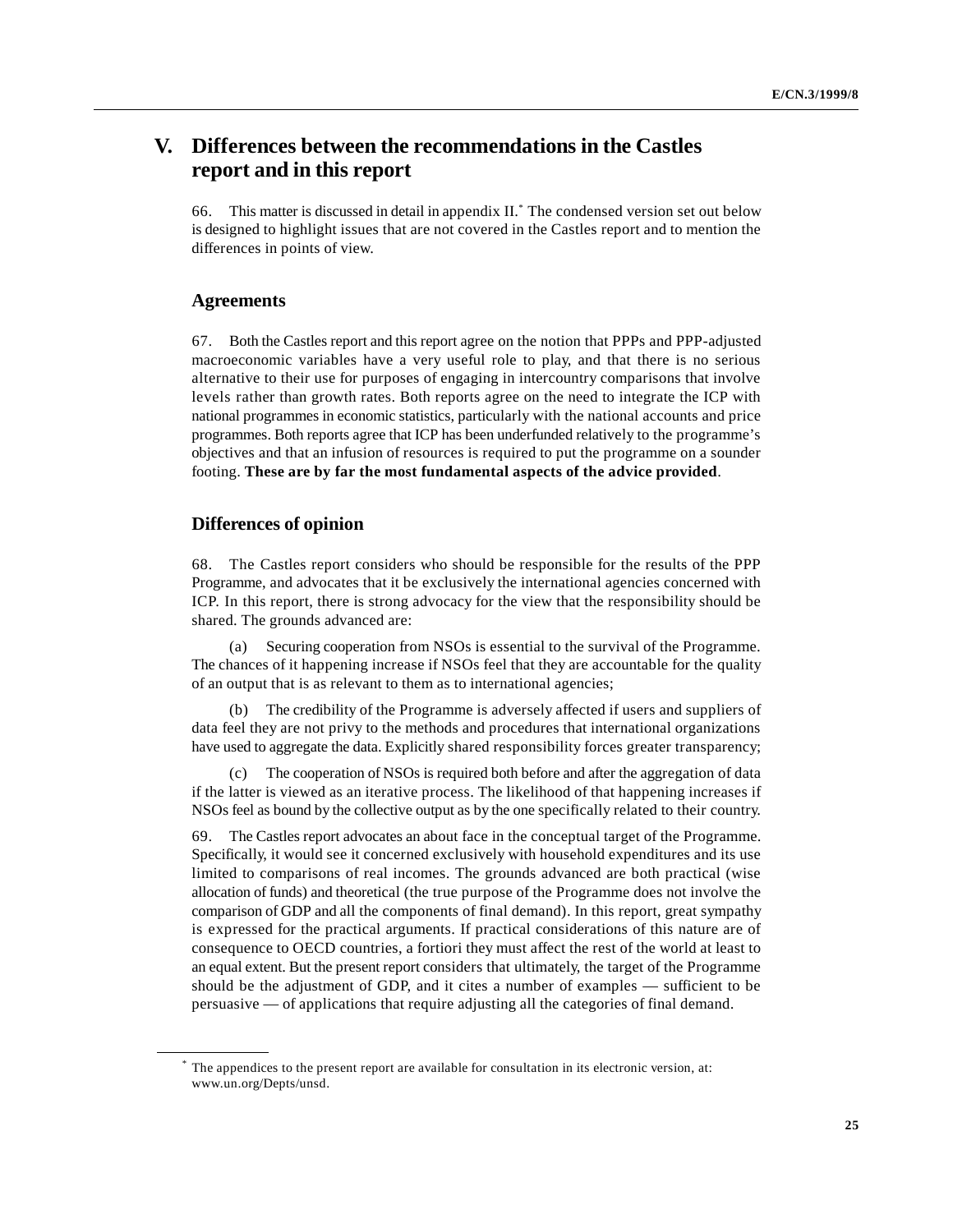### **New recommendations**

70. The Castles report is silent on the following matters no doubt because they are of less consequence for the OECD segment of the Programme. Even so, two of them play a role in striving to increase the Programme's credibility and should also be considered by the OECD's management of the PPP Programme. The matters in question are:

(a) Organizing the launch of a new phase mindful of the need to provide greater transparency, to define the role of NSOs and to ensure that there is proper coordination among regions and between regional coordinators and participating NSOs;

Defining the job of a global coordinator, the support the job requires and what steps should be taken in the short run to improve the Programme's credibility and chances of survival;

(c) Improving substantially the timeliness of the Programme and examining how to minimize the impact of revisions whenever there is a new benchmark estimate;

(d) Outlining the kinds of analytical descriptions that should accompany the release of either benchmark or update figures in order to make the results of the Programme more interesting and relevant to users and potential users.

# **Audit and evaluation**

71. One of the features that the Castles report and this report have in common is that both address the questions of whether ICP is worthwhile in the sense of meeting a specific demand and whether that demand is well met by the Programme as it currently exists. It would be better if (a) ICP itself had embodied provisions to be audited and evaluated on a regular basis; (b) both evaluation and audit were conducted by independent bodies; and (c) the reports were tabled at meetings of the Statistical Commission. This way, if circumstances were **not** favourable to the conducting of an audit — because there was no credible independent body or because the need to audit could be waived — the Commission would decide explicitly **not** to conduct it.

72. The sense of this recommendation is to add to the measures designed to promote transparency and build up the kind of credibility that the Programme lacks.

# **VI. Credibility and process: how the current process is seen**

73. The way NSOs taking part in an ICP phase see the process should be of great concern to the Programme's organizers. The outline of the process is actually described in the *Handbook*, and is quoted below immediately after reporting how one of the country interviewees saw the events that marked phase six.

74. In outline form and starting from the moment when the head of the NSO took the decision that his country would take part in the forthcoming phase of ICP, a regional seminar was convened to explain the purpose, methods and procedures that would be used in phase six. The seminar was mostly devoted to:

- (a) Explaining the methodology used for aggregation;
- (b) Outlining the methodology to be used for price collection, including the specifics
- of: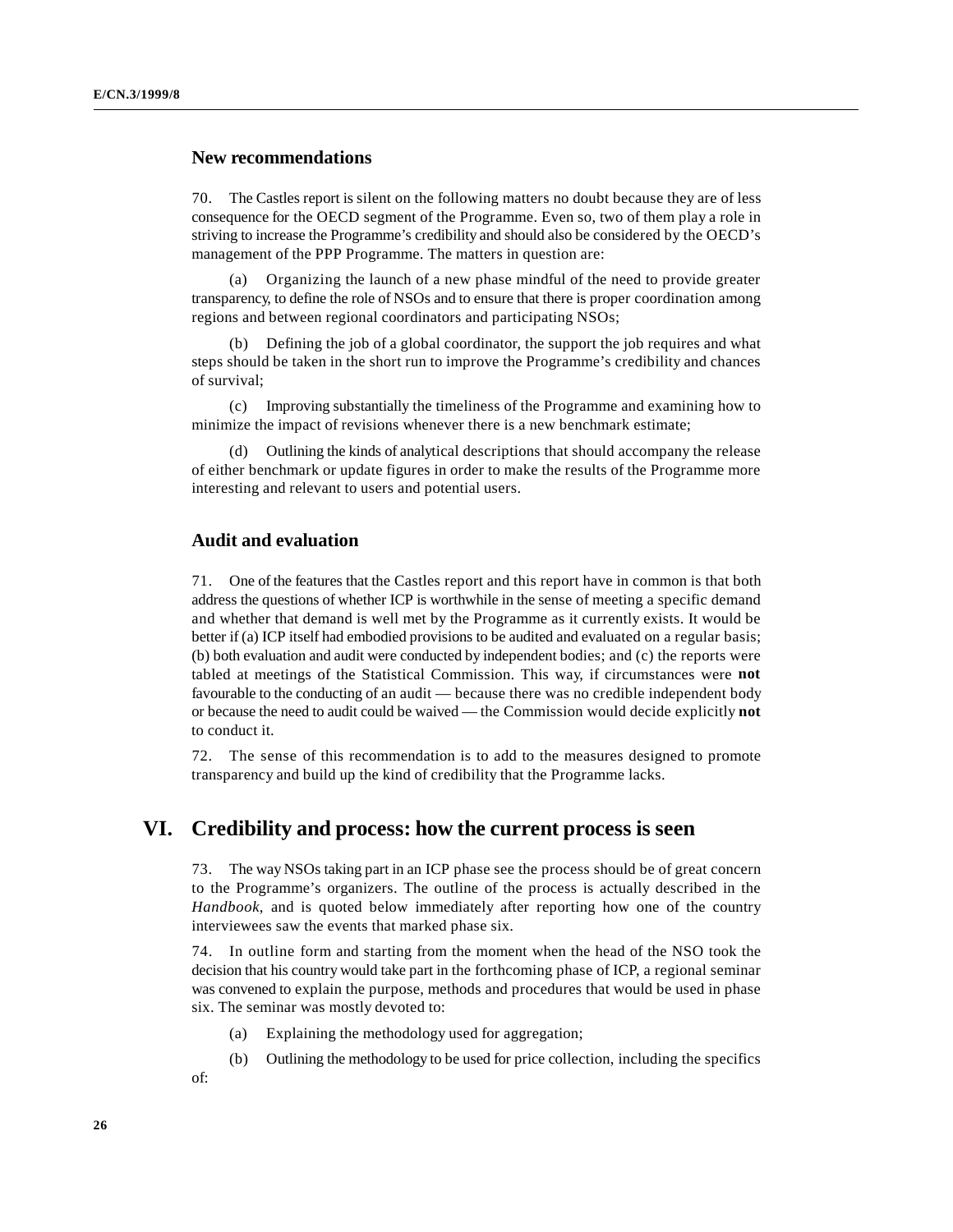- (i) Price taking;
- (ii) Data entry;
- (c) The price survey was taken and data were submitted;
- (d) Primary edits took place at the international agency in charge;
- (e) There was feedback, but it was exclusively concerned with data entry problems;
- (f) End of process (by default as there was no official notification to price collectors).

75. The process described above is no worse than the little that is said about the matter in the *Handbook*. Its only references (to how the process of data collection should be organized) consist in outlining the following steps. $18$ 

"... Selecting and pricing representative items constitutes the most difficult, and typically quantitatively largest, most costly and time consuming part of ICP work for national statistical agencies and ICP organizers ... the main stages of this work are the same in all comparison. These are:

"(a) Development of a list of representative items to be priced by a country; this list will be based on important items that are common to the existing national price data archives in the region or country group and draw on the core commodities;

"(b) Collection of the price data not readily available from regular surveys;

"(c) Submission of the national average prices for the items selected to the ICP organizers appropriate to the country;

"(d) Checking the price ratios and parities at the basic heading level and correcting any unsatisfactory basic data."

76. Admittedly, the *Handbook* is very explicit in recognizing that the price collection stage of the Programme is the costliest and also the one that confronts NSOs with virtually all of the PPP operational problems they are likely to encounter. If ICP is only perceived for its nuisance value it is at this stage that efforts must be made to abate it, and if it presents a challenge it is equally at this stage that means must be made available to overcome it.

77. But there is an almost complete absence of references to who does what, how borderline cases will be dealt with, how a practical balance between characteristicity and comparability should be struck, and how to cope with unexpected events in the market place. There is no reference to what should be done if the existing CPI machinery only covers a small proportion of what is to be priced and at what point that may constitute grounds for going over the agreed list of goods and services once more.

<sup>&</sup>lt;sup>18</sup> See United Nations, *Handbook of the International Comparison Programme* ..., p. 24.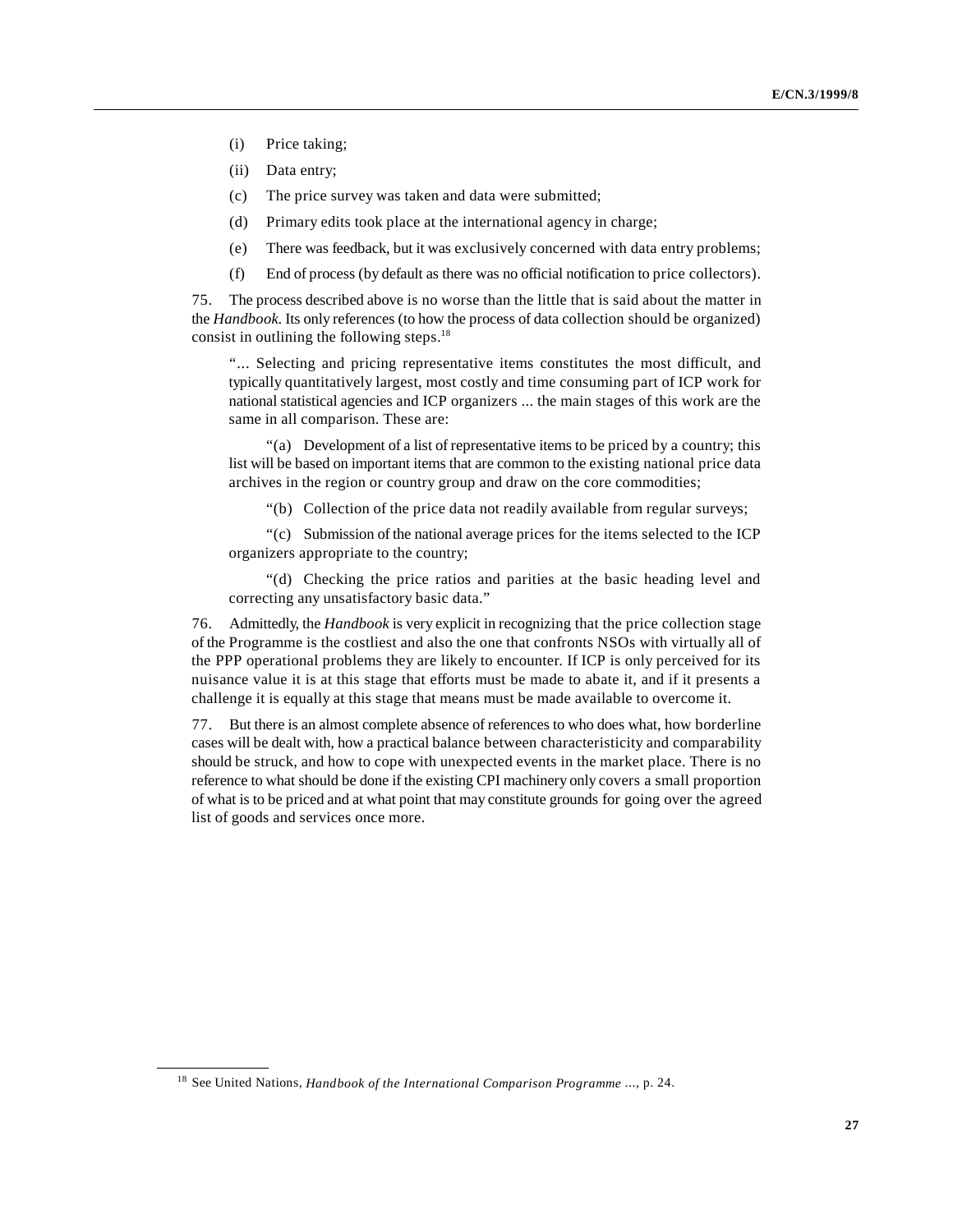### Handbook of the International Comparison Programme<sup>a</sup> of the **International Comparison Programme**

The *Handbook of the International Comparison Programme* is mostly designed for NSOs, as it should be, and contains the kinds of subject one would expect such a handbook to contain. Thus, it has a section on purpose, concepts, articulation with SNA (which unfortunately was only available as a draft when the *Handbook* was put to bed), data collection, editing, classification, and the various ways in which the data are to be aggregated once the basic data are judged to be error free (or as free of errors as possible). At the end of the volume, which all in all has some 100 single-spaced pages, the *Handbook* has a useful annex on the history of the project.

In spite of touching on all the important issues, the *Handbook* is off balance in tone and in sense of proportion in what it selects as important. For example, the *Handbook* devotes no more than 11 per cent of total space to price data, mostly to definitional issues rather than practical issues of collection. From the point of view of an NSO wishing to join ICP for the first time or alternatively an NSO that has taken part in the past but is deciding on the margin whether to take part again, the interface — the point at which the international agency (ies) in charge interact with the NSOs is the critical issue. Assuming of course that there is a clear statement of use internationally and nationally the *Handbook* is almost silent on this matter (see sect. VIII below for a detailed review of what other contents should be included in a future edition of the *Handbook*).

Statistical Papers, Series F, No. 62 (United Nations publication, Sales No. E.92.XVII.12).

# **VII. Special circumstances, critical views and dilemmas**

# **Special circumstances affecting ICP**

\_\_\_\_\_\_\_\_\_\_\_\_\_\_

78. ICP is a special programme that differs significantly from all the other data compilations in which international organizations are engaged. The following are the major differences between ICP and a standard programme, such as the data collection required to compile the United Nations *Yearbook of National Accounts*:

The national accounts are estimated for domestic uses. Providing them to an international agency implies that at most they may be tweaked to conform to an international standard that is otherwise modified or disregarded. Even those countries for which direct domestic uses of such series as the national accounts are comparatively minor usually have indirect and international uses that are key to the Government's policies;

(b) PPPs are still in search of well-defined domestic uses, and in data producers' minds are exclusively required to support decisions and research projects undertaken by and for international agencies;

(c) Domestic series are compiled using domestic or international standards but are mostly used for domestic purposes. At the margin, there may be an international application;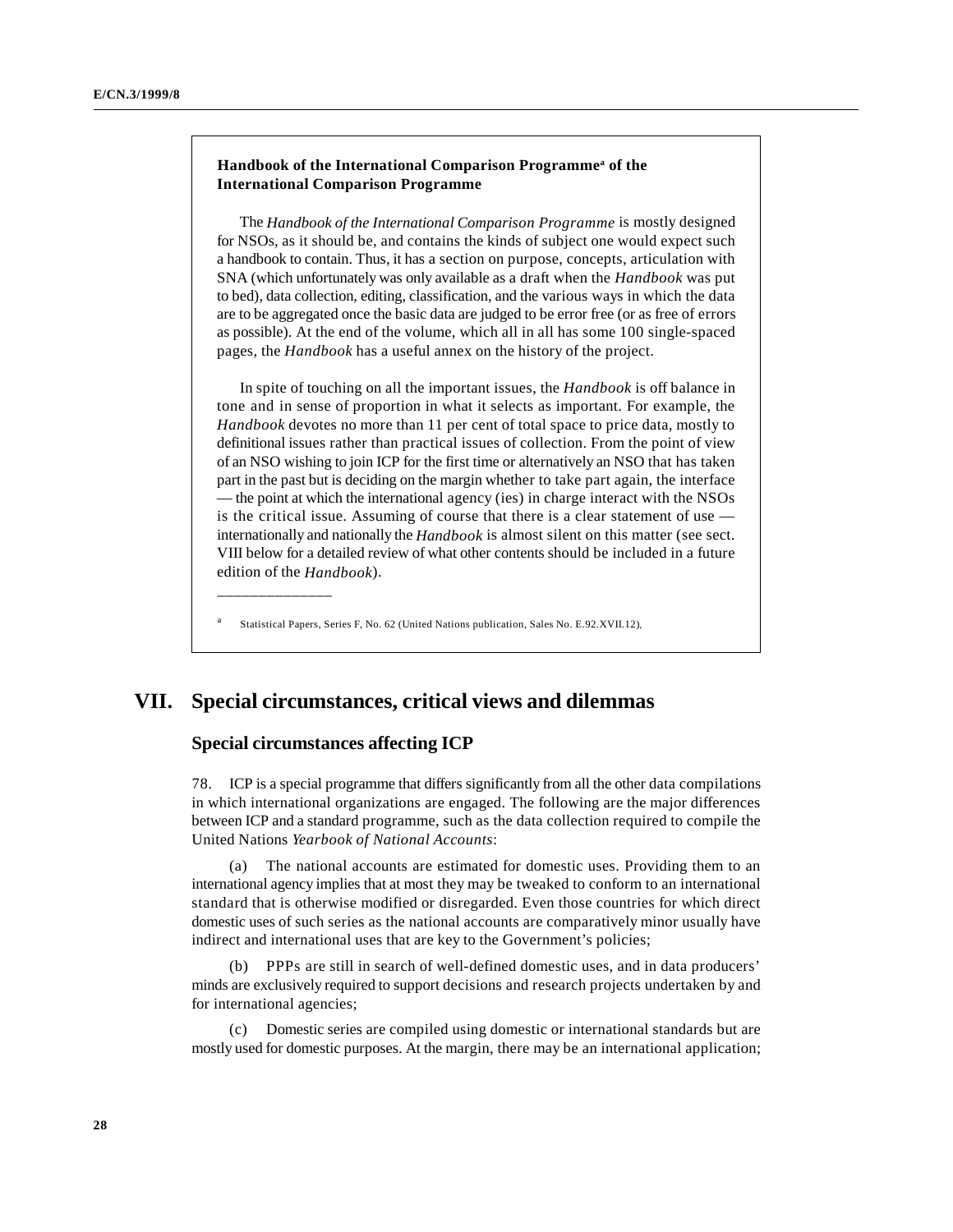(d) PPPs are compiled using very little of the domestic machinery developed essentially to support the CPI, or so it would seem. Only at the margin is the work for the CPI ever cannibalized by PPPs;

(e) By and large, NSOs know their domestic users. They interact with compilers in international agencies who in turn have their own users. Domestic users may or may not meet international users. For regular statistics, the contacts are at the level of the compilers (the OECD may be a partial exception to this model);

In the case of ICP, the users as far as NSOs are concerned are the international compilers. The only role left for NSOs is to engage in the basic data collection, take part in editing if this is done collectively and take on a passive role in dissemination;

(g) For regular series, NSOs guarantee the quality of data collection and compilation — from the moment the raw information leaves the respondent to the point when it gets to the user's desk;

(h) In the case of PPPs, NSOs are in no position to guarantee anything other than the accuracy of their own basic data. But knowledge of all departures from comparability is essential to the success of the Programme;

(i) For regular series, the incentive for NSOs to produce their best estimate is clear and obvious. It is immaterial to country A if this objective is held high by country B or not. In the case of PPPs, the quality of A can only be assessed if taken together with that of B. If B does a poor job, the excellence of A's work is immaterial. This may be the **fundamental** difference;

(j) The most powerful promoter of improvement for A's regular statistics is public opinion as represented by users who look at A's series in a **domestic context**;

(k) In the case of PPPs, there can be no knowledgeable domestic critic, for the simple reason that it is only from an **international perspective** that the data can be critically appraised.

### **Criticisms one hears**

79. The following are examples of the criticisms addressed to ICP and repeated by suppliers and potential users of the data:

(a) The PPP exercise is ultimately designed to meet the expectations and research needs of a few academic institutions. It does not justify the mobilization of a large number of NSOs and of analysts in a number of international organizations;

(b) The PPP project is imperfectly controlled at both country and at international level. Its quality constraints are not known, and the procedures required to carry out high level edits and imputations are neither documented nor replicable;

(c) The care and enthusiasm with which countries take part in the exercise is subject to great variability: to the enthusiasm of the person in charge, to the vagaries of the budgetary process in the country, to the amount of CPI machinery that can be mobilized for use in the PPPs and to the amount of international guidance given to those countries most in need of technical support;

(d) The results of PPP are counter-intuitive in terms of cross-country comparisons and not robust over time;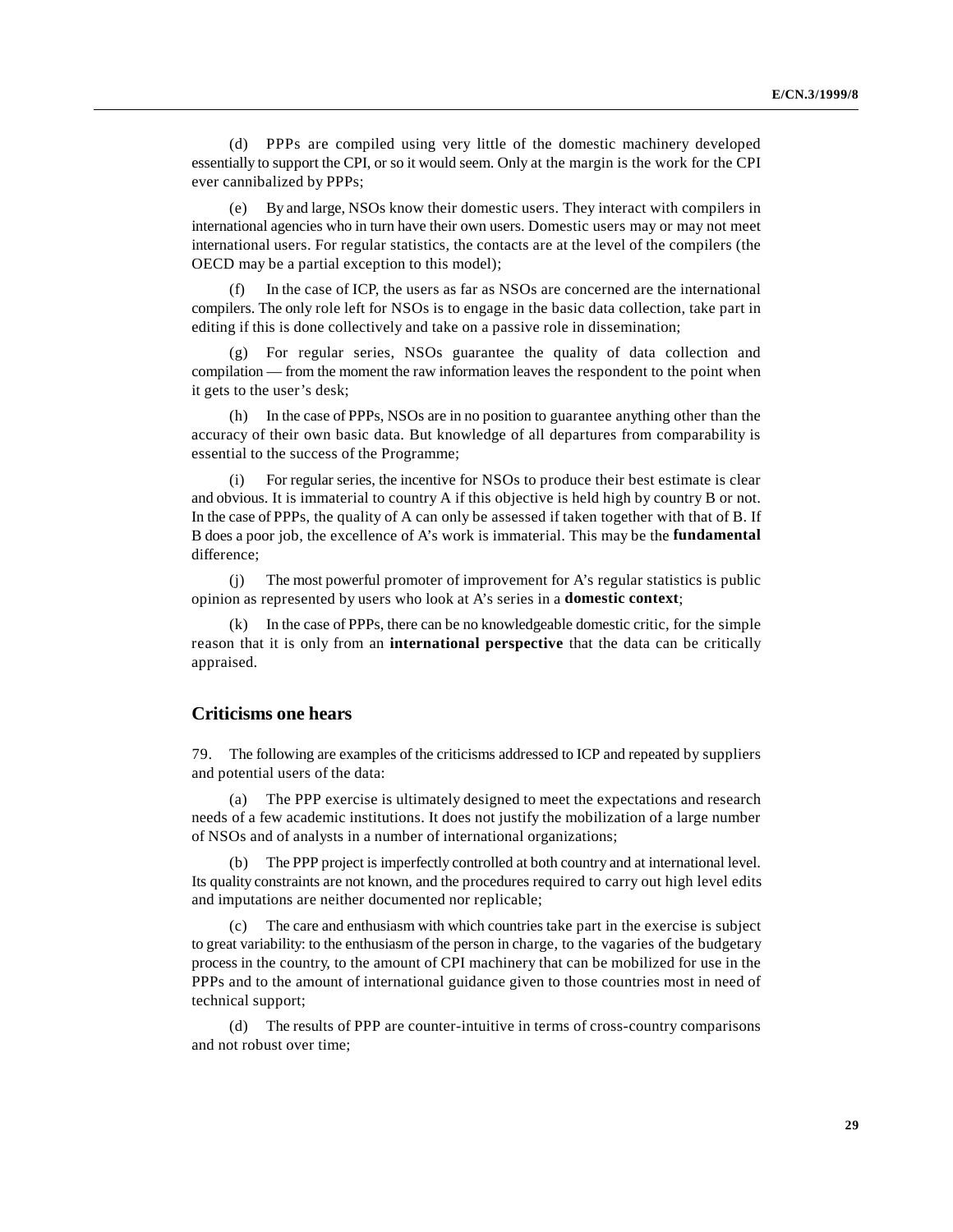(e) International organizations have no coherent policy vis-à-vis the use of PPPs, and perpetuate the feeling of unease about the use of the results;

There is no clarity about the policy use by international organizations on the results of ICP phases. For example, is it the case that when conditions for long-term lending are debated no participant in the discussion is supposed to refer implicitly or explicitly to PPP results?

(g) What is the use for policy and decision purposes of results that take on average three years to emerge?

(h) Different aggregator functions give different results. The differences in the results are not trivial. In some cases they are surprising, and we have not been able to explain them away in the same fashion as we can explain the differences between a national Paasche and Laspeyres index. One organization aggregates using the Geary-Khamis method and the country-product-dummy procedure, but another uses the Eltetö-Köves-Szulc method. Various indices are shown in OECD publications, but there has been little analysis of the differences between them in the last phases of ICP.<sup>19</sup> Hence we have a measuring apparatus (or several) but we are hesitant to relate the results to some established theory;

### **The Geary-Khamis and Eltetö-Köves-Szulc Methods, and the countryproduct-dummy procedure**

These acronyms are explained at sufficient length in the *Handbook*. For the purposes of this report, it should suffice to say that the Geary-Khamis (G-K) method of aggregation revalues national expenditure categories at purchasing power parities, calculated as weighted arithmetic averages of prices prevailing in the region. The results are both transitive and additive. But it is also biased, in that it gives excessive importance to the prices of the more prosperous members of the set relatively to the less rich.

The Eltetö-Köves-Szulc (E-K-S) method of aggregation revalues expenditure components using geometric averages of all binary comparisons within the set (region), and makes the results transitive by a least squares procedure. While it avoids the G-K bias, it is not additive.

The country-product-dummy (CPD) is a multi-regression procedure that allows estimates to be made of missing country-products for a particular basic heading, by taking into account the maximum amount of relevant available country product information.<sup>a</sup>

See I. Kravis, A. Heston and R. Summers, *International Comparisons of Real Product* <sup>a</sup> *and Purchasing Power* (Baltimore and London, Johns Hopkins, 1978).

\_\_\_\_\_\_\_\_\_\_\_\_\_\_

(i) Even if the problem of different aggregations were settled, the criticism goes that PPP can never apply to more than relatively small neighbourhoods (perhaps they should be

 $19$  The poverty of analysis involved in the last three phases contrasts with the very thorough analysis of the third contained in I. Kravis, Al Heston, R. Summers, *International Comparisons of Real Product and Purchasing Power* (Baltimore and London, Johns Hopkins, 1978).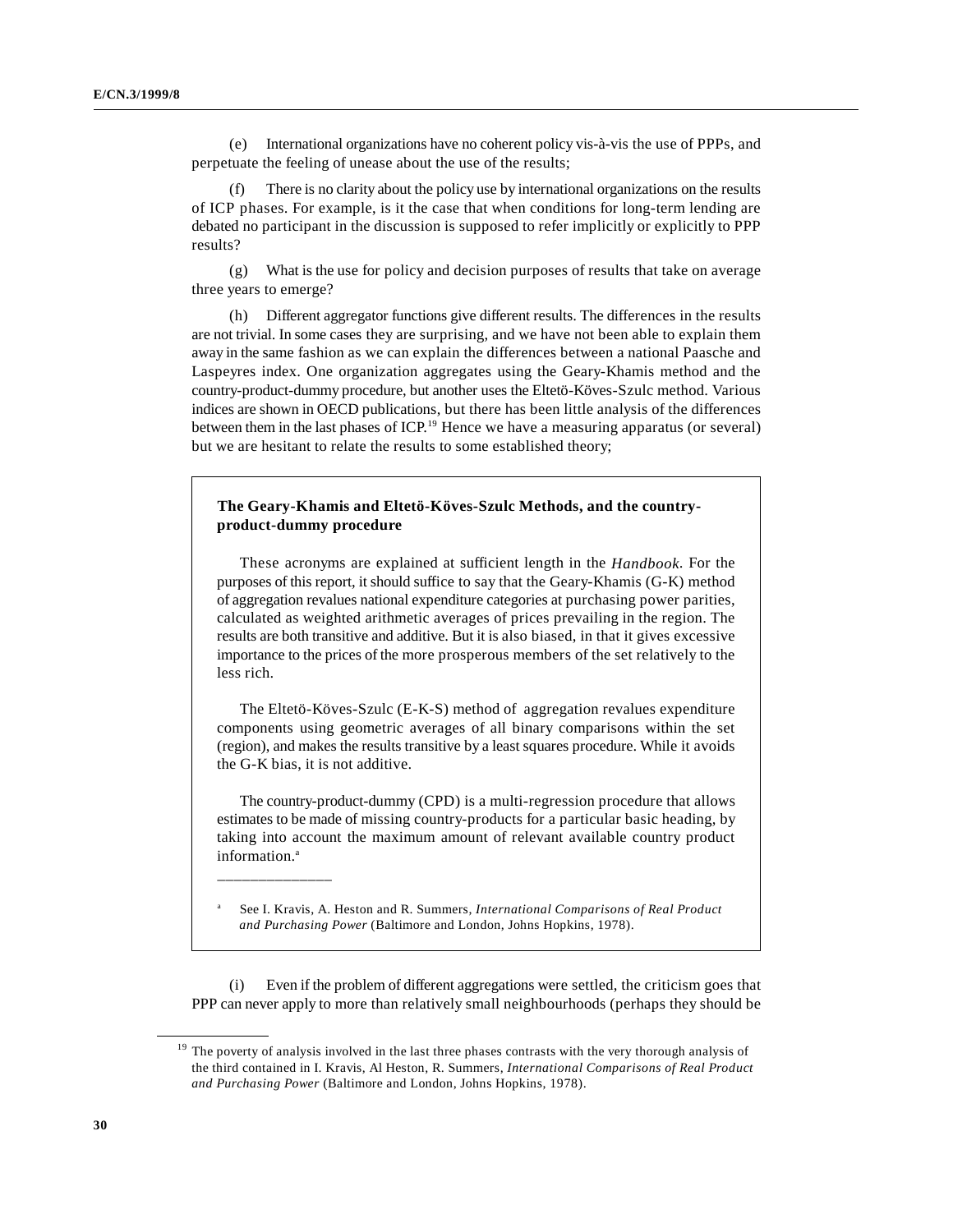no more than domestic spatial comparisons) where there is prima facie evidence that social habits, institutional structures, climatic factors, and consumer tastes are all roughly homogeneous, and where notions expressed with the same words mean approximately the same thing. The presumption that comparisons can be made at the world level is chimeric;<sup>20</sup>

(j) Even when applied to a roughly homogeneous region, the results obtained from ICP are not robust.<sup>21</sup> In particular, there is no coherence between time to time and place-toplace findings. For example: let us suppose that for a particular basic heading x, countries A and B at time *t* show A ranking above B in terms of say "real" consumption of the product. At time *t*-1, the ranking may be inverted even though internal evidence shows the two countries moving up at the same rate;

(k) The process that ought to lead from collection to aggregation of final results is iterative, complex and requires an enormous amount of coordination. Whether or not its coordination was recognized as necessary by the organizations responsible for the compilation is immaterial. The fact is that the actual control of the process is weak and poorly documented.

### **Dilemmas for future phases**

80. In spite of a perceived indifference to the results of ICP, there is a significant difference between those instances where the PPPs are used for administrative purposes (EU) and those where they very explicitly are not. In the current condition of ICP, indifference is set against a background in which the majority of applications are research- oriented.

<sup>&</sup>lt;sup>20</sup> See Arun Ghosh and Tarun Das, *International Comparisons of National Income: A New Methodology* (New Delhi, 1982).

 $21$  See Castles, op. cit., sect. 6.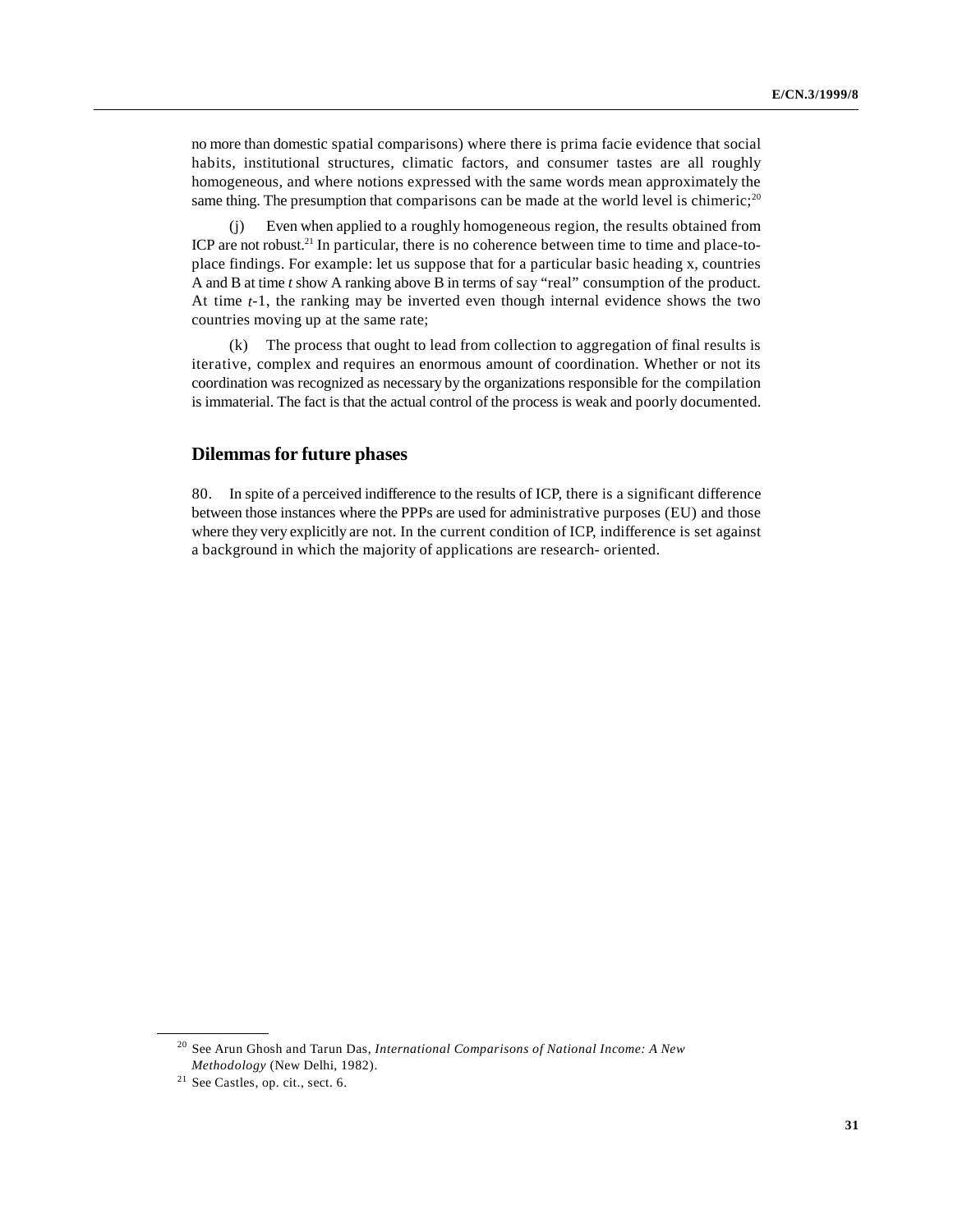#### **The dilemma of "administrative purposes"**

\_\_\_\_\_\_\_\_\_\_\_\_\_\_

There is no doubt that the profile of an application affects enormously the status of a particular statistic. Thus the profile of the CPI both as a cost-of-living index and as an indicator of inflation has an importance second to none in the hierarchy of statistical office outputs. The census of population would attract far less support if its applications consisted exclusively in data for social and demographic studies and did not provide an accepted basis for transfers of funds, for electoral maps or for armed forces mobilization potential. Nonetheless, as soon as the administrative purposes of a statistic get to be widely known there is a pervading suspicion however ill-founded that the compiled results reflect a bias presumably to favour the compiler or his paymaster.

In order to allay fears of misuse, particularly as PPPs provide one of the rare instances where no compiler is in control of the ultimate statistics, experts in charge go out of their way to make such statements as: "the statistics resulting from the PPP project are not used to affect World Bank lending conditions" or "The World Bank does not use ICP results to determine the terms of lending."<sup>a</sup> While understandable, this strong disclaimer has the effect of reducing the relevance of the basic information.

See S. Ahmad, "The International Comparison Programme (ICP): what is it and where does it stand now?" (Beijing, 1997).

81. There is a need to review once again the balance between the perceived neutrality and impartiality of the results and their relevance to important decisions. If ultimately a project needs financial support and that support must come from Governments (or from budgetary authorities in international institutions), it is essential that applications relevant to government (and to the central mission of international institutions) be found. One of the first roles for the coordinators of the next phase is to consider this matter and make proposals for an enhanced use of ICP estimates, which should include, in however qualified a manner, the operational requirements of both international and regional organizations.

82. The matter of quality of the figures is one of the first into which future coordinators of the programme must look. In this respect, ICP is in a unique situation.

83. There is a need to devise a coordinated strategy for data collection, data publication and data analysis, the nature of which is difficult to specify in advance. Right now, there is no explicit approach that would enable the organizers of ICP to state where they would like to be in say five year's time. The fact that there is no framework classification of expenditures (because the Central Product Classification, for example, has not been adopted) makes it impossible to make such statements in advance. But one of the elements of more effective presentation of the Programme's objectives requires such an approach.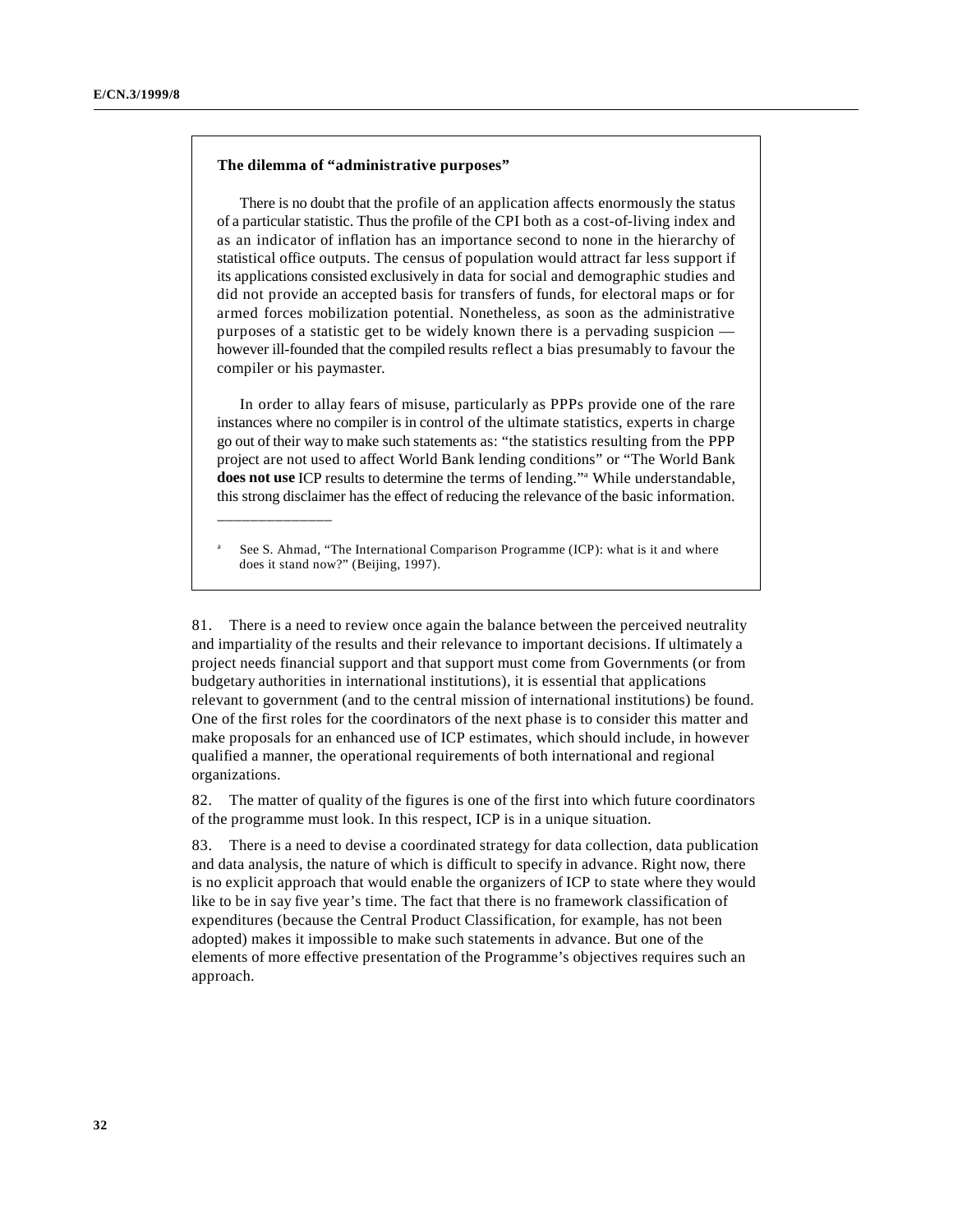#### **The paradox of quality**

It is not — technically speaking — a paradox. But there is a key difference between how quality is treated in a purely domestic setting and in the context of PPPs. What constrains quality domestically is the budget. Otherwise, every marginal dollar can be used towards making an improvement in the target statistic. Not so in the case of PPPs. There would not be much sense if only country A invested in improving its quality, while all the comparators within the same region did otherwise. Indeed, country A is only interested in being as good as and no better or worse than the other countries with whom its regional total is about to be calculated. Unfortunately, there is no known way of making a detailed assessment of quality among countries, especially if some of the individual data have been gathered under the usual conditions of confidentiality.

Thus, for example, when Statistics Canada wanted to satisfy itself of the quality of the editing and imputation used by the OECD secretariat for the processing and aggregation of PPP data, access was barred on the legitimate grounds that for some member countries their submission was protected by confidentiality and the provision was only waived for the OECD secretariat. It follows that when the compiling agency requests improvements in quality, NSOs can only see it as worthwhile if they have a guarantee that the injunction is being complied with by all. However, there is no possible verification other than the integrity of the guarantor.

#### **The paradox of the basic categories**

The more one wishes to guarantee the quality of the results, the more specific the basic aggregation categories. ICP at the world level distinguishes 150 expenditure categories, and at the regional level (in particular for the developed regions) the product list has in excess of 1,000 goods and services. However, the greater the number of categories (basic headings or products to represent them) and the greater the detail of publication, the more open they leave the project to criticism resulting from visible inconsistencies among countries coupled with instability over time. In a situation where there is little credibility, every questionable result detracts more from what is already a reduced fund of good will. There is no alternative on this one but to pull oneself up by one's bootstraps.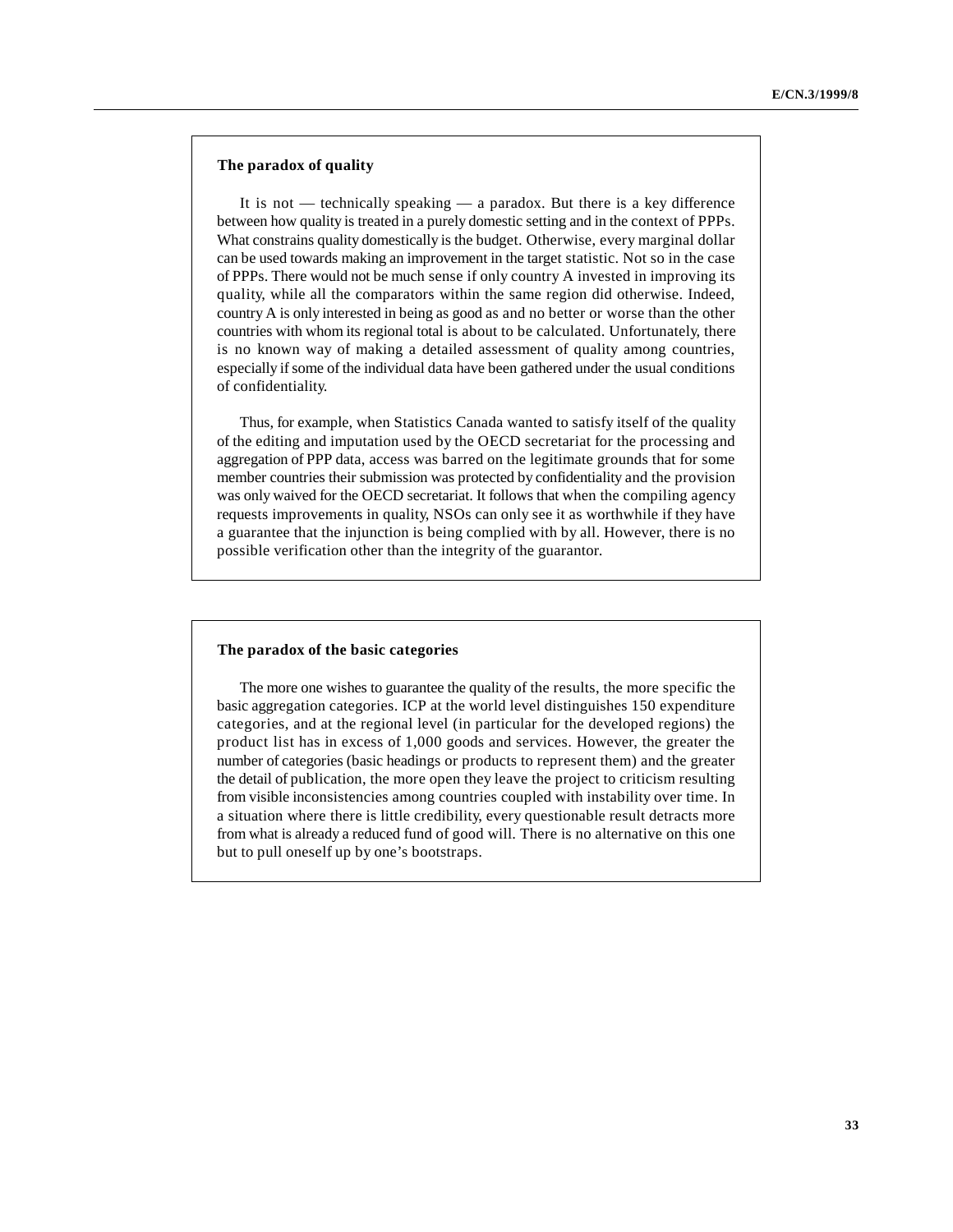#### **Capitals, entire countries and the dilemma of geographical coverage**

This is another example of trade-offs that have to be faced explicitly in future PPP rounds. It is very tempting to limit the scope of the comparisons to either the capital city of a country, or alternatively to its main business centre(s). The moment one starts to stray from these narrow confines, the number of complexities increases very rapidly. For not only does one encounter the traditional difficulties associated with intercountry comparisons but one compounds them by having to engage in indirect comparisons, involving comparing the capital with its hinterland as well as the two with their counterparts abroad.

Moreover, the chances are that in the capital city markets there is comparatively less imputation required, whereas the further one goes inland the more one finds situations that are either genuinely non-comparable or else require a great number of assumptions in order to be tractable.

On this matter, though, the *Handbook* is categorical (and should not be): "In contrast to the time-to-time price changes, where the necessity for absolutely identical items to be priced nationwide is not pressing, the ICPO makes more rigorous demands on comparability of specifications across observations within a country."a

If one shies away from full coverage one introduces distortions in the comparisons in a different way. In country A, the capital or the main commercial centre represent x per cent of the population, but in B it may represent some multiple of x. Accordingly, what is best — to compare A and B with different degrees of representativity in terms of share of population covered, or to only compare A and B once they have both reached a threshold in terms of population share? And do we mean population or income share? Is this comparison to be plutocratic or democratic? Is a plutocratic comparison what we want for such applications as "poverty"?

Suppose that whereas in country A a population or income threshold can be reached by surveying the capital city alone, in country B the desirable coverage can be reached only by going deep into the hinterland. This matter cannot be written off, but there is no policy other than what is advocated in the *Handbook*, which takes no notice of relative error. So this is yet another item to add to a much burdened research agenda.

\_\_\_\_\_\_\_\_\_\_\_\_\_\_

See United Nations *Handbook of the International Comparison Programme*, Studies in <sup>a</sup> Methods, Series F, No. 62 (United Nations publications, Sales No. E.92.XVII.12), p. 34.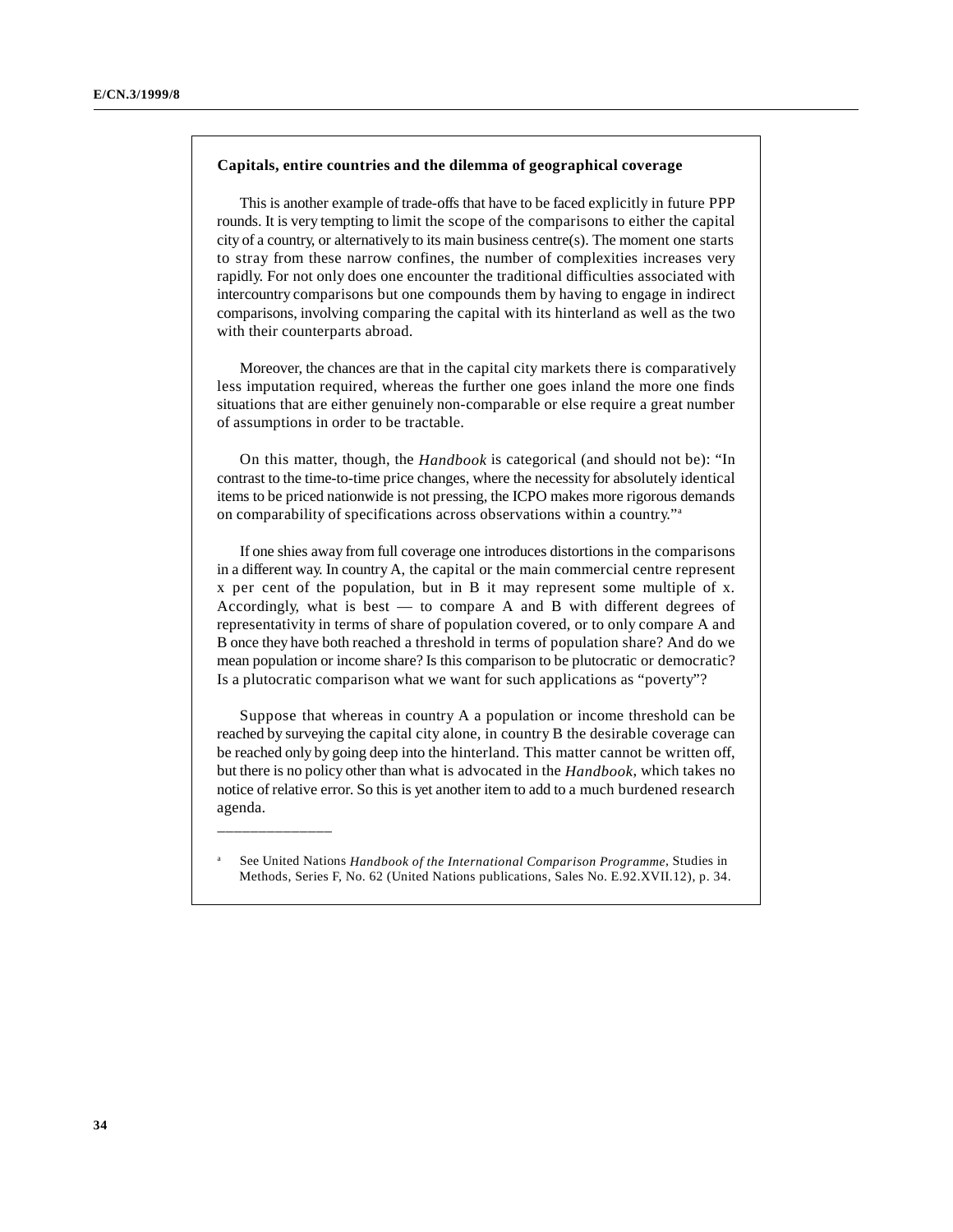# **VIII. Possible answers and practical steps**

## **Possible answers**

84. The critical views listed in the previous section must be deflected and a proper resolution of the dilemmas must be worked out if ICP is to prosper. But the criticisms cannot be deflected all at once. In what follows, in particular in section X below, there is an outline of possible measures, including steps to be taken in the short run, such as:

(a) A clear statement — well beyond what is included in the *Handbook* — must be drafted about the uses of PPP results in addition to those that are more research-oriented in nature. A good starting point would be to recapitulate the uses specified in the study by Kravis et al, $^{22}$  and to reflect on how those uses have helped our understanding of a range of economic issues;

(b) A supplement to a statement must be appended drawn from such issues as allocation of funds to poverty (see paradox of "administrative uses" covered above and choose language clearly);

(c) The process underlying the new phase (see paras. 87–93 below) must be outlined, together with dates and times and financial means secured;

(d) The objectives of the research that is being carried out in parallel with the new phase should be stated, with an explanation of how they will contribute to an improvement in the quality of the information produced by ICP. The following are examples of lines of research that are required:

(i) Economic analysis of the differences in results obtained by use of different aggregator formulae, to reassure those who see as a major obstacle to the project's usefulness the fact that different aggregation schemes produce seemingly very different results; $^{23}$ 

(ii) Further analysis of the problem of linking paths in geographical chain indexes;<sup>24</sup>

(iii) Finding defensible ways of combining cross section with time series analysis in order to get rid of the instability of ranking at the basic category level.

85. The ICP organizers will have to:

(a) Persuade country suppliers of the importance of the project;

(b) Find country users prepared to provide the necessary support for the project at country level;

(c) Ensure that the standards of the exercise, its objectives and techniques are well understood, and most important, that they are applied consistently (applied consistently does not mean applied identically — it means that the equilibrium between characteristicity and comparability, which is probably country specific, is respected throughout);

(d) Develop an ongoing feedback mechanism so that over time there is a better balance at the country level between characteristicity and comparability.

 $22$  Op. cit.

 $23$  If only care were taken in analysing the differences in G-K and E-K-S in concrete cases, what seems like unbridgeable differences would come down in size very rapidly.

<sup>&</sup>lt;sup>24</sup> B. Szulc, *Criterion for Adequate Linking Paths in Chain Indices, in Improving the Quality of Price Indices,* Florence, 1995.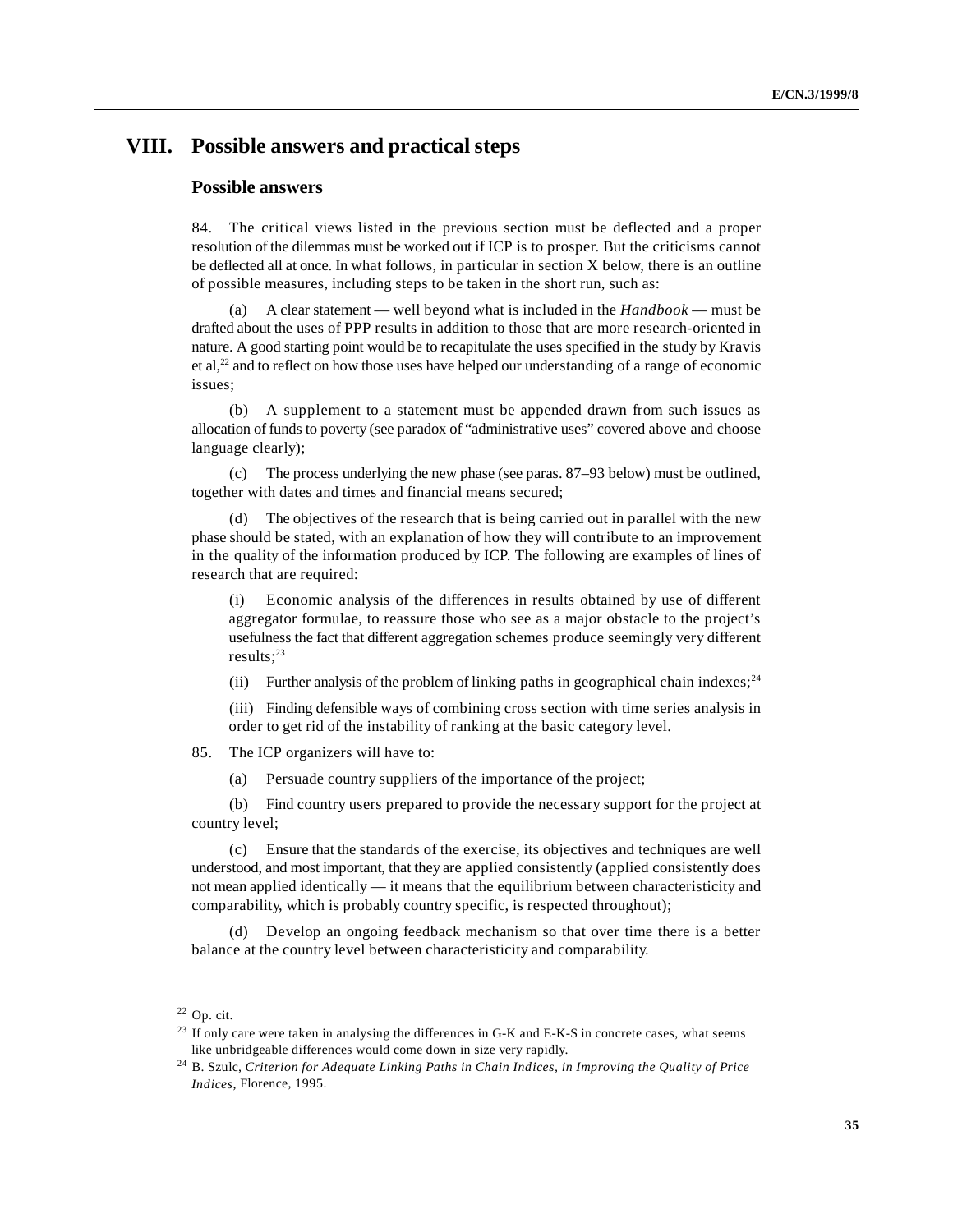86. Above all, the ICP organizers will have to have a far more systematic approach to the organization of a phase.

# **Launching an ICP phase**

87. Actually, there are two purposes served by this section of the report. First, it gets into detail because the material available to date has been almost exclusively concerned with conceptual and technical matters and has literally paid no attention to the details that confront NSOs when they take part in one of the ICP phases. Second, the purpose of outlining a detailed structure for the process to be adopted is to meet some of the sharper criticisms of the Programme<sup>25</sup> levelled at its lack of organizational structure.

88. In outline form, these are the principal stages to go through in launching a new phase of the ICP.

#### **Setting the stage for a new phase**

89. The following steps are to be taken at the global level:

(a) Statement of problem (assuming that in spite of scheduling a new benchmark every five years the organizers of ICP are asked to justify each phase individually; to do so, they would come before the Statistical Commission and announce the intention to carry out a new phase, make reference to its main challenges, and provide target dates for publication, rough cost estimates and so on):

(i) This step has to be very visible. It should give rise to an explicit decision by the Statistical Commission and should be handled in two stages. The first would endorse the desirability of a new phase and issue an instruction to the regional commissions to take up the proposal with their members at regional directors' conferences;

(ii) At a subsequent meeting of the Commission, members would take note of the reactions recorded in regional meetings and decide whether to proceed with the announcement that a new phase was to take place — and if so with which participation (regional conferences of directors would collect bona fide intentions to take part), with what financial arrangements, under whom as overall coordinator, and with what kind of a commitment for publication of the results;

(b) Estimation of costs and identification of sponsors. In parallel with the staff work required to consult, collect statements of intent, calculate the workload, inform the Commission and so on, staff work would also take place to provide realistic estimates of the following:

- (i) Overall resource requirements, broken down into:
- NSO activities ranging from collection to data capture;
- bilateral technical assistance;
- multilateral meetings;
- data processing of the results;
- analysis of results and feedback;

 $25$  These are the ones made at several sessions of the Commission, and relate to the general feeling of unease that surrounds the programme; the absence of a coherent process; and the lack of reaction on the part of potential users to ICP data releases.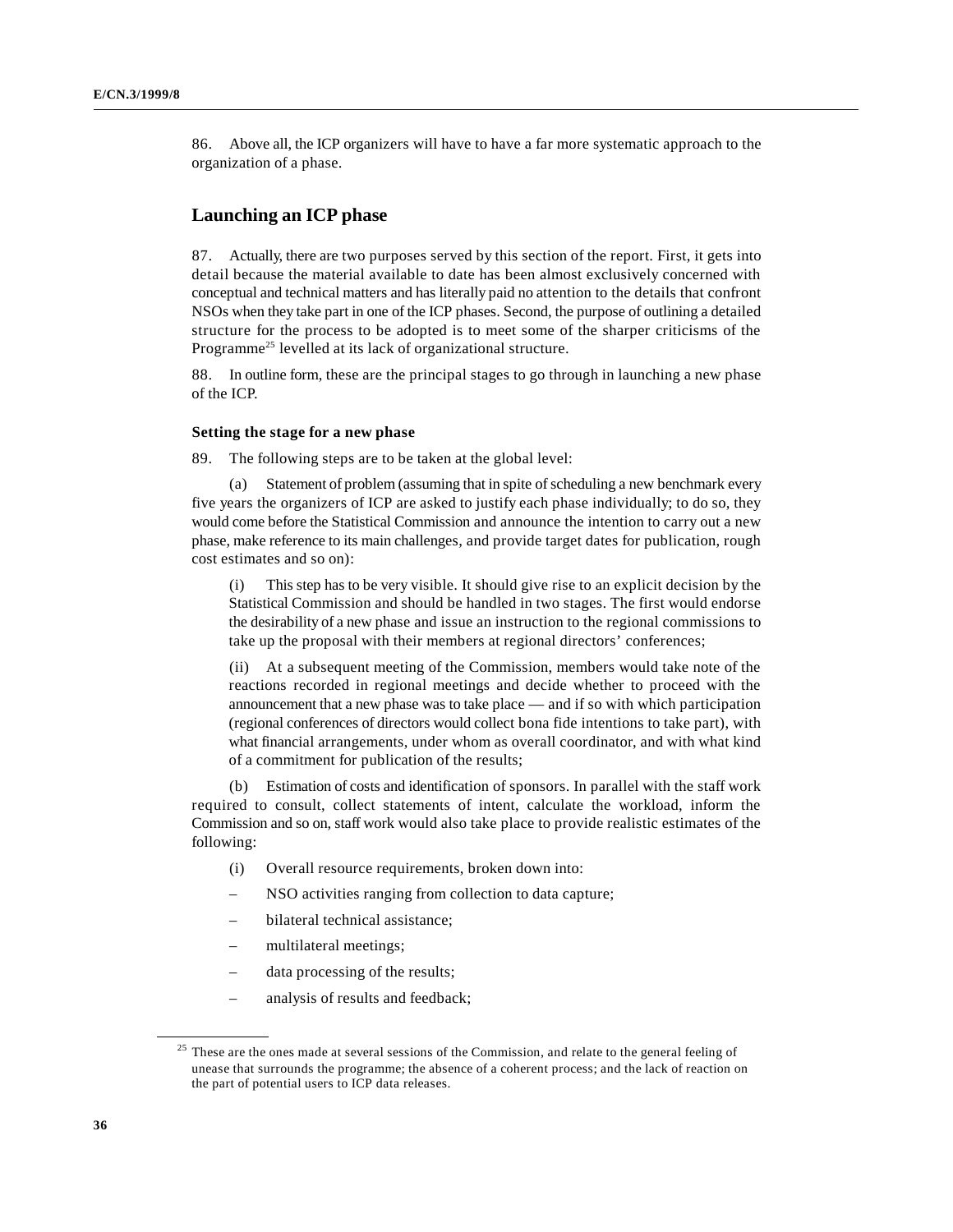(ii) Establish the capacity of participating NSOs to finance domestic activities and take part in multilateral events;

(iii) Assistance in kind from NSOs interested in sponsoring the programme (see section X below for a proposal to secure such assistance);

(iv) Requirements from a consortium of interested international and supranational agencies;

(c) Appeal to participants by outlining the extent to which their cooperation is necessary to ensure the success of the programme:

(i) Immediately after the preparation of the financial estimates, it is incumbent to prepare a prospectus on what is of interest and should be known about the forthcoming phase of ICP: its scope, objectives, cost, technicalities, direction, date of completion and so on, in addition to the benefits that the information compiled is certain to bestow. The prospectus will constitute the basis for discussion of what financial help or help in kind is required to increase the chances of the project's success.

(ii) The actual announcement — the second step in the process of consultation with the Statistical Commission — should include the results of the appeal.

#### **The launch**

90. The steps listed below are to be taken at regional level.

(a) Identification of national interlocutors. These will tend to be those responsible for national accounts, the CPI and possibly other price surveys in NSOs;

(b) Convening of a regional seminar for the national experts to meet their regional ICP organizers and discuss the modalities of the new phase. The following is an outline for the agenda of the seminar:

(i) Define objectives of seminar and how they relate to the objectives of the new phase;

(ii) Discuss the constraints under which operations are to take place, the communications available for consultation and the mechanisms for settling differences of opinion in difficult cases;

(iii) Agreement on the common list of goods and services and corresponding descriptions;

(iv) Agreement on other aspects of price collection: sampling outlets, dealing with discounts, treatment of rents etc.;

(v) Agreement on transmission modalities: establishing links and defining procedures for the use of a regional help desk;

(vi) Agreement on a timetable for collection, data entry, submission etc.;

(vii) Agreement on procedures for editing and imputation;

(viii) Discussion of aggregation;

(ix) Assignment of responsibilities;

(c) While it is not necessary that all regional seminars be synchronized, it is useful and indeed essential that the proceedings and agreements reached in one be documented and made available to all the others.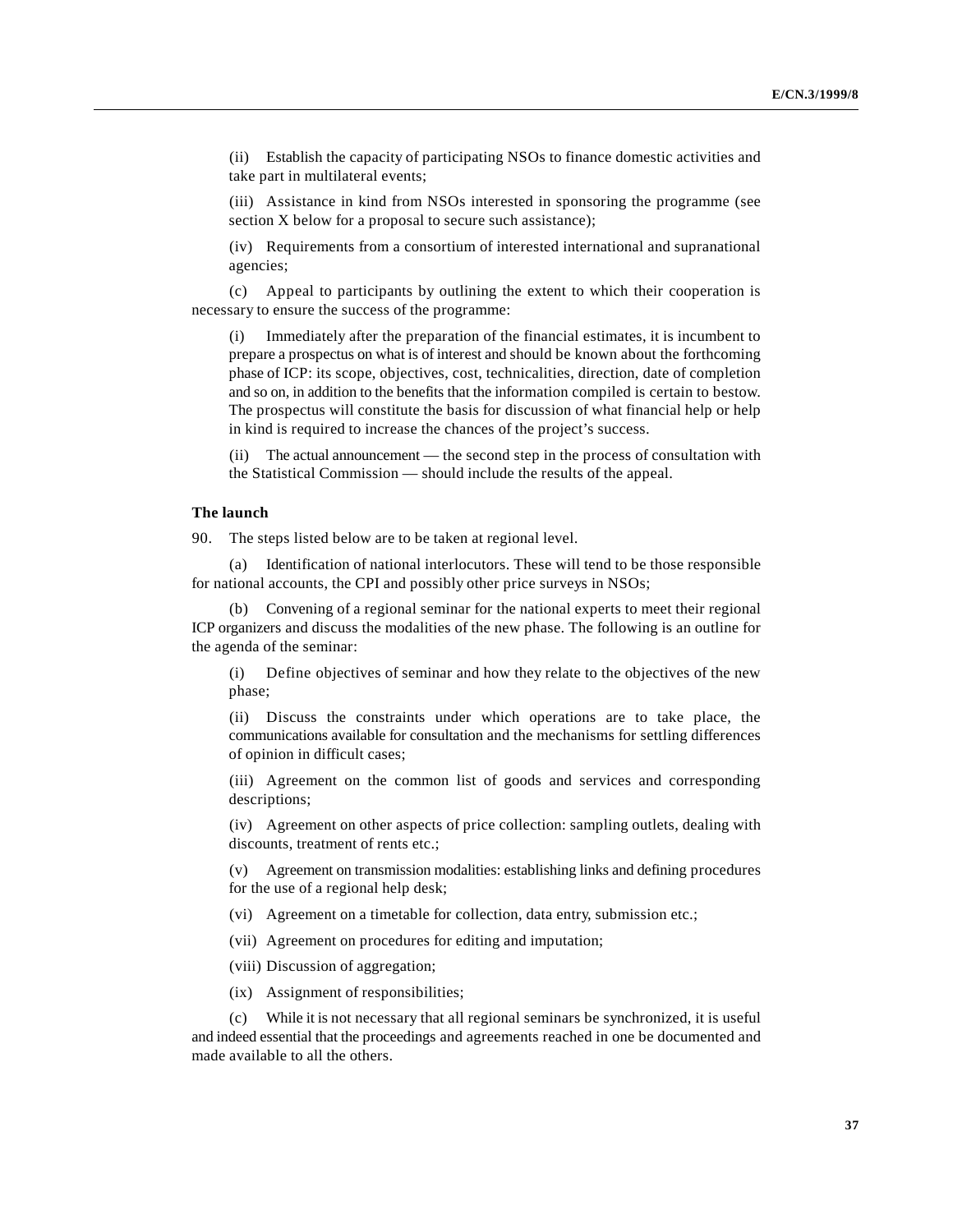#### **The collection phase**

91. This step takes place at NSOs but cannot proceed successfully unless there are frequent contacts between the regional coordinators and their national counterparts, bilaterally and multilaterally. The stages to consider are:

(a) Collection (institution of new price surveys, where necessary), indirect measurement, verification, settlement of doubts and documentation;

(b) Transmittal of data, together with documentation on conventions adopted, assumptions, difficult cases, exceptions to agreed procedures etc.;

(c) Feedback to regional coordinator and other NSOs in the region.

#### **Seminar to review transmittal**

92. Unless there are serious problems that are detected as a result of surprises at the aggregation stage or from the fact that the results are seriously questioned by any one of the agencies taking part in the exercise, this seminar would be the last stage requiring direct NSO involvement. The discussion would take place around a display of what price distributions for the region look like. Appendix  $III^*$  presents a proposed design of tables that would constitute the basic documents for the discussion on editing and imputation. The agenda for the seminar should include discussion of the following points:

(a) An examination of all those cases where the dispersion of prices is an indication that there are inconsistencies in the data collection, in the sense that different agencies collected different things. The conclusions that might be drawn from such an examination are that: the agreed specifications were insufficient; no proper use was made of the help desk; the help desk did not work in this instance; the heading is much too broad and does not lend itself to tighter specification; or the initial agreement on what the specifications should be was inadequate and has to be reworked;

(b) An examination of those commodities where dispersion is unacceptably high but happen to belong to the "core".<sup>26</sup> For those cases, an immediate decision will have to be taken, and if so it should be a consensus decision in which both NSOs of member countries and the coordinators are involved;

(c) An examination of the change in rankings from the last phase. For each major change, there ought to be a satisfactory analytical explanation provided, combining internal price changes for the commodity or commodities affected, changes in exchange rates vis-à-vis some foreign supplier, changes in weights etc. In fact, one of the most damaging criticisms levelled against the Programme stems from the fact that it does not provide convincing explanations for cases — which at first sight appear counter-intuitive (see the Castles report for examples of counter-intuitive changes in ranking);

(d) An examination of weights as derived from the national accounts of member countries. For reasons which are understandable, gatherings to discuss PPPs turn out in most cases to be discussions of prices. This is partly because of the background of the participants but also because the data on prices are much more in the domain of everyone's daily experience and invite general comment. This is a carryover from discussions of the CPI, in

The appendices to the present report are available for consultation in its electronic version, at: \* www.un.org/Depts/unsd.

 $26$  The idea of core commodities — commodities which are common to all regions and must therefore have the highest priority for pricing purposes — is defined in United Nations, *Handbook of the International Comparison Programme* ..., p. 120.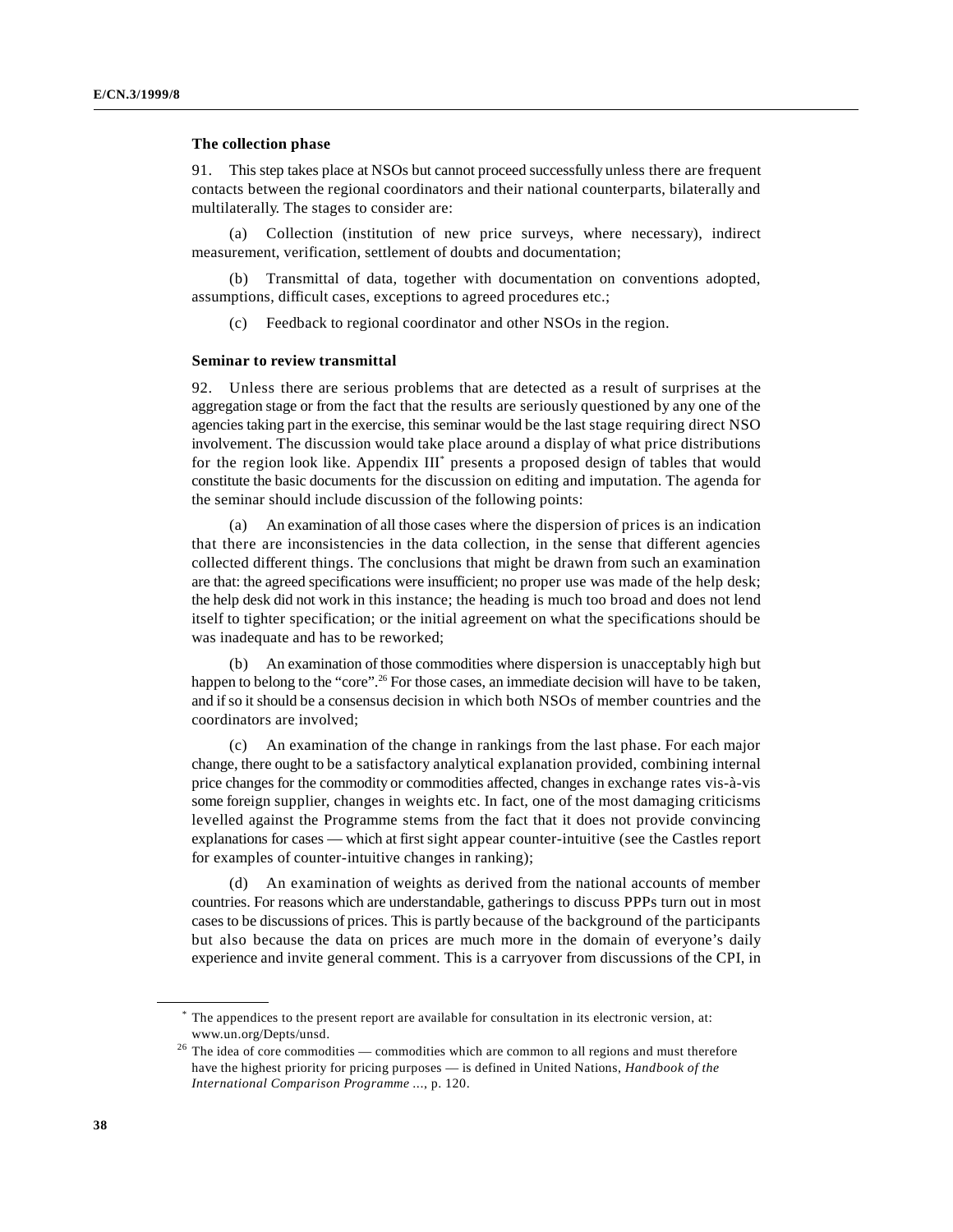which weights are fixed and in any case series are extraordinarily robust to structural change. The same is not true for PPPs or rankings of GDP components. Small changes in **relative** weights can bring about significant changes in the position of any one country within its region.

(e) The agenda for a three-day meeting (this is an arbitrary notion, and the more that can be done ahead of the meeting the shorter the time required; however, there is enormous virtue in having a tête-à-tête encounter, particularly to discuss changes to initial agreements) would therefore run along the following lines:

(i) Presentation of first aggregation of GDP and examination of principal changes since the last round. Discussion of important changes;

(ii) Discussion of core basic headings (from the point of view of prices) which require revision or explanation;

(iii) Discussion of the dispersion of weights in questionable cases;

(iv) Decisions on matters that require immediate action and specification of work to be done upon return to respective NSOs;

(v) Agreement on a cut-off date.

#### **Aggregation and feedback**

93. This step is strictly in the hands of the regional coordinator and the ICP regional organizers, as follows:

(a) Complete aggregation;

(b) Convene seminar if there are residual difficulties that need some form of new collective agreement;

(c) Agree on conclusions: ranking, regional GDP, country shares in regional total and its components etc.;

- (d) Feedback to NSOs;
- (e) NSO sign-off.

#### **What after regional totals are estimated?**

After completion, it will be the task of the regional coordinator to prepare a press release with the results of the latest phase for the region. Preparation will require references to two sets of data: how the current phase differs from the previous and how the region has fared relatively to other regions. It is not realistic to create a global calendar with all regions synchronized on their release date. Accordingly, cross-section comparisons may require the use of preliminary data for other regions.

It is important to feature prominently how the current estimates differ from the previous ones in at least two senses: how the region has fared relatively to the rest of the world, and whether the winners and losers on the previous occasion were pretty much the same as currently or whether there were dramatic changes of fortune.

#### **The role of a good handbook**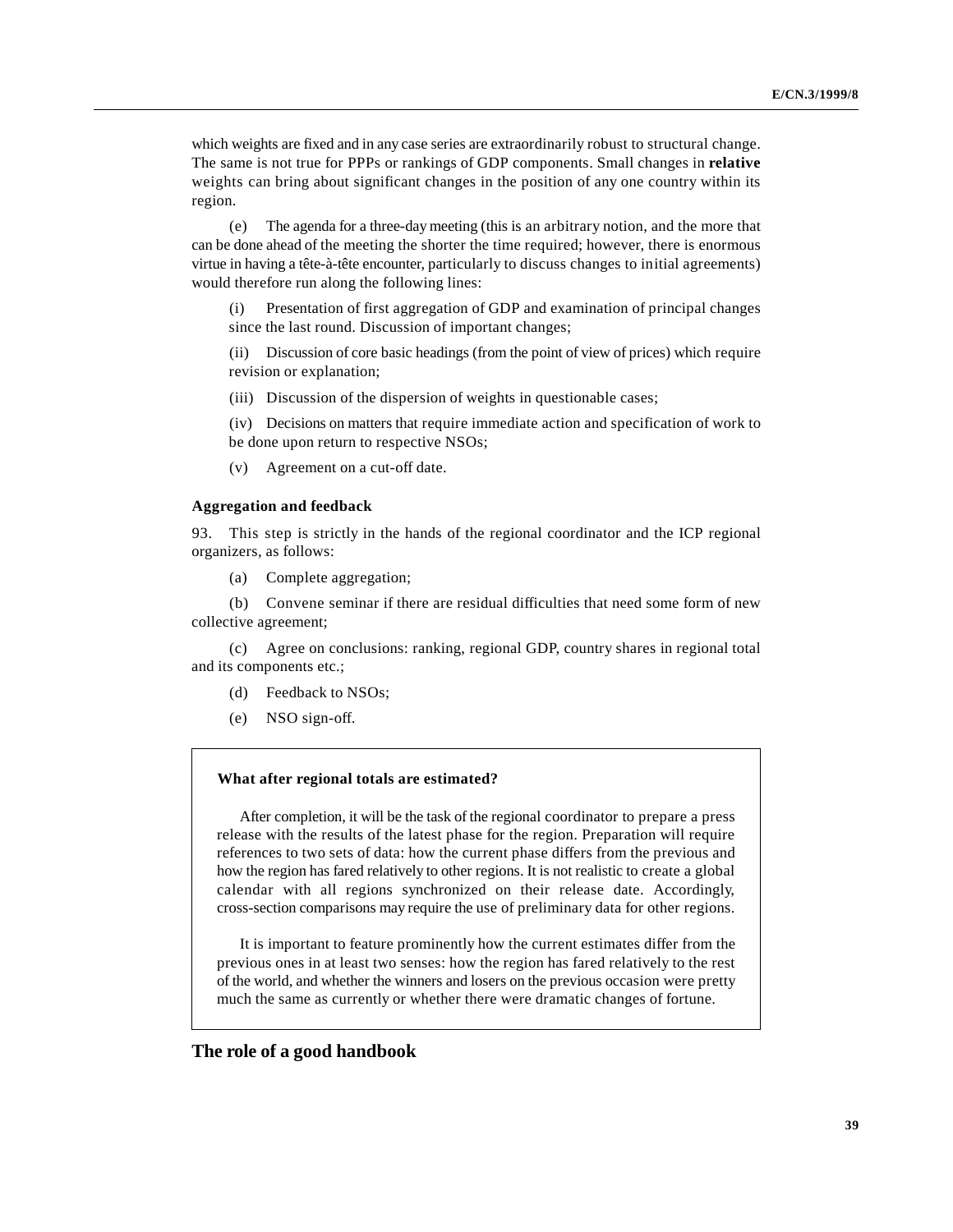94. Having a good handbook is not a sufficient condition for restoring the fortunes of ICP but it is a necessary step towards stabilizing and eventually improving the Programme. The elements listed below are primarily designed to provide more guidance to NSOs than what is provided by the current *Handbook*; to increase the degree of transparency of the Programme; and to ensure that it shares the international statistical infrastructure, without which it cannot be properly integrated with related statistical outputs.

95. The availability of a comprehensive handbook is an integral part of the improvements that ICP requires. A comprehensive revised edition of the *Handbook* should include the following elements:

(a) An explanation of the rules for editing and imputing applied by the international agencies in charge of the aggregation of basic data;

(b) A description of how those editing rules will be applied, including the notion of a collective review of edit failures, a step-by-step improvement in the quality of the descriptions attached to the standard list of goods and services priced etc.;

(c) A description of the services provided by a help desk, with particular reference to advice on departures from agreed descriptions or the need to submit replacements where goods and services that were present in the market no longer exist;

(d) A description of how the PPPs and adjusted GDP series will be disseminated, accompanied by examples of the type of analysis that should be carried out once the estimates are calculated. Insofar as the analysis is concerned, an accompanying description should be provided of how NSOs will find out about proposed analytical texts so that they can emit reservations about its nature;

(e) A stricter set of statements about the pricing rules for ICP and how they agree with the standards laid out in the 1993 SNA;

(f) A concordance (in the strict sense of the term) between the list of basic headings and CPC, Version 1.0, via the Classification of Individual Consumption by Purpose (COICOP);

(g) A section dealing with features that should be incorporated in household expenditure surveys so that broader international agreement can be secured. For example, all countries should agree to abide by COICOP as the outgoing classification. The classification used for data collection can be quite different though, as long as it is properly related to the outgoing classification;

(h) A description of the steps that will be taken in order to accelerate the compilation of new PPPs so that users in government do not regard them as data of archival interest.

96. In addition to these features — which are no more than a selection of items that would be of considerable help to NSOs — the strategy of publication of the revised *Handbook* ought to be rethought. For example, it might be worth investing in a CD-ROM that combines a data entry system, such as MOSAIC, with the *Handbook*.

# **IX. More questions and answers**

# **The matter of GDP weights**

97. The matter of GDP-derived expenditure weights has not received the attention it deserves in either the regional seminars held in the course of ICP phases or the *Handbook*. There is an interesting parallel between this relative silence and the treatment of expenditure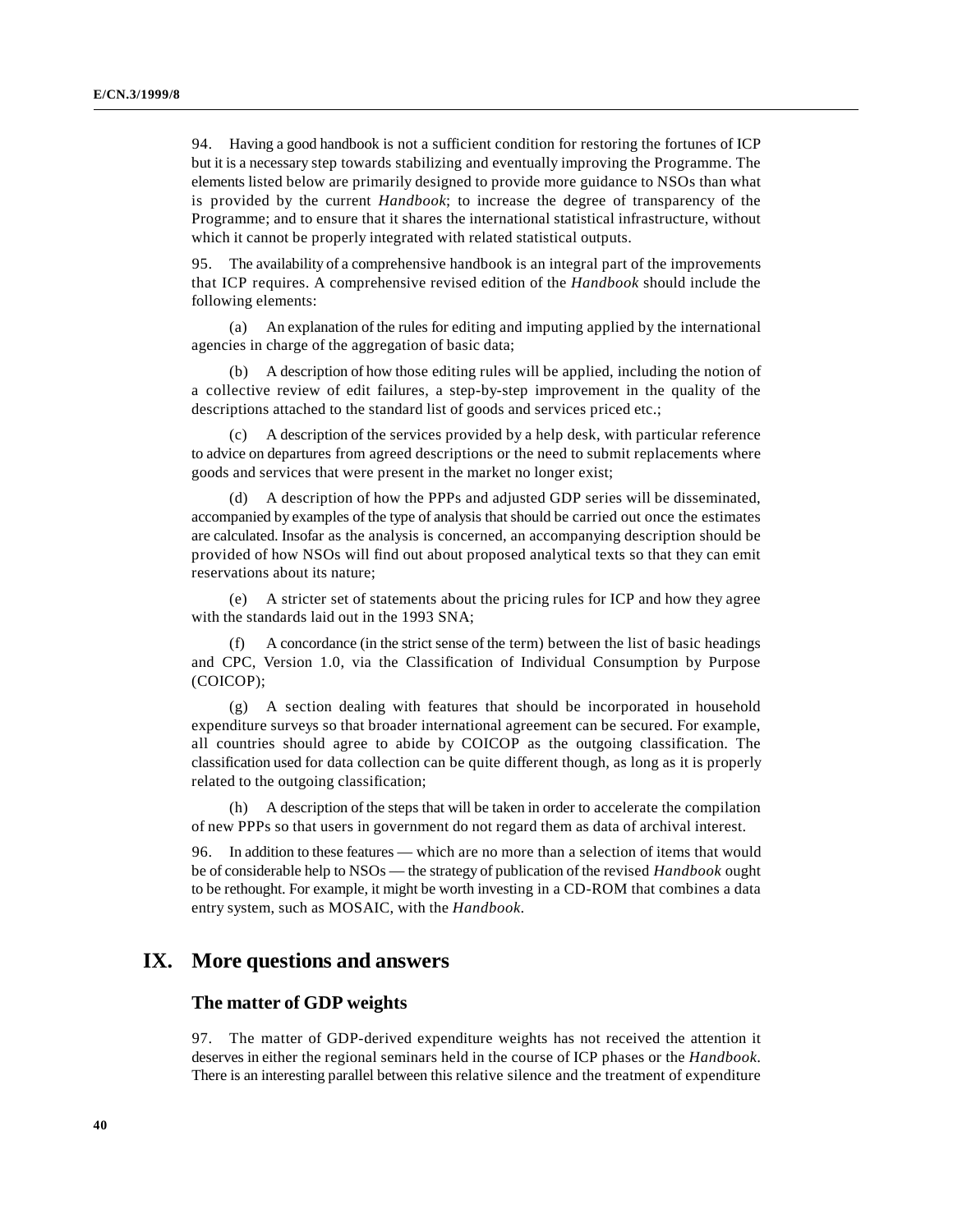weights in the CPI. Whereas there is considerable discussion of functional forms and sampling survey designs for price collection, there is relatively little on the systematic errors in weight determination that come about because of the difficulties in conducting household expenditure surveys. And yet the latter are arguably the most difficult surveys any NSO is likely to conduct.

98. There are several issues that deserve special study:

(a) What is the distribution of household family expenditure age within a region? If within a region there is rapid change in real income but considerable variation in the age of the last family expenditure survey, there will be a new bias in the determination of regional expenditure weights for those categories that are likely to have evolved fastest.

(b) What are the classifications of expenditures used in the household surveys, and how important are intercountry inconsistencies? Inconsistencies of this kind are usually carried over into the estimation of national accounting structures. Consider that they are inconsistencies across countries and not within countries.

(c) Do we have the right balance of detail in the categories for which we require expenditure weights, or — as is the case with characteristicity and comparability — do we need a new examination, taking into account known errors and biases?

(d) What can we learn from the distribution of regional weights within any one expenditure category? Should it be considered individually or amalgamated with other categories?

99. The comments above apply to the other categories of final demand, except that for capital investment the method of data collection induces far greater comparability, and in the case of the non-marketed portion of public sector activity other errors are more likely to swamp the results.

100. This report offers no answer to the questions above but suggests that they be given an important billing on the ICP research agenda.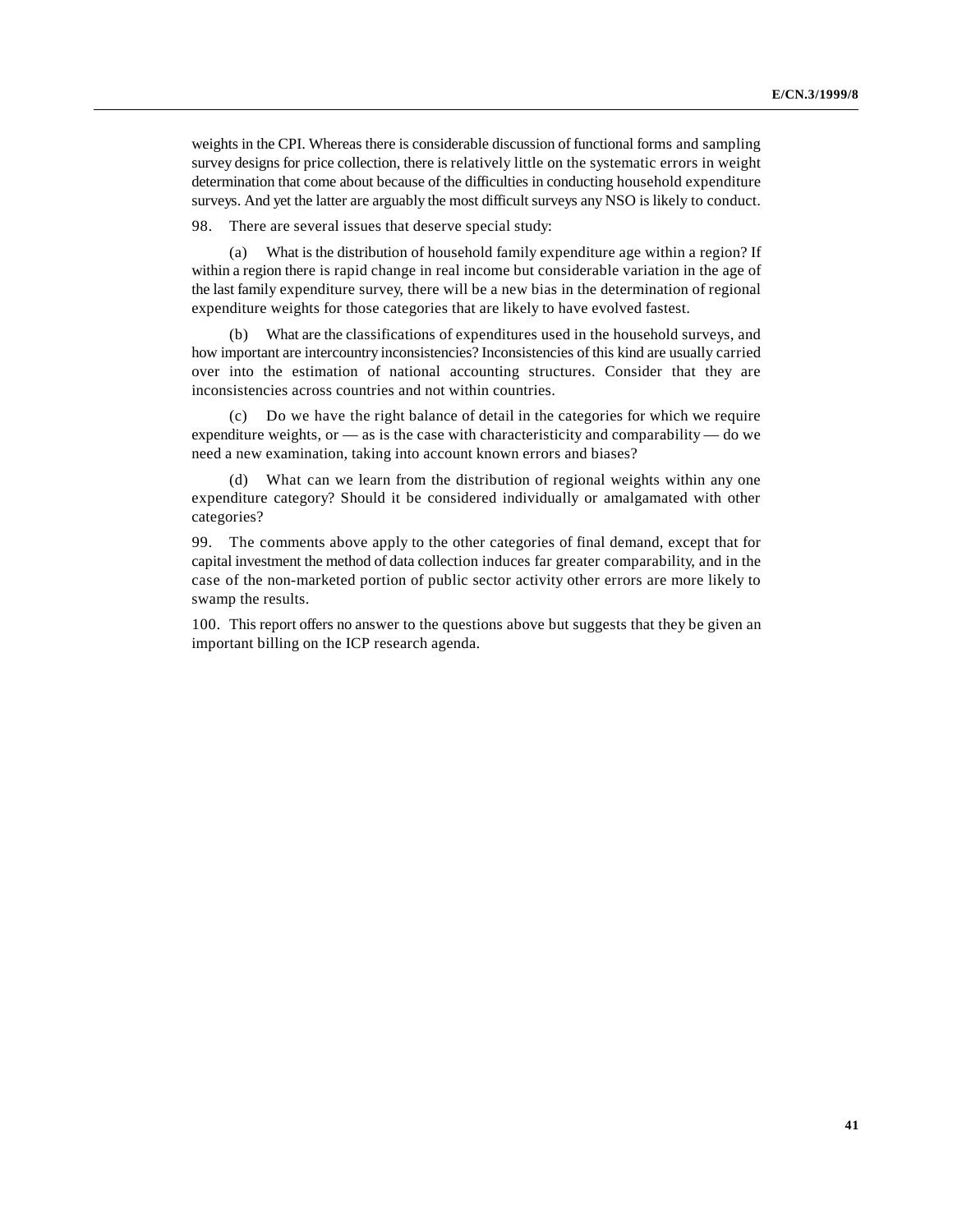#### **Errors in expenditure weights**

In referring to the expenditure weights required for PPP estimation, the *Handbook* refers to them simply as "data needed" but does not venture into speculation about the precautions required to ensure comparability or the consequences of likely error. But this is a case where it matters not only what biases there may be in the national data but also whether in taking the data for the various members of a region there is any likelihood of introducing new biases.

Consider the following possibility. In the case of most countries taking part in ICP, detailed expenditure weights will be derived variously from a household expenditure survey, an economic census and industrial surveys. The data will have been "homogenized" through some form of commodity flow analysis and brought to a point where they are internally consistent. Assume that there is a basic heading that is of importance for an area as a whole but that its importance within the area varies considerably from country to country.

Consider that, other things being equal, if a component is not important the resources available to improve the quality of its estimates will reflect the modesty of its contribution to the total. And consider as well that the most typical error of all is in coverage, and that it affects disproportionately those sectors that are relatively new; those that do not show a trend towards concentration but continue dominated by the many small enterprises that make it up; and those that have no special obligation to register their activity because it is not regulated.

Taking all these considerations into account, it follows that if country A has as one of its small expenditure categories a but its neighbour B has it as a large category, *caeteris paribus* the total a in A+B will be biased towards B's share. It follows that in calculating average prices using the G-K method, expenditure on a in B will weight the area average even more heavily than it should.

There are a great many assumptions in this speculation. But its point is to show that in cross-sectional comparisons we can no longer invoke the alibi of constant error in order to justify the reliability of the rates of change. There is another point and it is to encourage research on the possible effects of a particular distribution of errors within an area on that area's total and on the PPP-adjusted shares within the area.

#### **How much of GDP should be covered?**

101. The issue of GDP coverage is one on which there are differences between the Castles report and this report. The concerns in attempting to reach a considered view on the matter fall into at least four categories:

- (a) Conceptual (vis-à-vis users and potential users);
- (b) Strategic (vis-à-vis both patrons and users);
- (c) Tactical (vis-à-vis possibly disappointed users);
- (d) Operational (vis-à-vis patrons and NSOs).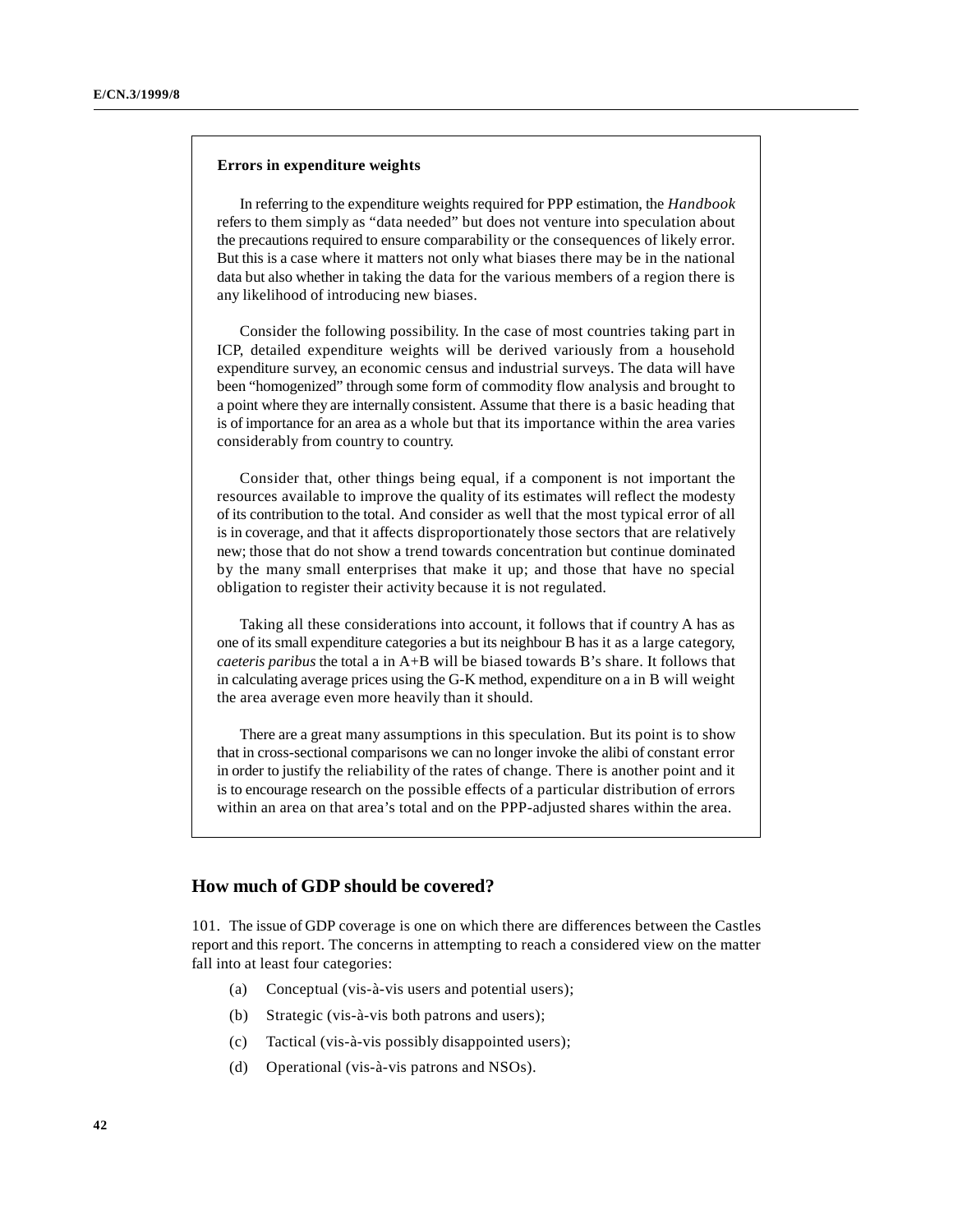102. The criticism that combines most of these matters runs roughly as follows. The difficulty with which the different components of final demand can be assessed varies a great deal. Thus, nothing is seemingly more **difficult** than to estimate PPP-adjusted consumption of goods and services by the public sector. In the Castles report, these expenditures are referred to as "comparison resistant". Nothing is more **costly** than the PPP adjustment of expenditure on capital formation, particularly non-residential capital formation. Indeed, the solutions adopted for the latter cannot avoid the engagement at high cost of specialized advisers to ensure that the technical specifications of standard models are being adhered to.

103. It is questionable, in the light of the applications of PPP, whether full adjustment of GDP is required. Rather, such applications as the policy on poverty or allocations of either grants or borrowing rights appear more closely related to adjusted national income for which the proper component on the expenditure side is the expenditure of consumers as the proportion of income that is not spent and can be rightly thought of as a bundle of consumer goods and services forgone. The merit of concentrating on consumer expenditures is that it focuses on consumer prices and can lean heavily on existing machinery — knowledge, a panel of retail outlets, experienced price takers and so on.

104. Lastly, it is not tenable to argue that comparisons of productivity are just as important as the previous applications. To make it stick it would be necessary to adjust GDP by industry product, and that has been rejected long ago on grounds of complexity and expense. It follows that the right policy is to abandon all attempts to compare non-market sectors or alternatively sectors the complexity of which is such that any attempt to deal with them is bound to unbalance the budget. Not only are they difficult to deal with but it turns out they are not even necessary.

105. The Castles report includes a very articulate argument developed along these lines, and ends up by recommending that as a matter of concept, strategy and management of the current situation the calculation of the non-household components of GDP be stopped. That argument was met by the OECD secretariat with the following counter-arguments:

"... The [Castles] report recommends that the deflation [PPP adjustment] of non-market services by employee compensation be stopped ... Generally countries preferred that the OECD and Eurostat should work on improving the representativity of the wage data collected in the short term etc.", and "[the Castles report] contends that, besides being of questionable reliability, the PPPs for gross fixed capital formation have little analytical use made of them. Most countries were of the opinion that economists, researchers and others have shown considerable analytical interest in these PPPs and that, rather than abandon them, the OECD and Eurostat should work on improving their accuracy."

106. This is insufficient reason, particularly for the non-OECD area. First, if it is the case that the Programme is facing a crisis of credibility, questions cannot be answered in terms of "countries felt that", particularly as it is precisely national users and potential users who have shown very little interest in the results of the Programme. The argument would have to run along the lines that if less than all components of final demand were estimated potential users would not place their faith in the programme's results. But that is far from proven. Second, the question that has to be put to country delegates who make no decisions on the financial implications of their advice and are not involved in the budgetary allocations to international statistical agencies is whether the course of action advocated in the Castles report is the wisest given existing and expected financial constraints. Lastly, questions about priorities must be focused very sharply. There are users for all kinds of information, but users dislike having to choose between alternatives. For this reason, it is the role of NSOs and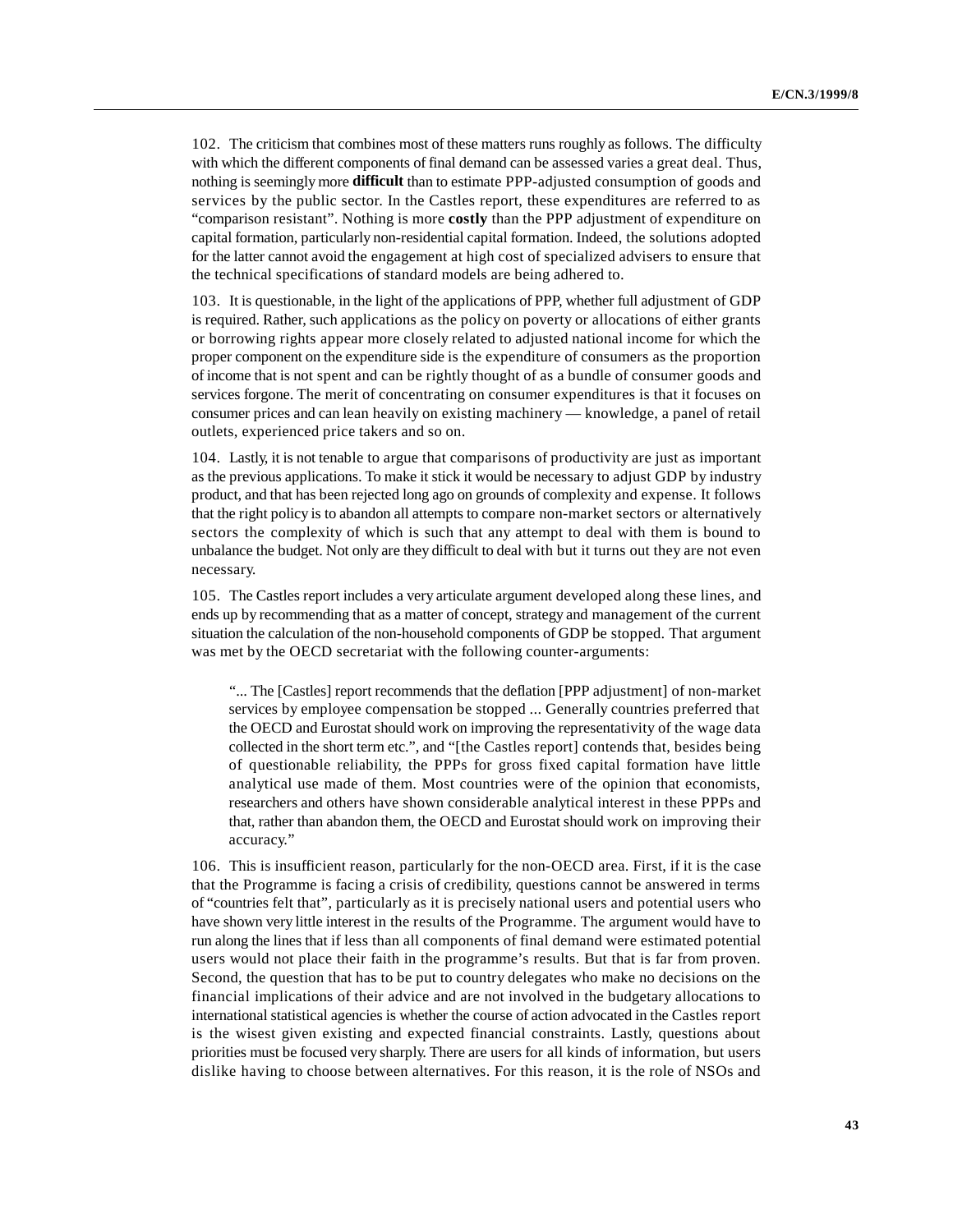international agencies to show alternatives and in the end make their own assessment about the wisest form of allocating their resources.

107. On grounds of efficiency, there is no question that attempting to do everything at the same time produces more questionable results than otherwise. But if the most important target is relevance, the concept should be geared to what is most relevant. If in the end we want to say something about growth, what matters is the relative evolution of GDP. The question to put is whether by wanting to be fully relevant we run the risk of not achieving any significant result.

108. One other question is whether the approach adopted for OECD countries or, more narrowly defined, for the EU countries needs to be the same as the approach adopted for the rest of the world. If the answer is "yes", whatever scale of difficulties is found for OECD will also be found for rest of the world countries, not all of which are fortunate to have such wellorganized NSOs as the former. If the answer is "no", in this particular instance we are forgoing *ab initio* the possibility of estimating expenditure on a world GDP in which all constituents are PPP adjusted.

109. This is an instance where long-term and short-term objectives may not coincide. In the long term, we should aim at estimating GDP and its expenditure components because applications will require some underpinning of changes in GDP. This does not prejudge the issue of whether one should attempt to estimate a GDP for the world as a whole. Nor does it imply that because we should aim at doing this over the long term we ought to do so immediately.

110. We would have to prove the following:

Assume there is a constant budget that can be allocated either to consumer expenditure as a whole or else to the various components of final demand. If we allocate it entirely to the former, quality is significantly improved. If we allocate it to the various components of GDP, quality remains at its current level.

111. Since most users will want a statistic for GDP per capita, in the absence of an adjustment of each component of final demand they will estimate it by assuming that the adjustment factor for consumers' expenditure can be successfully generalized to other components. Assume further that consumers' expenditure is some proportion  $\alpha$  of GDP for each of the countries in a given region. Assume that each component has a share in overall  $\epsilon$  (error) which is proportional to its share in GDP. Assume that we seek to minimize overall error.

112. Let us now assume that we concentrate on a better estimate of consumers' expenditure to the exclusion of all else, as a result of which we succeed in halving its error. But in exchange, we estimate the rest of final demand by extrapolation, as a result of which we double its error of estimate. Our overall error becomes:

 $1/2\alpha \epsilon + 2(1 - \alpha) \epsilon$ or  $1 + \epsilon (2 - 1.5\alpha)$ 

113. Simple algebra suggests that for the overall error to increase it is necessary for the proportion of consumers' expenditure in total GDP to be less than two thirds. The upshot of the exercise is to show that while it is very probable that on average in third world countries the proportion of consumption exceeds two thirds of total GDP, it is not likely that the relationships between consumers' goods and services and the other components of final demand are such that extrapolation doubles the error.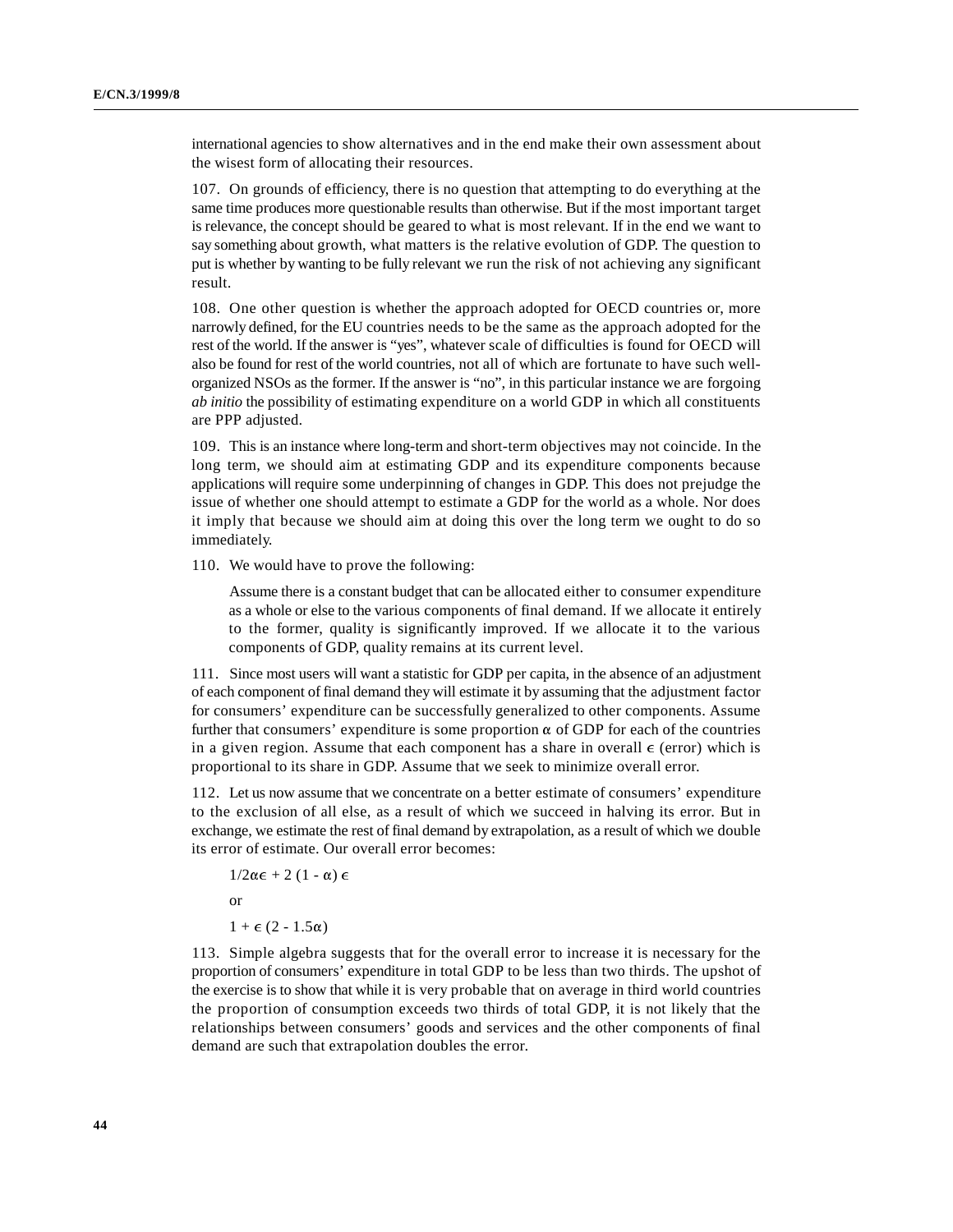114. The operational reasons against attempting to do too much in difficult domains is well spelled out in the report of the Secretariat of the Economic and Social Commission for Asia and the Pacific (ESCAP) on the 1993 ICP results. While these are couched in mild language, one recognizes between the lines the concern and possible frustration with the exercise:

"The standard specifications of machinery and equipment are very different from those observed in the reporting countries; the machinery and equipment on the list are not available in the reporting country; machinery and equipment imported from different countries, though of similar capacity in terms of performance, differed enormously in price. ... Commodities were found either to be not available or obsolete for reporting countries ..." and "... While it was difficult for the reporting countries to collect prices on machinery and equipment, it was even more problematic to make price adjustments for quality differences, in an attempt to ensure comparability."

115. The recommendation is the following:

Countries outside the OECD in general should tackle the matter of consumer expenditure first and foremost, rather than dividing their resources into two compartments. Conclusions about GDP as a whole could be derived either through extrapolation or alternatively by projecting existing measurements — to be treated as benchmarks;

(b) There should be an explicit target for institution of proper estimates for non-residential construction and eventually for complete coverage of GDP. Assume that there is a plan that calls for a world benchmark<sup>27</sup> once every five years. The target might be to complete the components of final demand over a period of 10 years, with progressive introduction of new categories. The benefits would be twofold: better focus for overall expenditures and the possibility of learning from the successes (and the failures) of EU country attempts at covering the entire range of GDP.

### **The matter of GDP aggregation**

116. A matter that is mentioned often as one of the examples of the conceptual fragility of ICP is the possibility to reach different results for such aggregates as regional output, depending on which aggregation function is adopted. There are two major contenders (although there are more; the spanning tree method, which is one of the more promising developments, has not yet reached the stage at which any of the international organizations concerned with the publication of the Programme results is ready to consider it as an alternative aggregation method).

117. The matter of different approaches to aggregation emerged at several of the interviews as a criticism of the Programme in any one of at least three guises:

(a) Because there were alternative methods of aggregating and as a result there was no single official figure;

Because the existence of alternatives confirmed the impression that the entire Programme was at an experimental stage, and should be treated as no better than a pilot however commendable its ultimate objectives;

(c) Because there was no analysis of the differences between alternative aggregations, which confirmed the arbitrariness of the process.

 $27$  A world benchmark has nothing to do with world totals. It is no more than what used to be done for the census of population — a call to arms for a purpose in a particular year. The notion is compatible with regional, subregional or interregional comparisons.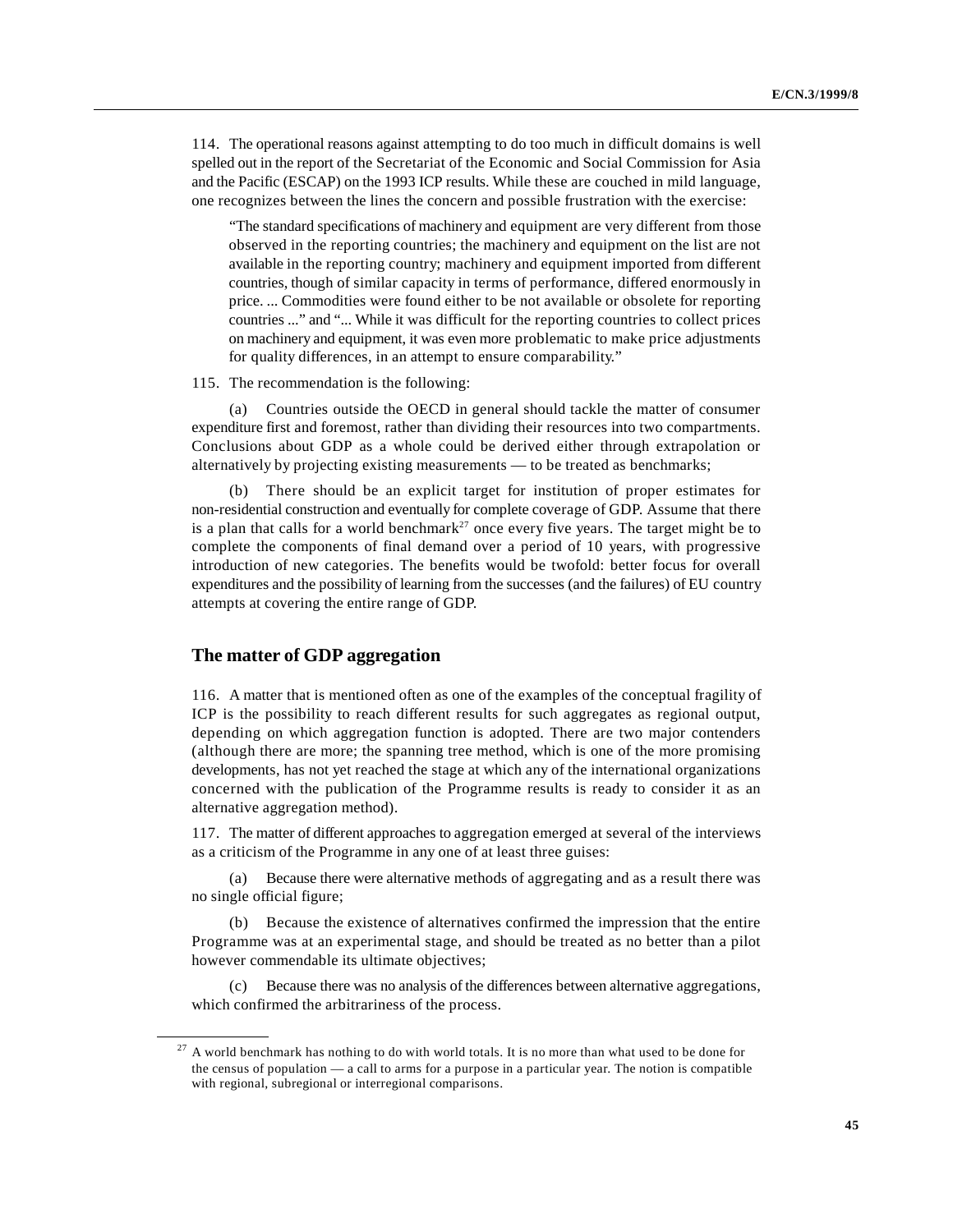118. This matter has received a good deal of discussion, both theoretical and applied. In fact, there is an implicit agreement embodied in the 1993 SNA about the way that figures should be compiled and disseminated:

"The GK [Geary-Khamis] and the EKS [Èltetö-Köves-Szulc] methods have the same kinds of advantages and disadvantages as fixed price volume indices and chain volume indices in a time series context. The EKS index may provide the best possible transitive measure for a single aggregate between a pair of countries, in much the same way as a chain Fisher index may provide the best possible measure of the movement of a single aggregate over time ... The GK method is better suited to structural analyses of this kind [analyses that require information on the relative share of resources devoted to particular purposes in different countries or analyses that involve differences in relative prices] ... In general, the methods used to compile statistics must be influenced by the purposes for which they are to be used. As in the case of time series of national accounts, *it is therefore suggested that two sets of data should be compiled and published:*

(a) EKS indices should be compiled for GDP and the main expenditure aggregates ... These would consist of both volume and PPP indices;

(b) GK results should also be published in the form of values at the average prices of the block of countries expressed in some common currency, such as the US dollar."28

119. There is no aggregator function that combines the properties deemed desirable for all possible applications. Moreover, in the case of time-bound comparisons, time provides a natural order, and the comparisons of interest are usually restricted to consecutive periods and to comparison of all periods, with a base, arbitrarily selected but usually at the start of the run. In the case of space, there is no natural order and any comparison may be as legitimate and as interesting as any other. For this reason, lack of transitivity is much more of a handicap in the case of spatial than temporal comparisons. Be that as it may, the statement included in the 1993 SNA reflects a well-considered balance, and rather than revising it, it should be tried out systematically and effort be put into an analysis of the differences when these seem to be of material consequence.

120. The problem of the arbitrariness of ordering in space was discussed by Szulc.<sup>29</sup> The solution proposed is neatly stated in the following quotation from his paper: "... chain indices may be considered superior to their direct counterparts when they provide a smooth passage between the base and target time, rather than a detour". For time read space, and what remains is to formulate an acceptable criterion to choose the best passage possible. The conjecture advanced by Szulc is that this can be found by defining "distance" between countries, and when comparing Ucronia with Utopia choosing that chain which minimizes the distances between the two. $30$ 

# **Bridge countries**

121. It is well known that an attempt to link region A to region B by using country  $\gamma$  as the bridge produces results that are different from those obtained had country  $\delta$  been used as a

<sup>&</sup>lt;sup>28</sup> United Nations, *System of National Accounts, 1993* ..., paras. 16.102 and 16.103; italics added.

<sup>&</sup>lt;sup>29</sup> See Szulc, op. cit.

 $30$  Szulc took as "distance" the sum of the absolute differences between two distributions rather than the Euclidean distance.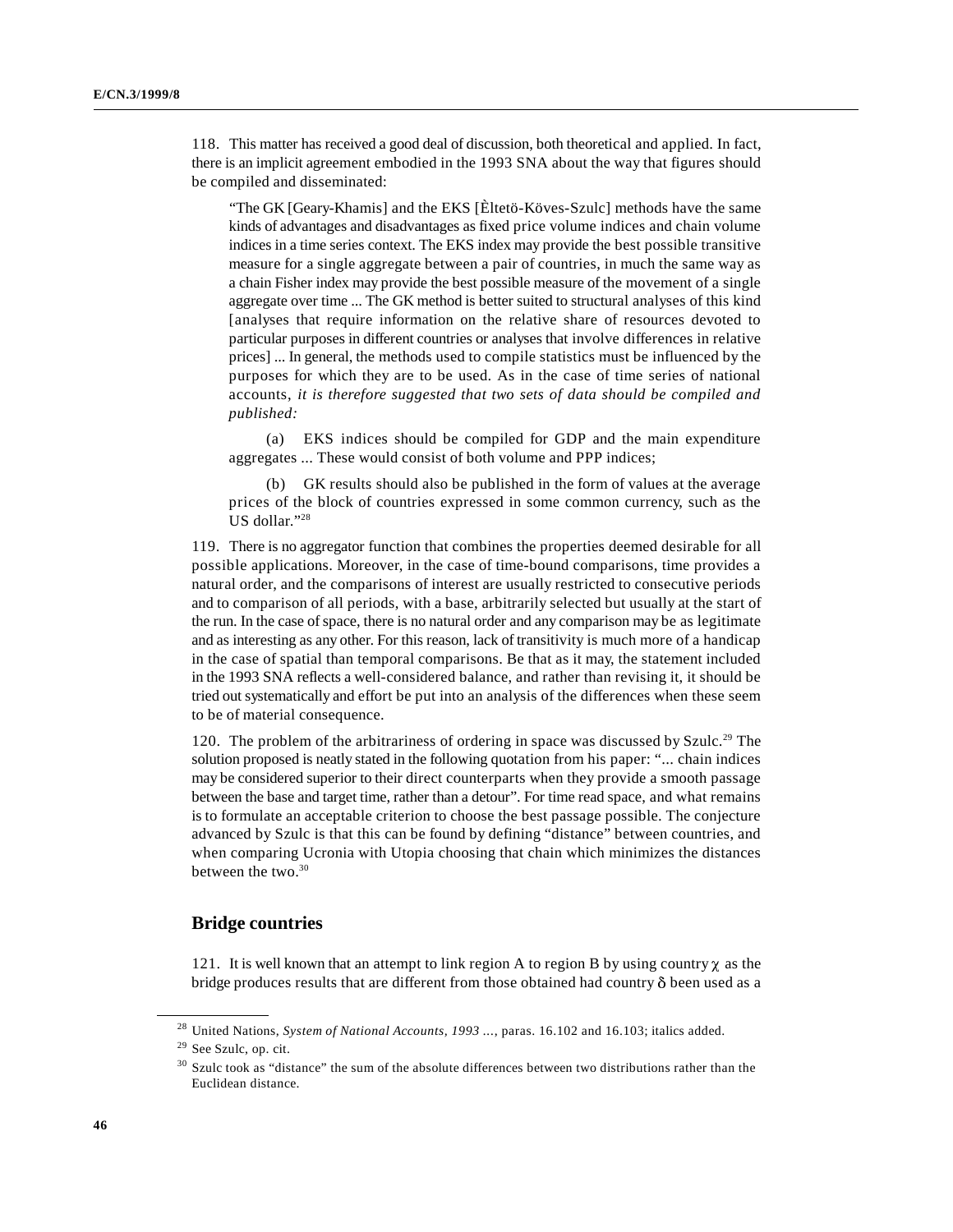bridge. That too creates problems of credibility. There are two approaches — not mutually exclusive — that can be taken to surmount them. The first is to invest heavily in the parallel exercise that the bridge country's NSO must conduct. The second is to multiply the number of bridges with the double purpose of (a) examining how robust each single bridge is, and (b) if they are not robust, assembling sufficient data to use averages as a means of attenuating the idiosyncrasies of a single bridge country.

#### **Bridge country**

A bridge country, as its name suggests, spans two regions, that is, it can be used to compare PPPs estimated in region 1 with their counterparts estimated in region 2. In this respect, the bridge country is very much like a link year in ordinary time-bound index numbers.

122. The role of the bridge country is critical when we start to link regions with or without the intention of estimating a world GDP. For this reason, it is important to find a country that fits convincingly the role of bridge. There are several pairs of countries that appear to be very well suited for this purpose. For example, Mexico and Argentina compared with Spain are natural bridges for Latin American comparisons with Europe. The Szulc proposal would serve to answer the question on how to compare two poles, such as Bolivia with Iceland, and the constraint would be to make all paths go through say Mexico and Spain.

123. For this to work effectively, not only must some criterion, such as that of minimum distances, be upheld but the bridge countries must agree to the provision of two sets of data.

## **Proposal for a faster way of producing results**

124. With current resources, know-how and capability of mobilizing all countries outside the OECD area, there is no question of attempting to produce a benchmark every year. But it is not acceptable to live with a situation in which official results appear less often than twice every decade, and then only with a lag of three or more years. It is also not satisfactory to do away with the notion of benchmark in much the same way as we do not cast out the notion of a census of population (or its administrative equivalent), to be completely replaced by a stream of small-scale sample surveys.

125. The *Handbook* rather optimistically mentions that "... benchmark estimates are not available until at least two or three years after the benchmark year", after noting that "... Typically, benchmark estimates are obtained every five years."<sup>31</sup> Neither of these statements is true any longer, but even assuming that in the best of cases this were the actual state of affairs, the results would still be of dubious relevance to any but the most obscure policy application. Worse still, if there were any important policy or operational application, those responsible would have to invent an extrapolation method so as to respond to current concerns.

126. The *Handbook* goes on to note that "... The European Community has gone further in this direction, moving towards annual benchmarks. For EC, this partly reflects the fact that

<sup>&</sup>lt;sup>31</sup> See United Nations, *Handbook of the International Comparison Programme ..., p. 62.*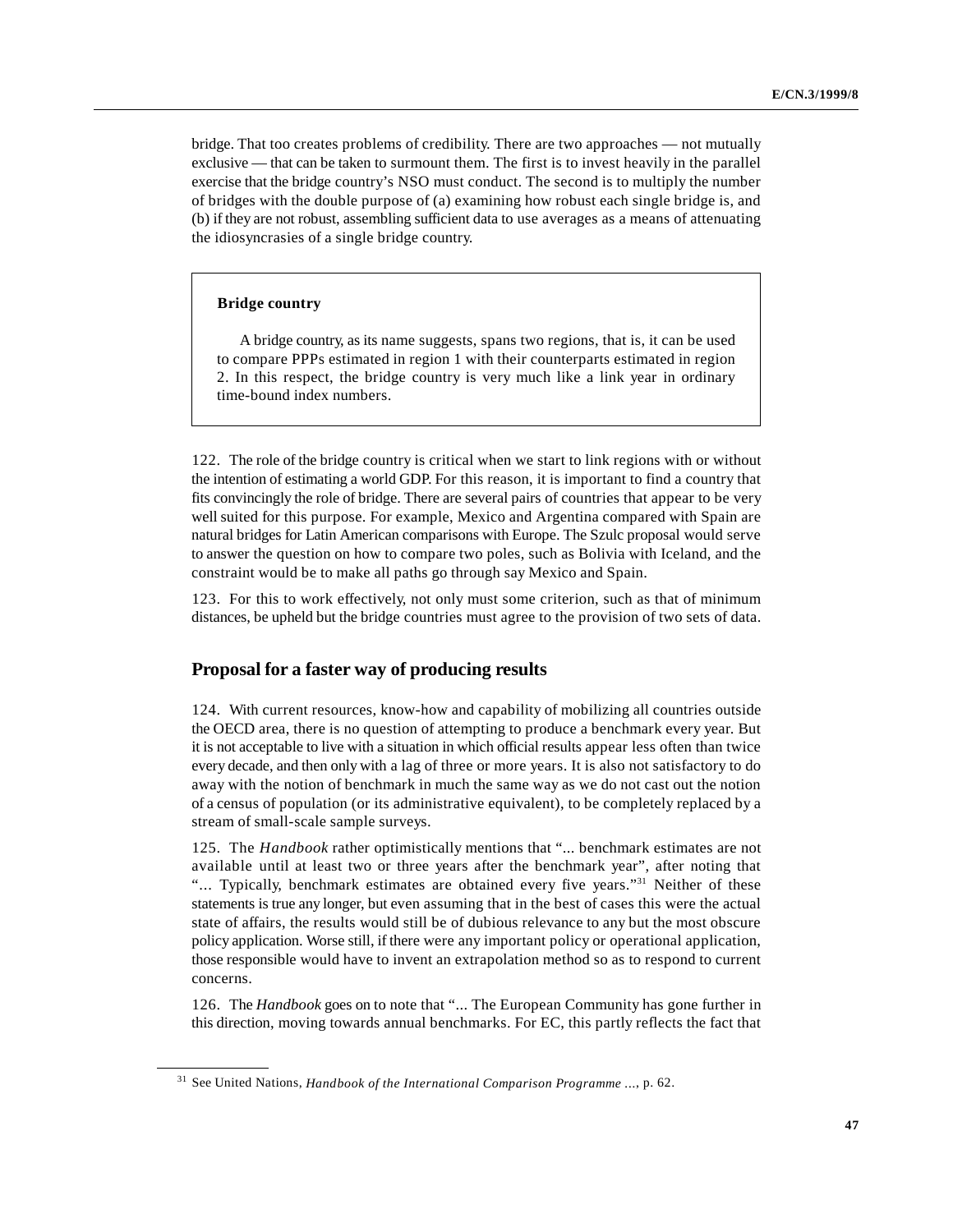operational uses of real output numbers often require very current estimates". Apart from being a statement of the obvious, the *Handbook* describes a simple method of extrapolation, and rather unhelpfully concludes by noting that "... At present, there is not a recommended practice, and the method used is likely to depend on the specific purpose for which the extrapolation is carried out".<sup>32</sup>

127. There are different ways of running benchmarks. One is to conduct a five-year benchmark for all regions simultaneously. In order to keep this discussion simple, it is best to set OECD beyond the scope of the proposal, on the grounds that in any case the periodicity of its activities will be different. Moreover, once the PPP is stabilized there is a good chance that non-EU member countries will oblige OECD with an annual update of the benchmark estimate.

128. The alternative to a simultaneous benchmark is a rolling one, in which say one or two regions are handled thoroughly every year. Either way, information for a year will be provided by extrapolation, and extrapolated results will be amended once the benchmark results are compiled. The key point in this proposal is to accept the principle that information will be published on a preliminary basis and will be subsequently revised.

129. As is usually the case, there are two principal ways of handling national extrapolations. One uses the growth rates in the GDP components expressed at constant prices. The other consists in extrapolating PPPs by implicit price deflators. The second is probably the best forecast of the results expected from the new benchmark, although it does not preserve the national growth rates in GDP.<sup>33</sup> In a research mode, it would be very useful to try a variety of extrapolation techniques but it would not be helpful to publish a range of alternative preliminary figures.

130. If one wants to give ICP a higher profile its estimates must be used for a handful of key operational and policy applications, and that requires that they be produced quickly. The only way of coming up with credible results is to use all the information available from exchange rates, CPIs, implicit price deflators for each of the expenditure components, and if at all possible, mini-price surveys to supplement national information. The benchmark estimates should be accorded their proper role, which is to provide expanded detail and **correct** the extrapolations where they are found to be wrong. And in addition, there should be a programme designed to **learn from past mistakes**, meaning to improve the quality of the forecasts by the use of econometric techniques, plus any external information that may have a bearing on coming up with quick PPP estimates. This is an additional task for researchers and one that if successful may yield a very high rate of return.

# **A question of geography**

131. The "geography" used in ICP is administrative. To the extent that the United Nations set up its economic commissions using economic and geographic criteria for so doing, those criteria are embodied in the regional aggregates estimated by the Programme. But to the extent that different rates of economic development have made the regions spanned by the economic commissions heterogeneous, the criteria have become obsolete. Some of the criticisms addressed to the Programme have to do with apparent difficulties in comparing goods and

<sup>&</sup>lt;sup>32</sup> Ibid., p. 63.

 $33$  In handling this matter one had to be guided by the context in which the information will be used; for example, if the likely question will be "why are there two growth rates in GDP?", it is best to stick to the former method.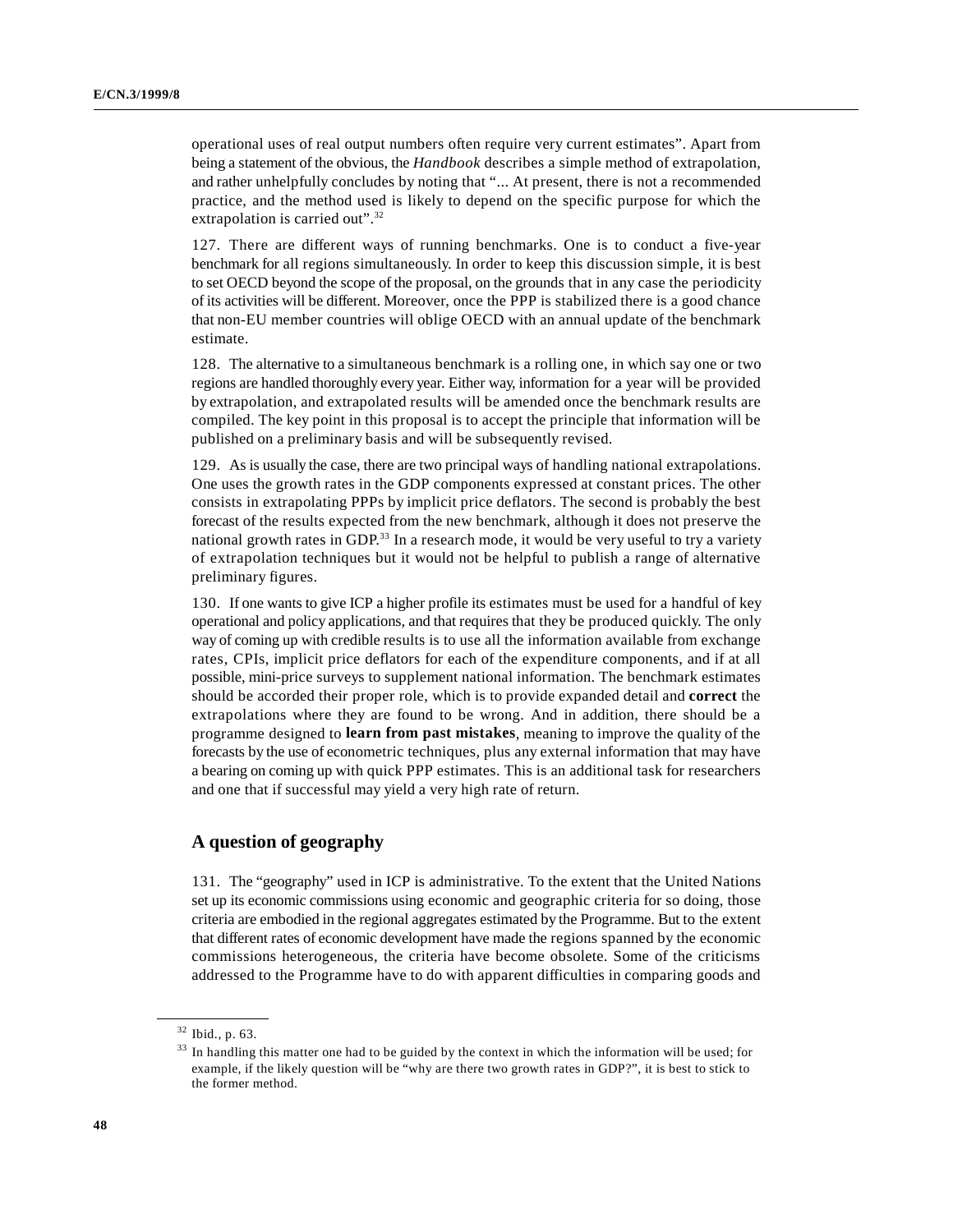services provided by countries with very different institutional backgrounds and stages of economic development. Certainly, the ESCAP region is an example of acute heterogeneity. But so are the other regions.

132. There are two distinct problems in the aggregation of countries to a regional total. The first has to do with the dispersion of their GDP per capita, which in turn is closely related to the similarity of their expenditure patterns. The second has to do with the similarity of their tastes and institutions, which in turn affects the intercountry comparability of the goods and services they produce. The criticisms are about a perceived failure to deal with these two obstacles to international comparisons.

133. Table 1 provides an example of the relationship between GDP (or household consumption) per capita and the similarity in expenditure patterns. The example is taken from phase two of  $ICP<sub>1</sub><sup>34</sup>$  and consists in comparing PPP-adjusted GDP per capita for six European countries with the corresponding figures for six developing countries in Asia and Africa,<sup>35</sup> and also in comparing the average index of similarity<sup>36</sup> for quantities consumed within the group of developed countries with the index of similarity between the group of developed and developing countries.

#### Table 1

### **Index of similarity within and between two groups of selected countries, and how it compares with their GDP per capita**

*(Phase two of ICP, data for 1973)*

|            | Average index of similarity |            |             |                                           |
|------------|-----------------------------|------------|-------------|-------------------------------------------|
| Countries  | Developed                   | Developing | Average GDP | Corresponding values of<br>GDP per capita |
| Developed  | 942                         | 710        | 100         | 12                                        |
| Developing | 710                         | 850        | 21          | 43                                        |

134. One way of deflecting the criticism and at the same time increasing the credibility of the Programme would be to calculate subregional aggregates and chain them explicitly in order to make comparisons involving remoter "poles".<sup>37</sup> In choosing subregional aggregates, special attention would be given to institutional, climatic and income per capita similarities. But there is no intimation that these criteria ought to be quantified and used as weights. Naturally, this course of action would bring with it a set of new problems. Not least among them is the problem of a sparser set of data for any one aggregation.

135. A suggestion is set out below for what a classification of countries or areas by "distance" might look like. The proposal only includes countries or areas in Asia and in Africa, and makes no claim to completeness or to limit itself exclusively to those countries that have taken or

<sup>&</sup>lt;sup>34</sup> See Kravis et al, op. cit., chap. 6.

<sup>&</sup>lt;sup>35</sup> Belgium, France, Germany, Italy, the Netherlands and United Kingdom of Great Britain and Northern Ireland; and India, the Islamic Republic of Iran, Kenya, Malaysia, the Republic of Korea and the Philippines.

 $36$  The index of similarity is defined in Kravis et al, op. cit., chap. 6, and is no more than the correlation coefficient of the expenditure structures for any pair of countries. In this particular calculation, 34 expenditure groupings were considered. If the full 150 basic categories had been taken into account, the average indexes would have fallen very substantially, but this would not change the substance of the present argument.

 $37$  See Szulc, op. cit.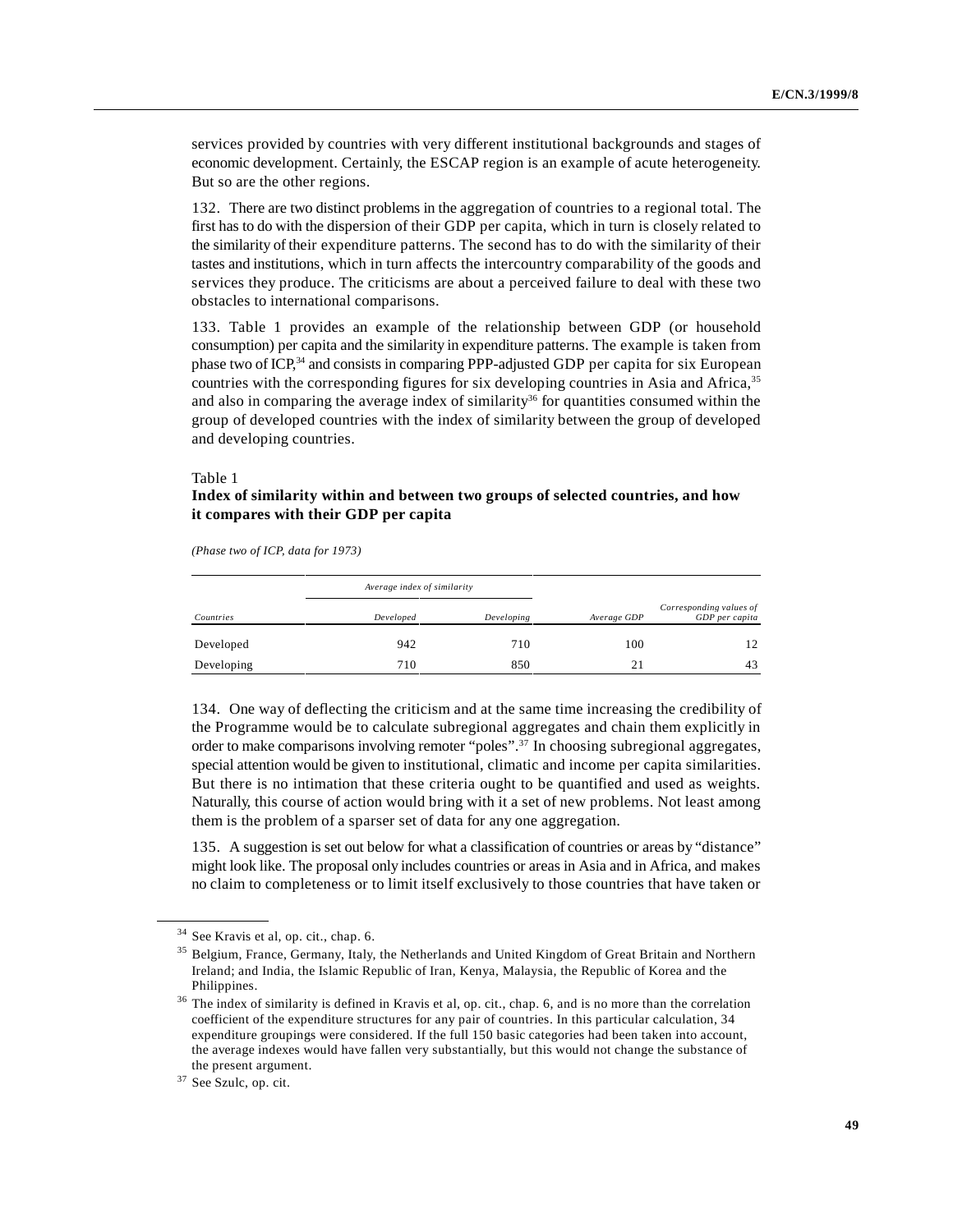are likely to take part in forthcoming phases of ICP. The criteria are obviously mixed. There is a geographic criterion, although some mega-countries span more than one of the subregions. There is an economic criterion. It is used in bringing together such countries as Malaysia and Indonesia. There are linguistic and cultural criteria — used for separating the West African countries into anglophone and francophone countries. No criterion is used exclusively, and there is no necessary consistency. China and South Africa stand on their own because of their uniqueness — relative size and relative stage of development, respectively. Japan, the Republic of Korea and the entrepôts have a difficult time being classified, and could easily be rolled into a single category distinguishable because of its GDP per capita.

#### **Proposed classification of subregional groupings of countries or areas**

#### **Asia**

- (1) Countries bordering the Persian Gulf
- (2) Indian subcontinent and adjacent countries (Afghanistan, Bangladesh, Bhutan, India, Myanmar, Nepal, Pakistan, Sri Lanka)
- (3) Countries on the Indo-Chinese peninsula, excluding Malaysia, Thailand and Singapore
- (4) Indonesia, Malaysia, Thailand, Philippines
- (5) China
- (6) Japan, Republic of Korea
- (7) Hong Kong, China; Macao; Singapore

#### **Africa**

- (1) Countries North of the Sahara (Algeria, Egypt, Libya, Morocco, Tunisia)
- (2) East African countries (Burundi, Djibouti, Eritrea, Ethiopia, Kenya, Rwanda, Somalia, Uganda, United Republic of Tanzania)
- (3) Southern African countries (Angola, Botswana, Lesotho, Malawi, Mozambique, Namibia, Swaziland, Zambia, Zimbabwe)
- (4) South Africa
- (5) "Desert" countries (Chad, Mali, Mauritania, Niger, Sudan)
- (6) West African countries (Benin, Burkina Faso, Cameroon, Côte d'Ivoire, Gabon, Guinea, Guinea-Bissau, Senegal, Togo (francophone); Gambia, Ghana, Liberia, Nigeria (anglophone))
- (7) Eastern island countries or areas (Comoros, Madagascar, Mauritius, Réunion, Seychelles)
- (8) Central African countries (Central African Republic, Congo, Democratic Republic of the Congo)

136. In the case of the Economic Commission for Latin America and the Caribbean (ECLAC) region, after separation of the Caribbean from the mainland and singling out Central from South America (adding Cuba and the Dominican Republic to the mainland but leaving Haiti with the other islands), additional criteria might be economic. For example, the member countries of the Southern Core Common Market would form one bloc and the signatories of the Pacto de Cartagena another.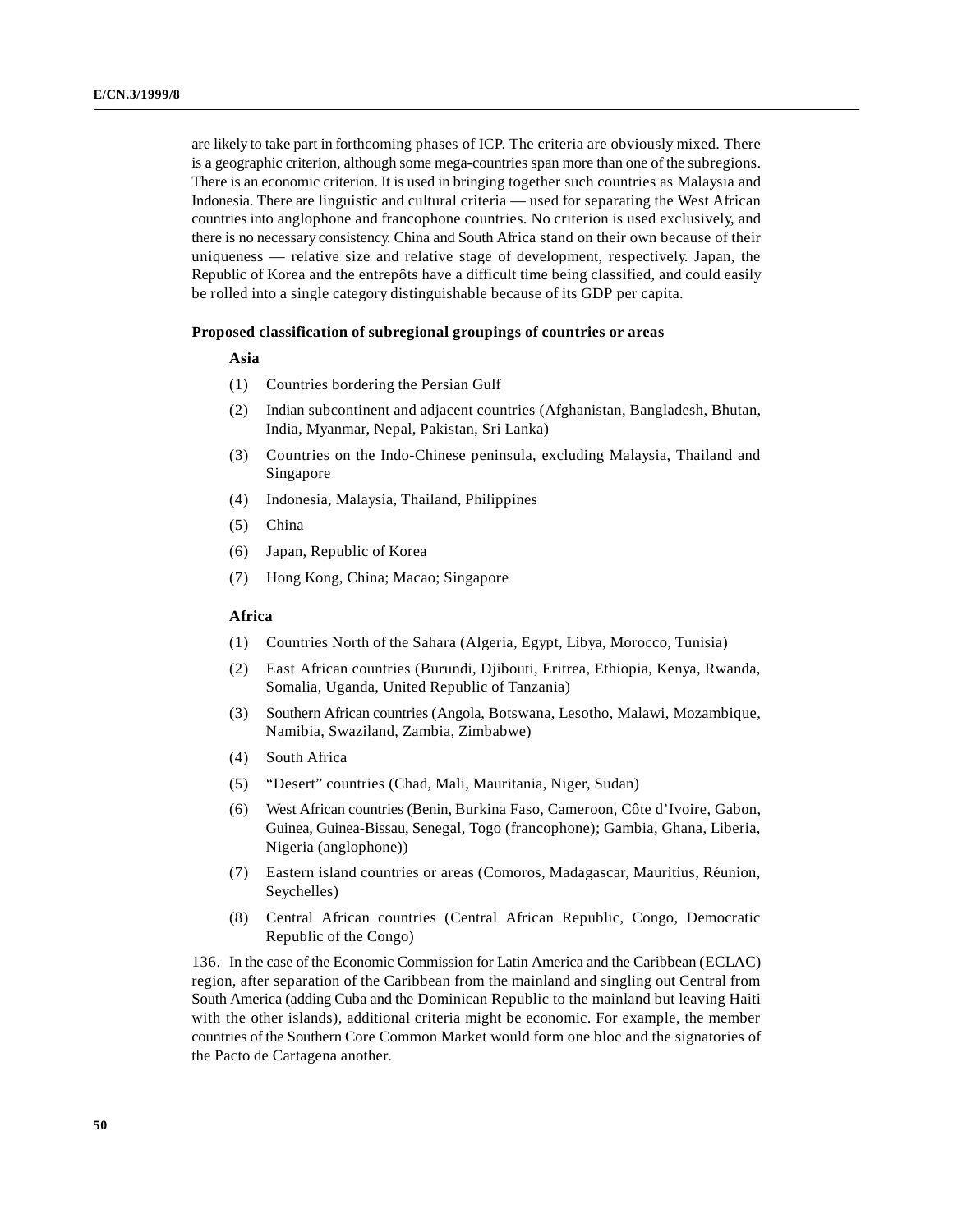137. There are two objectives that this proposal seeks to attain. One is to maximize the number of instances in which a product drawn from a list is recognizable to the members of a subregion, either as a characteristic or as a near-characteristic product. The other is to meet such criticisms as those in the paper of the Indian Ministry of Industry.<sup>38</sup>

# **X. Steps to be taken in the short term**

#### **Three necessary features**

138. There are at least three requirements that should be put in place in the reasonably near future in order to raise the Programme's credibility. In no particular order, they are a help desk; a set of explicit editing guidelines; and a small but vigorous and competent analytical (as opposed to research) capability. These three do not exist at present. The purpose of creating them is to improve the Programme's transparency (help desk and editing guidelines); its reach and impact (analytical capability); and its general credibility with users and producers alike (all three measures).

# **A help desk**

139. The help desk is no more than an electronic network that allows someone at the entry point to put the questioner in touch with the best available expertise on whatever caused the question. For example, if the expert in Utopia is concerned that prices for commodity a may be out of line with those reported by his counterparts in country Ucronia, there is a telephone number or an e-mail address (preferably the latter) that will allow this kind of concern to be routed to the right place. The reason why these inquiries should go through a clearing house rather than being dealt with bilaterally is so that there is a trace of all concerns manifested during the collection and editing stages of a phase. Right now there is none. But without documentation there is no systematic feedback for subsequent phases.

140. The help desk must provide for a number of concerns. Three are readily distinguishable.

(a) A price compiler may wish to get help with an editing problem. One of the elements missing is to find out how average prices for a particular commodity in his country compare with the corresponding prices in neighbouring States;

(b) A price compiler may wish to get a ruling on whether a given deviation from the agreed list of goods and services, or the taking of a price in an unusual circumstance or the reduction in the agreed number of price quotes will be accepted. The integrity of the Programme demands that the ruling be documented;

(c) A price compiler finds that a specific result involving his country does not appear reasonable but seeks guidance to find out if given the incidence of the problem on others supplementary efforts to solve the problem are required.

141. The staff manning the desk is therefore charged with three responsibilities:

(a) Routing the questioner to the place of best expertise, which implies keeping an up-to-date list of experts classified by competence so that prompt referral can take place;

<sup>&</sup>lt;sup>38</sup> See Ghosh and Das, op. cit.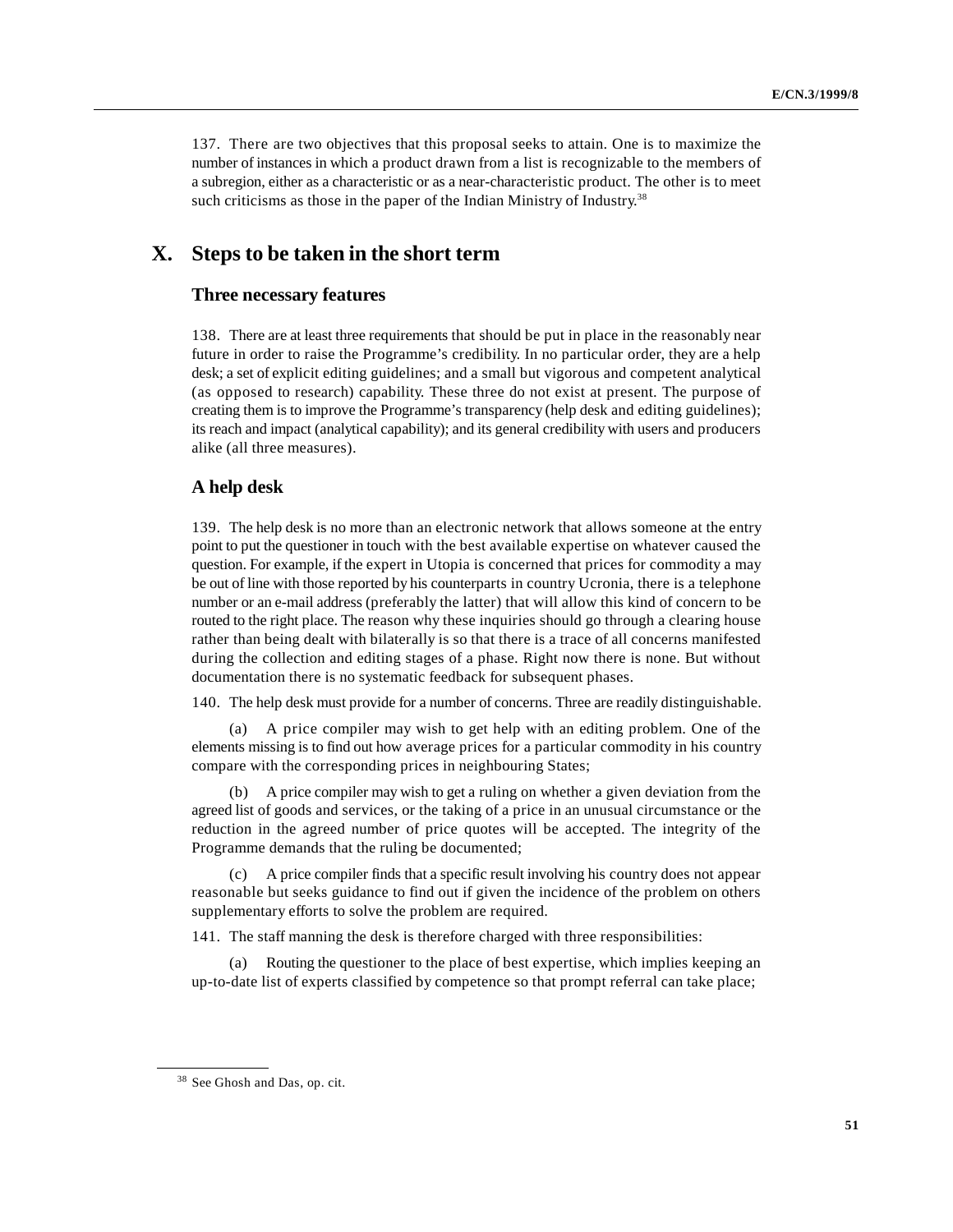(b) Recording the decision so that there is a documented trail, and keeping track of the questions asked in a form such that a subsequent audit is not impeded by difficulties of access or faulty memory;

(c) Checking whether the particular situation has already been the subject of a ruling, and if so whether the precedent can be used.

142. A summary of the questions generated by each phase should provide essential analytical and operational feedback to coordinators of subsequent phases.

### **Editing guidelines**

143. The ICP *Handbook* is not useful on this matter beyond noting that:

"... One principle of item selection that has been generally accepted, if not precisely defined, is that specifications priced by a given country should be sufficiently typical (characteristic) for the country. Pricing uncharacteristic items (i.e., goods or services which, though they exist in a given country, are not important in expenditure budgets and/or are not available in outlets for such items), is to be avoided. Items not commonly consumed may have very high prices etc." and that:

"... The principle of choosing important products often comes into conflict with the second principle of choosing identical products. This is perhaps the most important issue in price selection."39

Unfortunately, the *Handbook* has very little else to offer on this "most important" issue, but a good deal else is required, particularly for NSOs without much experience on how to carry out the practical tasks of ICP.

144. And yet it is at the editing stage that international organizations are going to interact more intimately with NSOs. Leave aside those edits that are the result of improper data entry or the consequence of mistakes incurred by the price takers. For those errors, it is necessary that NSOs be at the same time committed and equipped with suitable computer-assisted techniques. Rather, this section addresses those cases where it is not possible for the national compiler to act without knowing what other countries in his region have reported. In fact, the interesting edits arise in situations where there was either improper specification for the particular good or service being priced, or alternatively there was an unworkable compromise struck between comparability and characteristicity. Necessarily, this is the kind of edit that can only result from data confrontation before the data are aggregated.

145. The regional coordinators should play two roles in this regard. First, they must display these cases in a clear and convincing fashion. For this, they need the means in terms of computer software and a way of getting in touch with their counterparts at NSOs. The editing tables drawn up in appendix  $III^*$  are one form of display. No doubt they can be improved upon once this role is accepted. Second, the coordinators may have to broker a change leading to a respecification of the good or service, or else to a new compromise between characteristicity and comparability.

146. In order to act credibly in any one of those two roles, explicit editing rules must be drawn up and agreed to by those responsible in NSOs. For example, one could say that all list items

The appendices to the present report are available for consultation in its electronic version, at: \* www.un.org/Depts/unsd.

<sup>&</sup>lt;sup>39</sup> See United Nations, *Handbook of the International Comparison Programme* ..., p. 30, paras. 115 and 116.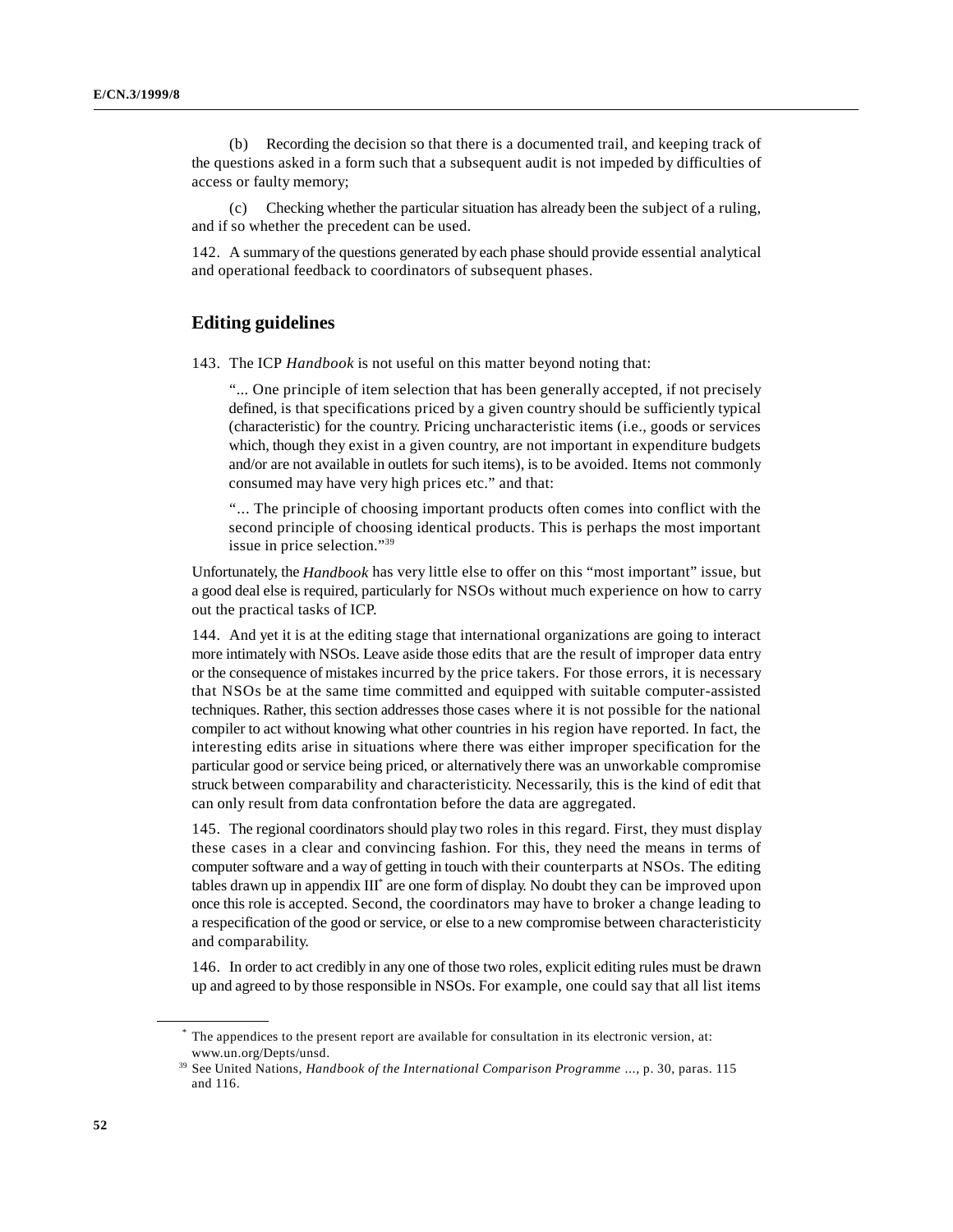for which the among country dispersion of prices is of at least two coefficients of variation on either side of the mean should be questioned. The understanding is that a question might lead to a revision to the agreed specification or else a revision to detailed country submissions. As far as the regional coordinators are concerned, they would have to learn how to coordinate decisions among themselves, which is possible if the role of the United Nations Statistics Division in this matter is reaffirmed and embodied in the person of a world coordinator.

147. Implicit in these remarks is the need to post agreements on editing and treatment to be given to the list of goods and services as a phase is launched. These agreements can be refined in the course of the data-collection stages and indeed one of the roles of the help desk should be to assist in refining them. Thought should also be given to the possibility of making available current news on rejected outliers in the form of a notice on an electronic bulletin board.

# **An analytical capability**

148. An ICP phase provides innumerable opportunities for research work in an academic setting. There is no doubt about that. The question is whether a similar number of opportunities is provided to policy analysts. Clearly, until such time as the results are available considerably faster, the question should hardly be posed. So for the purposes of this discussion we must assume that timeliness is a solved problem, and the question is how to present in an analytical framework the results of a new phase.

149. The results of an ICP phase include information on G-K and E-K-S aggregations, on volume and price indices, on per capita GDP and its expenditure components, on expenditure shares in regional totals, on extreme cases that may distort the overall picture and so on. In addition, at the end of the sixth phase, in spite of all the incomparabilities owing to different numbers of participants — the consequences of variable political geography — there is a unique stock of data capital that has been accumulated and can help users to understand the sense of current numbers.

150. There are only two sets of circumstances that justify not including with the publication of a large body of new data, a reasoned attempt to answer at least two questions:

What did the results of this survey or of this statistical construct show that we did not know from earlier episodes or from related data?

(b) Why is the knowledge conveyed not trivial? *or* Why is it important that I be aware of the new information?

Either the answer to those questions can be found elsewhere or else speed in conveying the information is of the essence, and in any case it is information that fits naturally into a well established framework.<sup>40</sup> Examples of what is meant by analytical accompaniment can be found in the United States Bureau of Economic Analysis issues of the *Survey of Current Business*, which include the publication of the latest quarterly GDP numbers.

151. Where neither of the two sets of circumstances mentioned above prevails, the release of the data is the first and perhaps the only occasion to establish their importance with potential users. But that cannot be done by lengthy explanations of the methods by which the data were derived, the classifications used, the standards that guided data collection in the more complex cases and so on. While these are necessary adjuncts to any professional

 $40$  One could argue that the publication of the monthly CPI must be as prompt as possible and most analysts can draw appropriate conclusions given the supporting data for the overall index.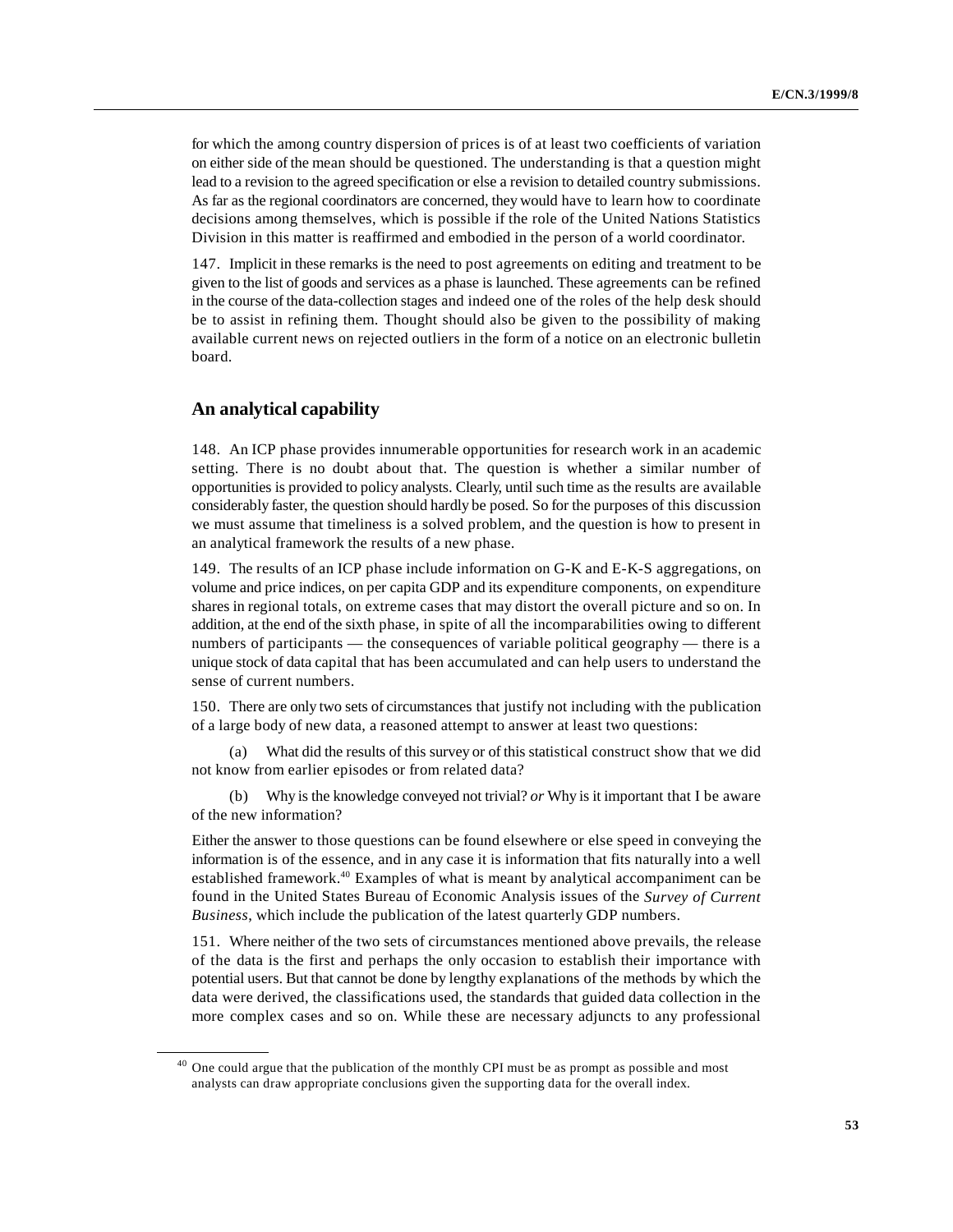publication of the numbers, it is to the questions listed above that answers must be provided. The need to provide such answers is all the greater when the lag between the period of reference and the date of publication is significant.

152. But in spite of the need and the abundance of data that have to be analysed, the analytical content of the texts accompanying releases is meagre. For example, two recent publications on purchasing power parities in the Economic and Social Commission for Western Asia (ESCWA) and African regions<sup> $41$ </sup> devote most of their textual material to a description of methods and standards. One of them adds a few pages describing in words the results of a handful of scatter diagrams. In neither case is there an attempt to show by example how the data can be used to inform important decisions and how its alternatives could give rise to less fortunate choices. Since in the better of those two cases three years elapsed before the data were published, a rush to publication is hardly a convincing explanation for the lack of analytical content.

153. The argument that G-K and E-K-S aggregations provide very different results and there is no established way of analysing the differences is not very convincing either. Assuming that the convention of publishing both aggregations continues as suggested in the 1993 SNA, it is difficult to imagine policy applications for which the difference at the level of broad aggregates would affect the nature of the advice.<sup>42</sup>

154. The type of analysis that should accompany a release ought to include the following elements:

(a) How does the ranking of country within the region differ from the ranking if market exchange rates have been used, and what are the principal factors that explain the differences?

(b) How does the current situation differ from the situation described in the previous phase, both in terms of the evolution of PPP-adjusted aggregates and in terms of the difference between those aggregates and the ones estimated using prevailing market exchange rates?

(c) Having taken into account possible biases and errors in reporting, together with the degree to which data have had to be imputed, how far off from the "truth" are the estimated figures likely to be?

(d) How has the structure of expenditures in the region changed since the last phase, and what redistributions have taken place within the region?

The final analytical chapter would be produced once estimates for all regions are in and it can be ascertained how the region has fared in the world's pecking order since the last phase.

<sup>&</sup>lt;sup>41</sup> United Nations, *Purchasing Power Parities: Volume and Price Level Comparisons for the Middle East, 1993* (United Nations publication, Sales No. 97.II.L.7); and *Comparison of Price Levels and Economic Aggregates 1993: The Results of 22 African Countries* (Luxembourg, 1996).

 $42$  An experiment using per capita GDP and gross fixed capital formation numbers corrected for PPP for both the ESCWA region and the 22 African countries that took part in phase six shows correlations of the order of .98 (in the case of ESCWA, excluding Palestine). So long as the differences in scale are adjusted, the comparisons do not involve more than the countries within one single region, and do not go below the very broad aggregates, the differences in aggregator function do not matter much.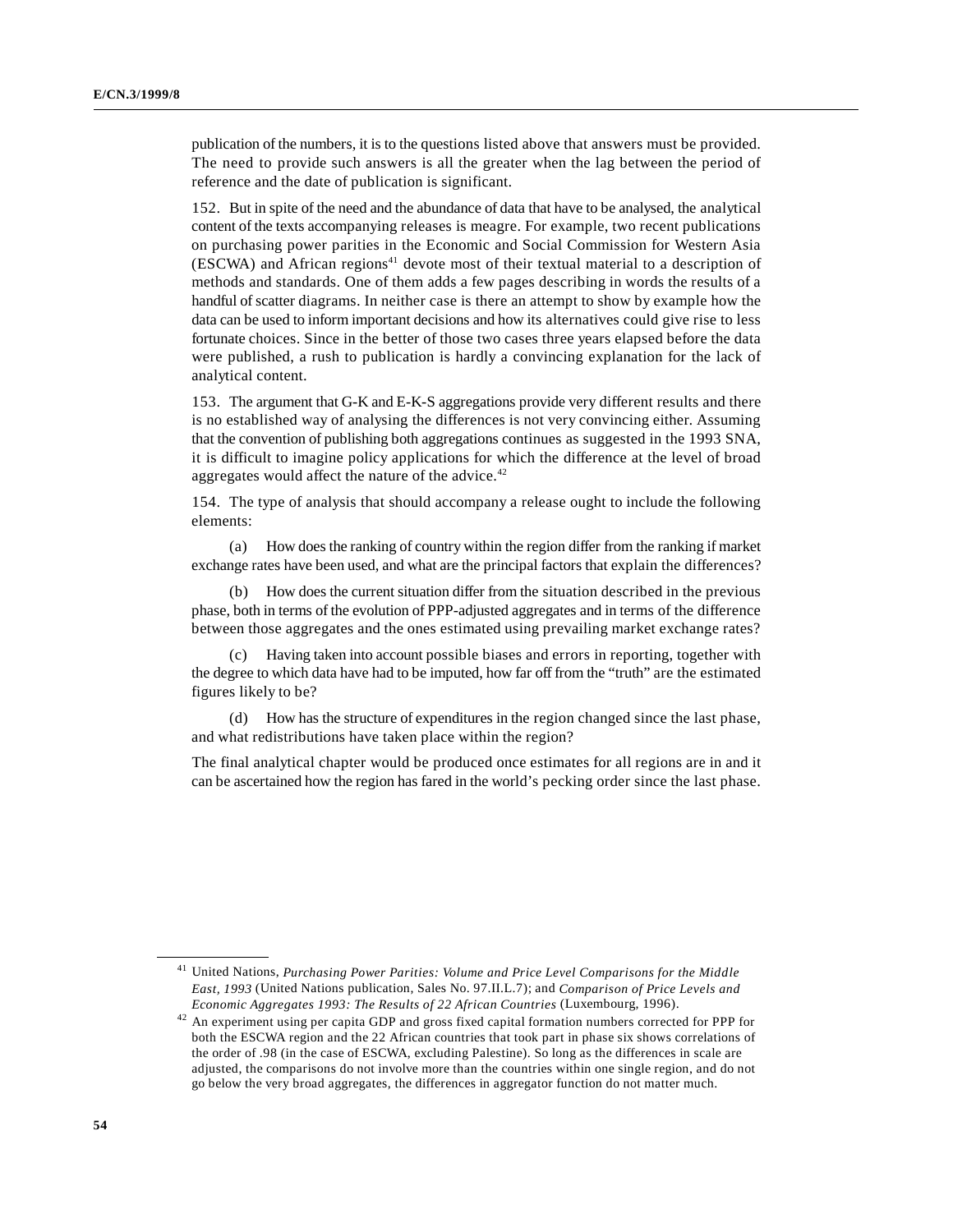#### **EuroCost's publication on the African countries**

\_\_\_\_\_\_\_\_\_\_\_\_\_

The purpose of singling out this publication for critical comment is not because it stands out as especially worthy of criticism but because it is as good an illustration as any of the relative neglect with which the stage of dissemination of ICP results has been treated. The fact that publications have been of indifferent quality has not contributed to increase the credibility of the Programme in the eyes of its critics.

The publication has 32 pages of introductory text, followed by 22 pages of tables (English version). The first 15 pages are factual and definitional, and include four pages devoted to alternative aggregation methods — not enough pages for a thorough discussion and for too many for a cursory reference. The next 17 pages are so-called analytical but fail to raise issues of interest to either international or national agencies, particularly as they appear three years after the year of reference.<sup>a</sup> The triviality of some of the findings borders on the comic. For example, accompanying chart 3 on page 37, there is a statement that Egypt's volume index of production of alcoholic beverages is comparatively low. True but hardly worth mentioning as the finding of a world programme designed to estimate purchasing power parities.

On the other hand, there are no references to difficulties that countries may have experienced, instances of non-compliance with the list of specifications and references to extreme cases that may or may not have been dropped from the calculation of binary indices. There is no reference to how many imputations were required and how confident EuroCost is of their quality and so on.

The matter of analytical text is quite fundamental in restoring credibility to the exercise. Having descriptive text that virtually reproduces in words what a few scattered tables and graphs convey is of little consequence. Until the analytical text can show a finding of which users should take notice, there is no virtue in delaying publications for the sake of including it.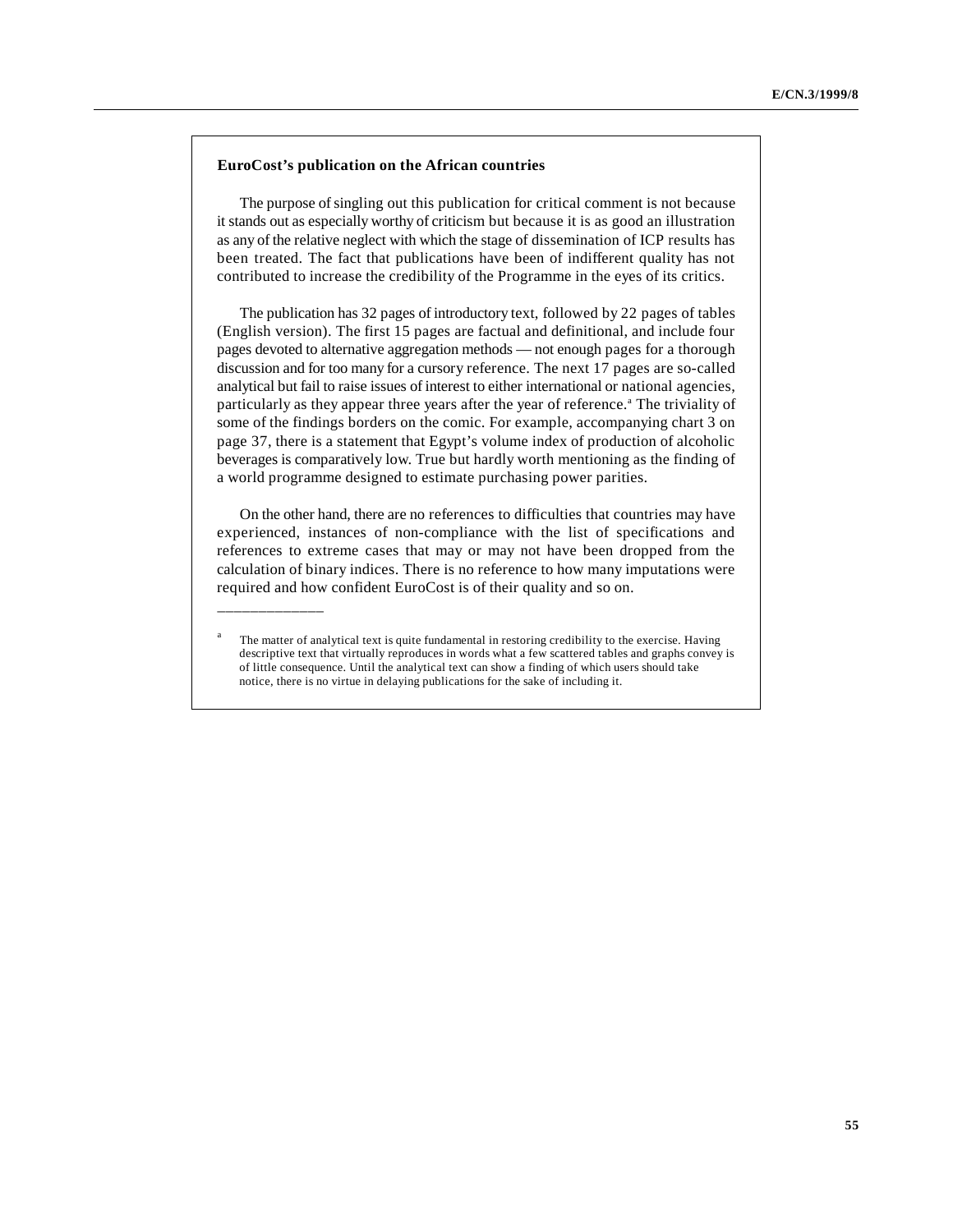# **XI. Cost, recommendations and conclusions**

# **How much will it cost?**

155. There is little sense in adopting a bureaucratic posture by adding up the costs and submitting to the treasuries of the various interested organizations a request for the corresponding finance. The Programme has not built up a stock of credibility sufficient to justify such an approach. On the other hand, the current state of financial affairs will not allow urgent measures to be taken, in particular to prepare for a new phase with new objectives and in many ways a broader scope. The advice is to seek inspiration in Simon Goldberg's $43$ approach to the financing formula for the National Household Survey Capability Programme. There is a difference though between the two programmes. NHSCP was essentially a framework. The objectives were to be fixed by NSOs. In the case of ICP, the output is known and well defined. The financing formula aims at systematizing the Programme, making the process describable and explicit, and restoring to it the credibility that is required if the Programme's outputs are to be regarded as useful.

156. The financing proposal is based on the assumption that the programme will be structured in the way described in table 2.

### Table 2 **Structure of proposed programme and purpose of expenditures, by financing entity**

| <b>Benchmarks</b> | International organizations                                                                                                | NSO <sub>s</sub>                                                                                                               |
|-------------------|----------------------------------------------------------------------------------------------------------------------------|--------------------------------------------------------------------------------------------------------------------------------|
|                   | Seminars: travel; world coordinator; regional<br>coordinators; seed money for selected NSOs;<br>consultants; dissemination | Technical staff directly provided to<br>the coordinators of the Programme;<br>supplements to CPI and other price<br>programmes |
| Current updating  | Coordinators; data collection; travel and<br>communications                                                                | Data collection and provision;<br>communications                                                                               |

The benchmark exercise can be conducted in one of two ways: (a) the classical way, in which there is a single reference year and the aim is to calculate an adjusted world GDP for the year in question; (b) the alternative way, which is to conduct rolling benchmarks in which the reference year varies from one region to the next over say a five-year cycle. Table 3 provides an example of what the alternative scheme could look like:

<sup>&</sup>lt;sup>43</sup> For those whose contact with international statistical matters is recent, Simon Goldberg retired from his position as Deputy Chief Statistician of Canada to become the fourth Director of the then United Nations Statistics Division. And after retiring from that position, he devoted his last few active years to the creation, institution and resourcing of the Survey Capability Programme by building a consortium of interested partners who took over the financing of the project.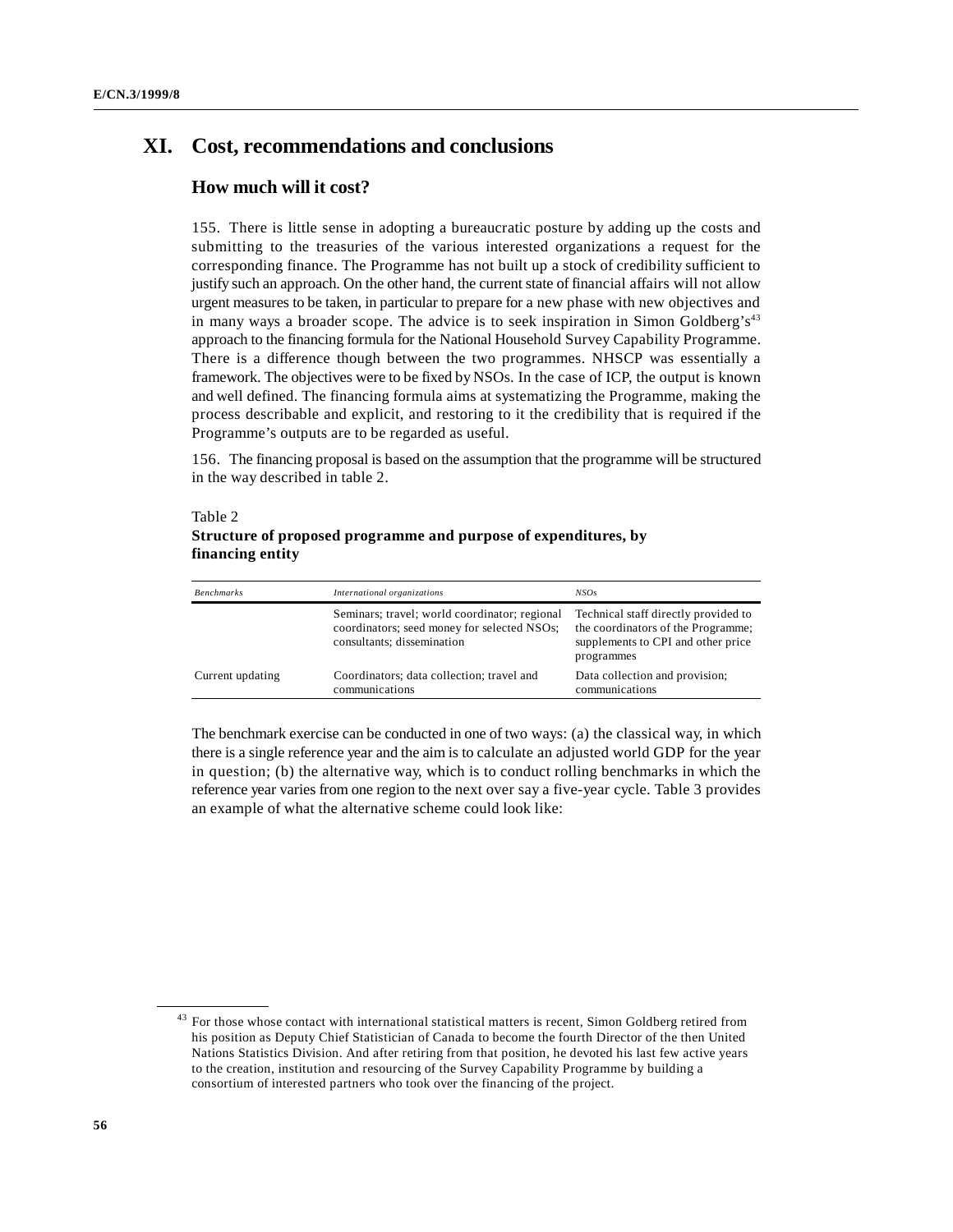| Region                                  | Organization | Year of 5-year cycle |
|-----------------------------------------|--------------|----------------------|
| Asia and non-OECD Oceania               | <b>ESCAP</b> | One                  |
| West Asia                               | <b>ESCWA</b> | Two                  |
| Africa <sup>a</sup>                     | <b>ECA</b>   | Three                |
| Caribbean                               | <b>ECLAC</b> | Four                 |
| Central and South America<br>(mainland) | <b>ECLAC</b> | Five                 |

### Table 3 **Hypothetical benchmark cycle**

<sup>a</sup> The assumption is that EuroCost is not involved in future phases; obviously, this is a worst case assumption.

157. The following are the assumptions supporting the cost estimates: the OECD region looks after itself and most of it is on an annual schedule anyway; the salaries of the technical staff are paid for by sponsoring NSOs; every year there will be three seminars, two for the region in scope and one in preparation for the next region; some of the analysis will be contracted out to expert consultants. One further assumption is that for the first cycle, the only prices collected are for household expenditures.

158. With these assumptions and using the costs incurred by the Latin American project as a basis, annual direct costs would be of the order of:

#### Table 4 **Annual direct costs for a five-year benchmark cycle** *Thousands of United States dollars*

| Purpose of expenditure             |     |
|------------------------------------|-----|
| <b>Seminars</b>                    | 150 |
| Travel and communications          | 150 |
| Seed money <sup>a</sup>            | 150 |
| Coordinator salaries <sup>b</sup>  | 350 |
| Consultancy contracts <sup>c</sup> | 50  |
| <b>Total</b>                       | 850 |

<sup>a</sup> Money required to help selected NSOs to conduct supplementary price surveys etc.

 $<sup>b</sup>$  Including the salary of the world coordinator and supplements to the costs of part-time regional</sup> coordinators.

 $\epsilon$  Mostly to help analyse new data and to update benchmark information.

Table 4 excludes expenses by NSOs, which imply the use of their staff on price collection and editing; sponsorships by NSOs; and salaries already paid to part-time coordinators. It also excludes the expense of the World Bank's research agenda.

159. The point about these very rough indications is to suggest that worldwide the effort can be conducted at a cost of less than one million dollars annually, which should not be beyond the reach of a consortium of interested organizations. In any case, it would be the first responsibility of the world coordinator to test the waters and determine what are the prospects for financing on this scale.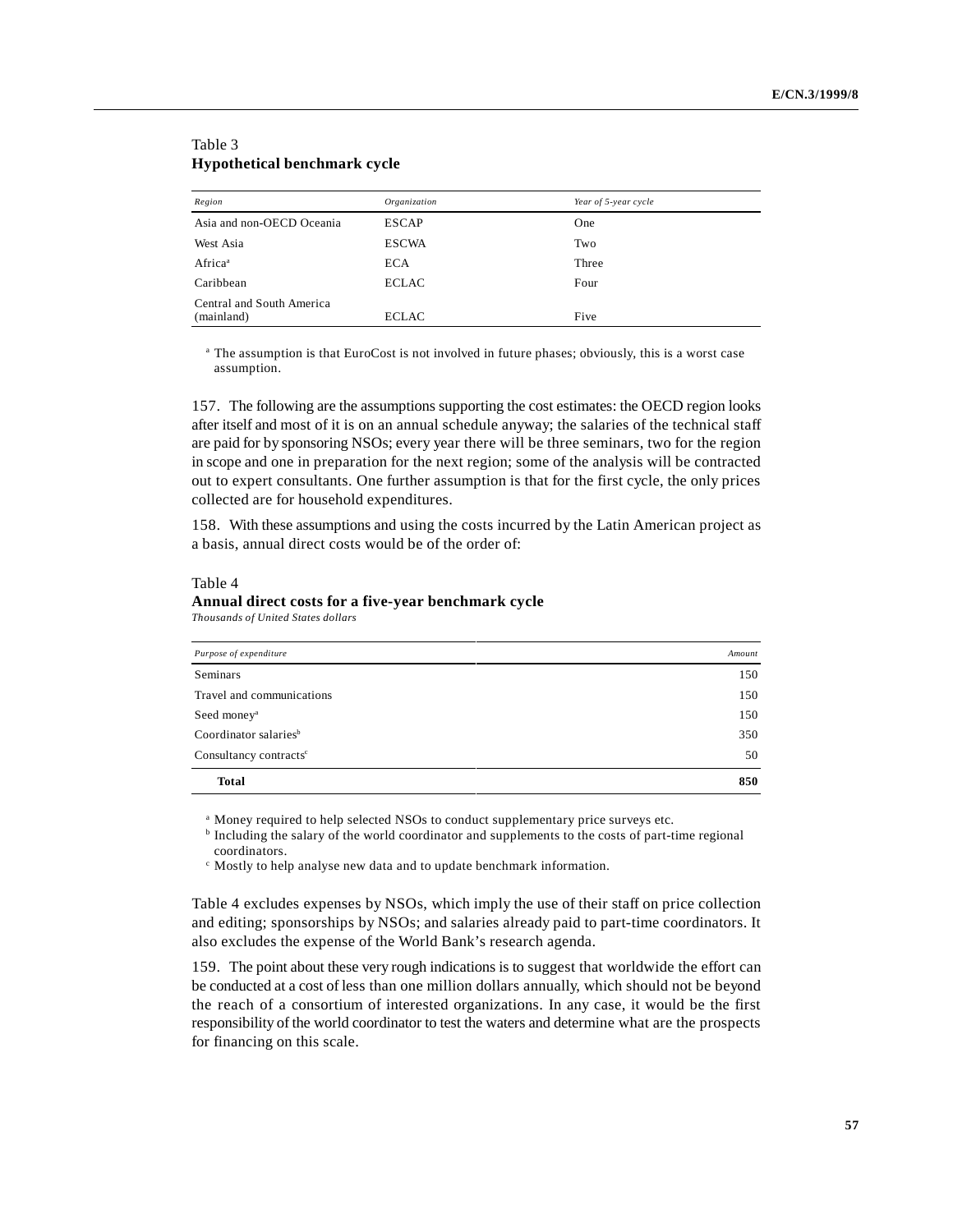## **Recommendations**

160. The following are the recommendations of this report:

1. ICP should not be ended nor should it be allowed to languish. Indeed, if no adequate financial support can be found for it, languishing would be its worst fate.

2. Securing financing on a broader scale implies making a commitment to producing reliable and timely data, with well documented methods and sound analytical commentary.

3. While the long-term objective remains that of estimating all the components of final demand, in a first stage the compilers should have the modesty of making do with price estimates for household expenditures.

4. The savings accruing from a more restricted price collection should be ploughed right back into the Programme.

5. The Programme must have a global or world coordinator.

6. The coordinator must be known, respected and with demonstrated administrative and professional abilities (the expression "professional" involves a grasp of the complex of national accounting, economic applications and basic statistics) to coordinate a project of this size and complexity.

7. A new phase of the project must start with a resolution endorsed by the Statistical Commission. That resolution should follow the submission of a document that sets out unambiguously what is expected, why it is being done, what means will be used, what are the responsibilities and accountabilities of the participants, and what are the standards of quality that are aimed at in connection with ICP.

8. A Commission resolution should be the result and not the cause of mobilization of resources. The latter should be preparatory to final approval.

9. The next phase should be designed in such a way as to produce a continuous information based either on a benchmark study or else updated through the help of consumer price indexes and exchange rates.

10. Additional resources to the project should be obtained by creating training positions attached to the coordinator and financed by sponsoring statistical offices.<sup>44</sup>

11. The dissemination activity must be shared between NSOs and the statistical arms of international agencies. Country statistical offices must be enlisted in order to give the project greater visibility and a stronger sense of relevance.

12. Interested parties (the United Nations, IMF, the World Bank, the Asian and Inter-American Development Banks, selected NSOs) should mobilize the required resources under the guidance of the world coordinator to:

(a) Prepare an ICP prospectus as a means for discussion with prospective contributors;

(b) Recruit the first set of short-term assistants after defining the modalities of their contract;

<sup>&</sup>lt;sup>44</sup> The modalities of this proposal would have to be worked on and be subject to administrative and financial constraints imposed on the one hand by the United Nations and on the other by the sponsoring countries. But permanent stationing in New York, Washington, D.C., Paris or Luxembourg is no longer necessary so long as there is a good communications network that will allow for video conferencing and intensive exchange of views via e-mail, phone and fax.